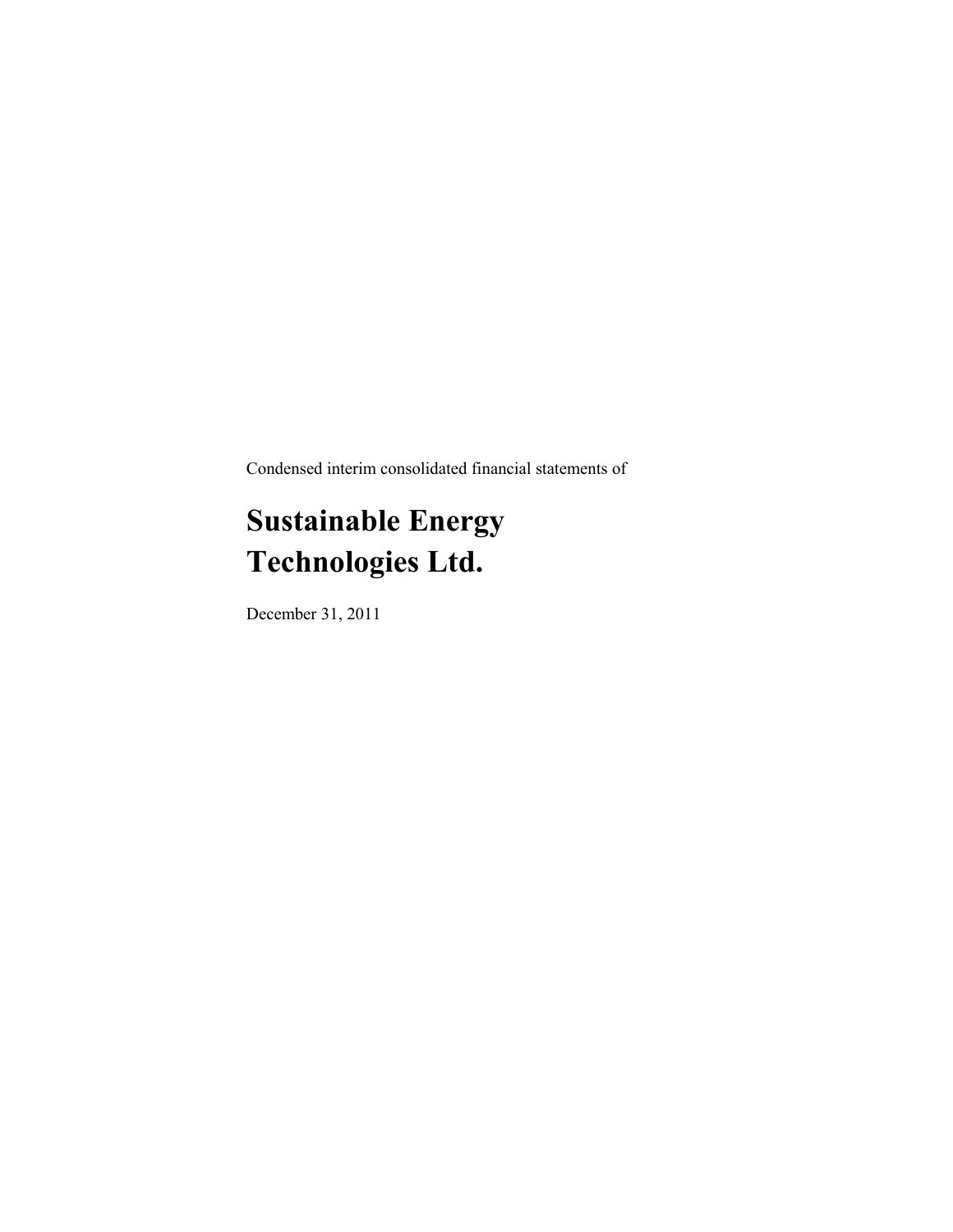December 31, 2011

### Table of contents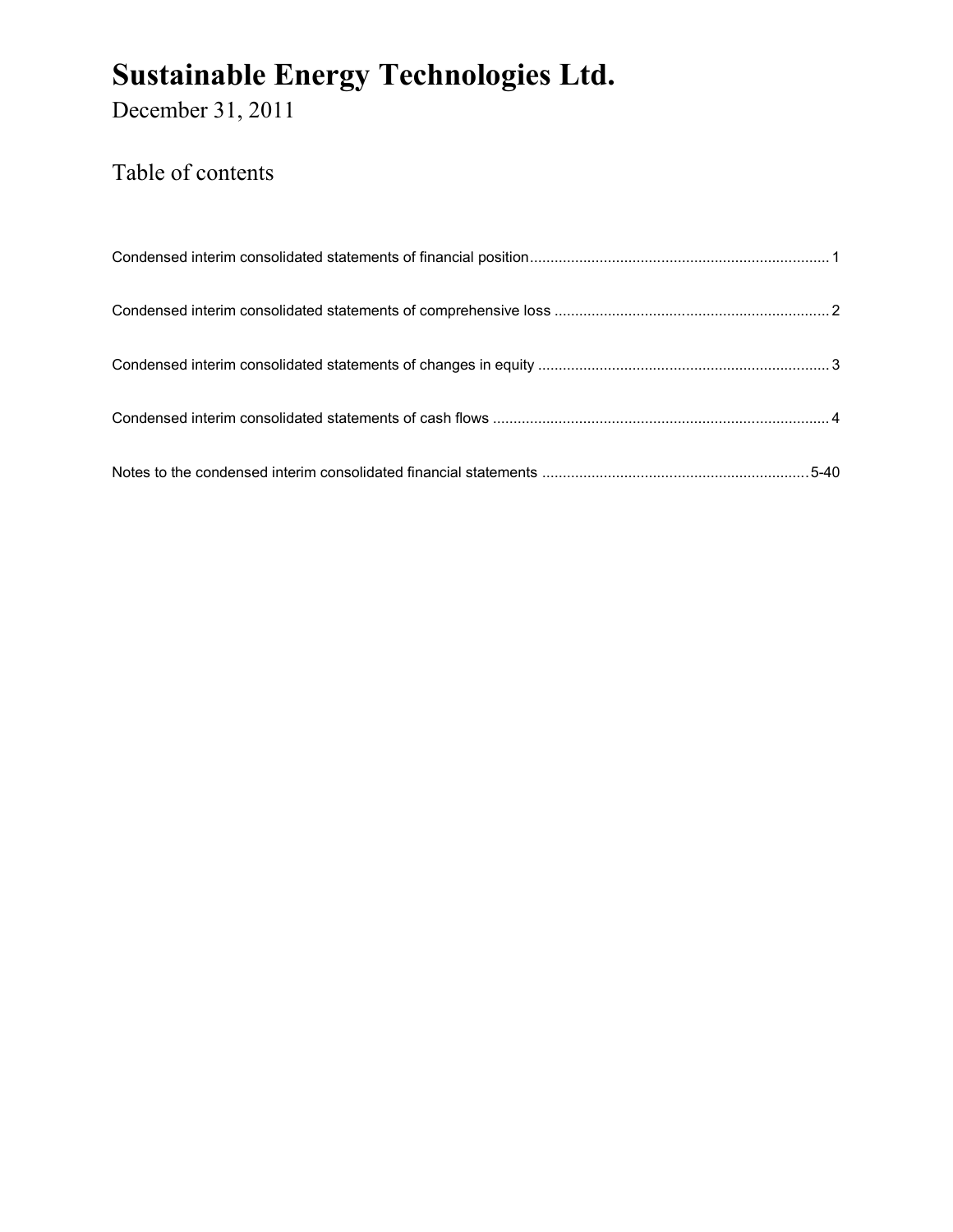Condensed interim consolidated statements of financial position

(Unaudited)

|                                          | <b>Note</b> | December 31,   | September 30,  | October 1,     |
|------------------------------------------|-------------|----------------|----------------|----------------|
|                                          |             | 2011           | 2011           | 2010           |
|                                          |             |                | (Note 24)      | (Note 24)      |
|                                          |             | \$             | \$             | \$             |
| <b>Assets</b>                            |             |                |                |                |
| Current:                                 |             |                |                |                |
| Cash and cash equivalents                |             | 225,072        | 328,821        | 561,373        |
| Accounts receivable and advances         |             | 981,129        | 1,093,381      | 978,192        |
| Inventory                                | 6           | 3,339,977      | 3,590,075      | 2,741,574      |
| Prepaid expenses and deposits            |             | 75,432         | 212,401        | 601,645        |
|                                          |             | 4,621,610      | 5,224,678      | 4,882,784      |
| Non-current:                             |             |                |                |                |
| Development costs                        | 7           | 1,291,281      | 1,393,176      | 1,567,428      |
| Capital assets                           | 8           | 129,934        | 152,536        | 259,438        |
| Other long term assets                   |             | 75,152         | 150,303        | 243,783        |
|                                          |             | 6,117,977      | 6,920,693      | 6,953,433      |
|                                          |             |                |                |                |
| <b>Liabilities</b>                       |             |                |                |                |
| Current:                                 |             |                |                |                |
| Accounts payable and accrued liabilities | 16          | 1,156,201      | 1,641,421      | 2,206,264      |
| Bank debt                                | 17          | 1,121,690      | 1,346,662      |                |
| <b>Energy Northwest</b>                  | 9           | 271,366        | 266,268        | 217,826        |
| - current portion                        |             |                |                |                |
|                                          |             | 2,549,257      | 3,254,351      | 2,424,090      |
| Non-current:                             |             |                |                |                |
| <b>Energy Northwest obligation</b>       | 9           | 1,085,464      | 1,065,073      | 871,303        |
| Preferred shares                         | 12          | 6,468,607      | 5,582,607      | 5,242,677      |
|                                          |             | 10,103,328     | 9,902,031      | 8,538,070      |
|                                          |             |                |                |                |
| Shareholders' equity (deficiency)        |             |                |                |                |
| Share capital                            | 10          | 34,272,067     | 34,258,068     | 30,393,463     |
| Warrants                                 | 13          | 2,307,257      | 2,275,418      | 1,355,535      |
| Equity component of preferred shares     | 12          | 3,611,283      | 3,184,383      | 2,812,455      |
| Shared-based payment reserve             | 14          | 4,912,390      | 4,819,067      | 4,445,087      |
| Foreign currency translation reserve     |             | (215, 587)     | (171,906)      |                |
| Deficit                                  |             | (48, 872, 761) | (47, 346, 368) | (40, 591, 177) |
|                                          |             | 6,117,977      | 6,920,693      | 6,953,433      |

*Going Concern (note 3) and Commitments (note 21)*

*The accompanying notes are an integral part of these consolidated financial statements.* On behalf of the Board:

 $\{{\rm signed}\}$   $\}$ 

Michael Carten, Director Robert Penner, Director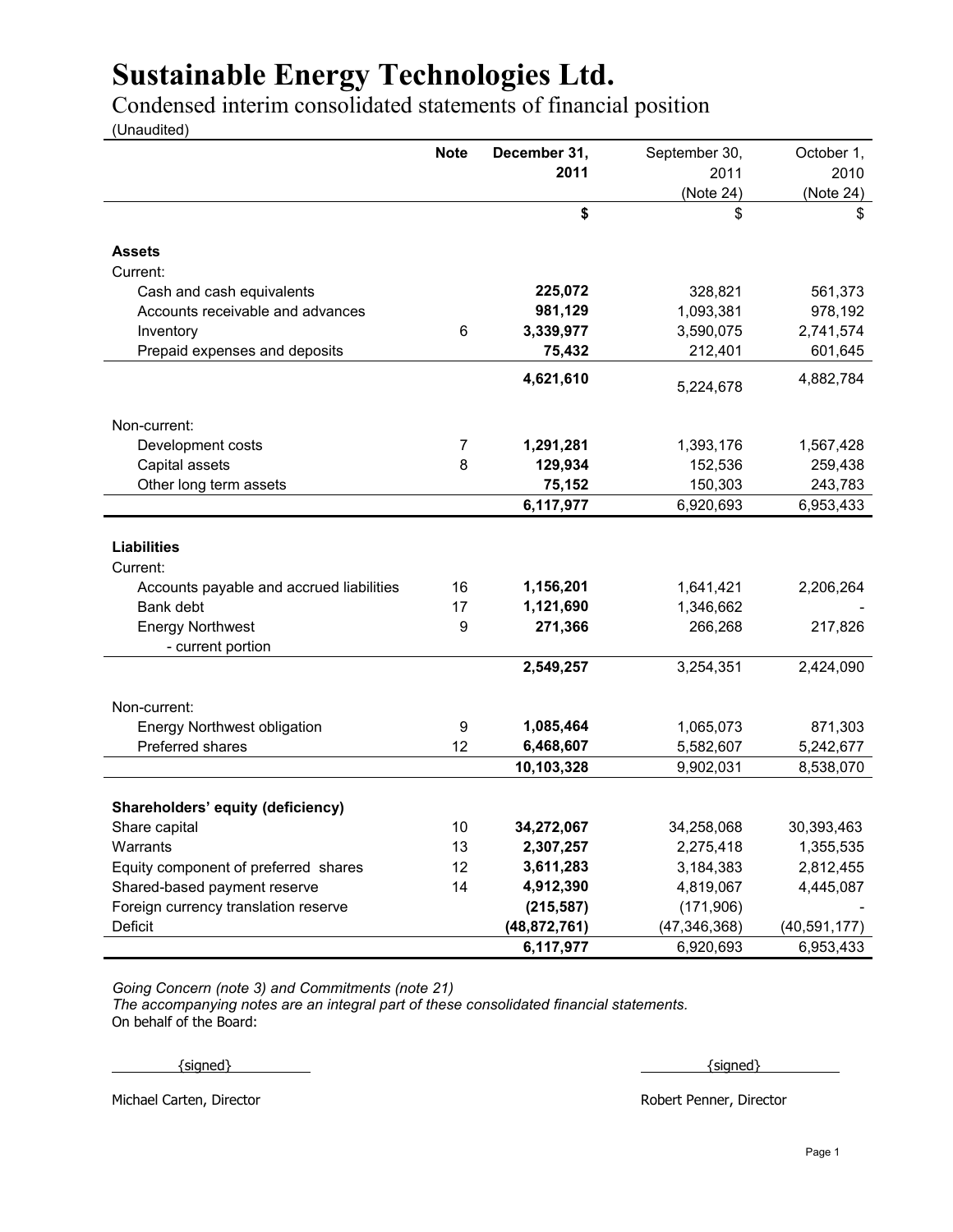Condensed interim consolidated statements of loss and comprehensive loss

For the three months ended December 31,

(Unaudited)

|                                          |             | 2011        | 2010        |
|------------------------------------------|-------------|-------------|-------------|
|                                          | <b>Note</b> |             | (Note 24)   |
|                                          |             | \$          | \$          |
| Sales                                    |             | 1,011,215   | 994,465     |
| Cost of sales                            |             | 774,589     | 872,512     |
| Gross margin                             |             | 236,626     | 121,953     |
| Expenses                                 |             |             |             |
| General and administrative               | 19          | 513,728     | 940,105     |
| Operations                               |             | 281,170     | 469,319     |
| Product research and development         |             | 221,821     | 630,621     |
| Selling and marketing                    |             | 211,972     | 155,345     |
|                                          |             | 1,228,691   | 2,195,390   |
| Loss before undernoted items             |             | (1,008,989) | (2,073,437) |
| Financing costs                          |             | (544, 388)  | (511, 245)  |
| Interest and other                       |             | 10,010      | 8,831       |
| <b>Net loss</b>                          |             | (1,526,393) | (2,575,851) |
| Foreign currency adjustment to equity    |             | (43, 681)   | 54,599      |
| <b>Total comprehensive loss</b>          |             | (1,570,074) | (2,521,252) |
| Loss per common share                    |             |             |             |
| Basic and diluted                        |             | (0.01)      | (0.02)      |
| Weighted average number of common shares |             |             |             |
| Basic and diluted                        |             | 200,269,944 | 166,078,413 |

*The accompanying notes are an integral part of these consolidated financial statements.*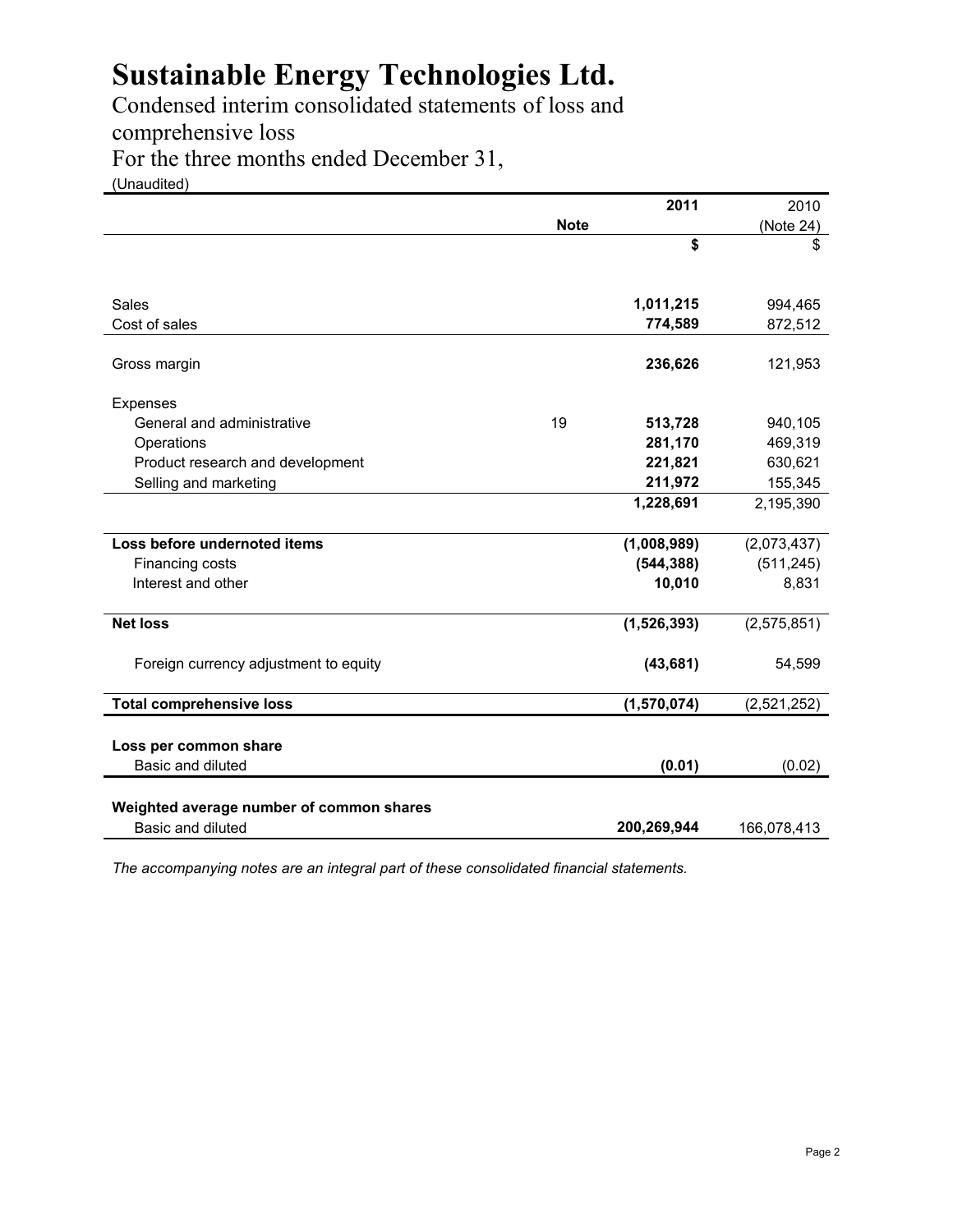Condensed interim consolidated statements of changes in equity

(Unaudited)

|                                                 | Share capital<br>\$ | Share<br>based<br>payment<br>reserve<br>\$ | Warrants<br>\$ | Equity<br>component<br>of<br>preferred shares<br>\$ | <b>Deficit</b><br>\$          | Foreign<br>currency<br>translation<br>reserve<br>\$ | Total<br>\$                |
|-------------------------------------------------|---------------------|--------------------------------------------|----------------|-----------------------------------------------------|-------------------------------|-----------------------------------------------------|----------------------------|
| Balance, October 1, 2011<br>Loss for the period | 34,258,068          | 4,819,067                                  | 2,275,418      | 3,184,383                                           | (47, 346, 368)<br>(1,526,393) | (171,906)                                           | (2,981,339)<br>(1,526,393) |
| Other Comprehensive loss                        |                     |                                            |                |                                                     |                               | (43, 681)                                           | (43, 681)                  |
| Issue of share capital                          | 13,999              |                                            |                |                                                     |                               |                                                     | 13,999                     |
| Warrants issued                                 |                     |                                            | 98,411         |                                                     |                               |                                                     | 98,411                     |
| Warrants expired                                |                     | 66,572                                     | (66, 572)      |                                                     |                               |                                                     |                            |
| Equity component of preferred shares            |                     |                                            |                | 426,900                                             |                               |                                                     | 426,900                    |
| Share-based payments                            |                     | 26,751                                     |                |                                                     |                               |                                                     | 26,751                     |
| Balance, December 31, 2011                      | 34,272,067          | 4,912,390                                  | 2,307,257      | 3,611,283                                           | (48, 872, 761)                | (215, 587)                                          | (3,985,351)                |
| Balance, October 1, 2010 (note 24)              | 30,393,463          | 4,445,087                                  | 1,355,535      | 2,812,455                                           | (40, 591, 177)                |                                                     | (1,584,637)                |
| Loss for the period                             |                     |                                            |                |                                                     | (2,575,851)                   |                                                     | (2,575,851)                |
| Other Comprehensive loss                        |                     |                                            |                |                                                     |                               | 54.599                                              | 54,599                     |
| Issue of share capital                          | 2,571,859           |                                            |                |                                                     |                               |                                                     | 2,571,859                  |
| <b>Transaction costs</b>                        | (265, 177)          |                                            |                |                                                     |                               |                                                     | (265, 177)                 |
| Warrants issued                                 |                     |                                            | 66,572         |                                                     |                               |                                                     | 66,572                     |
| Equity component of preferred shares            |                     |                                            |                | 251,270                                             |                               |                                                     | 251,270                    |
| Share-based payments                            |                     | 87,746                                     |                |                                                     |                               |                                                     | 87,746                     |
| Balance, December 31, 2010                      | 32,700,145          | 4,532,833                                  | 1,422,107      | 3,063,725                                           | (43, 167, 028)                | 54,599                                              | (1,393,619)                |

*The accompanying notes are an integral part of these consolidated financial statements.*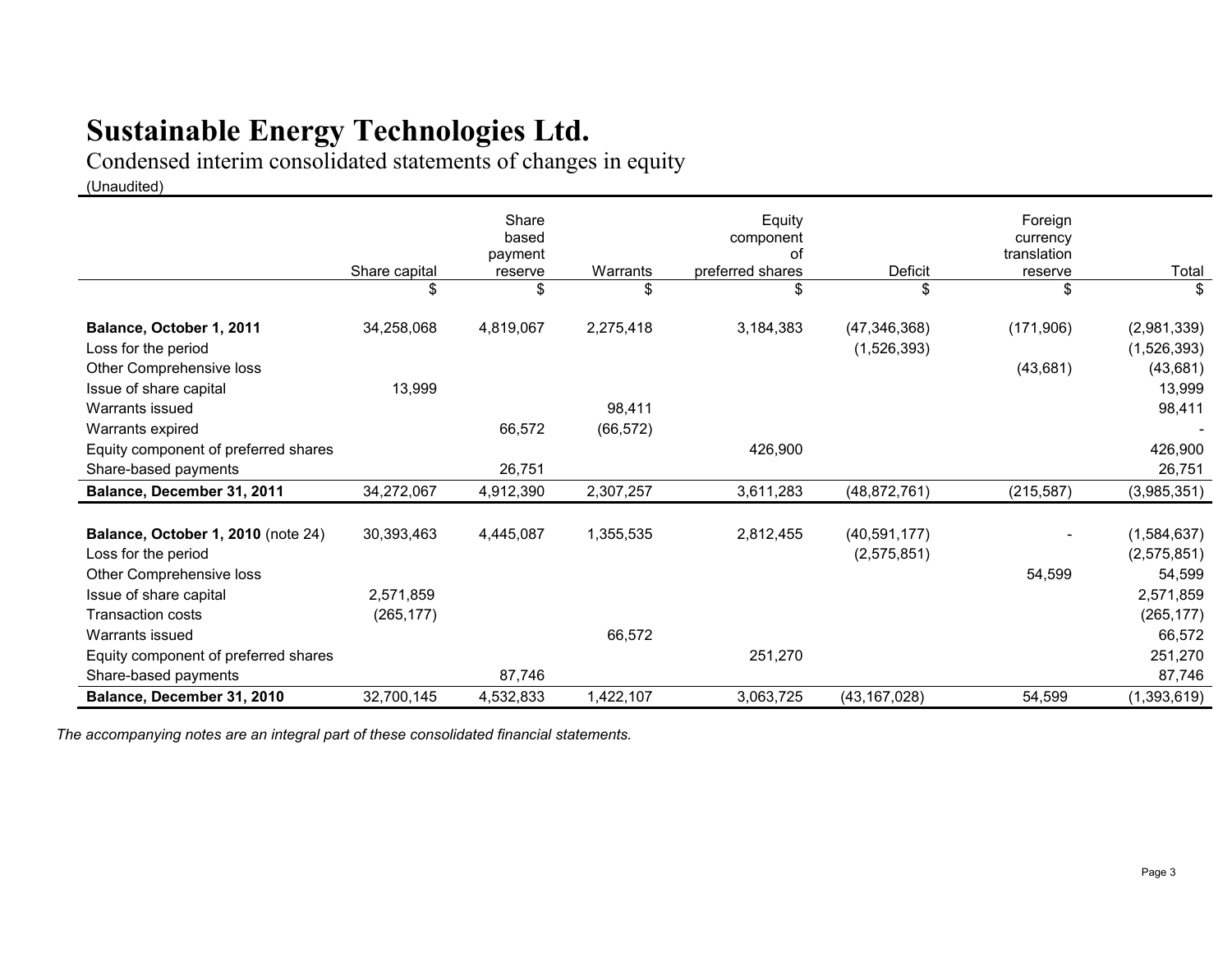Condensed interim consolidated statements of cash flows For the three months ended December 31,

(Unaudited)

|                                                               |             | 2011        | 2010        |
|---------------------------------------------------------------|-------------|-------------|-------------|
|                                                               | <b>Note</b> |             | (Note 24)   |
|                                                               |             | \$          | \$          |
|                                                               |             |             |             |
| <b>Operating activities</b>                                   |             |             |             |
| Net loss                                                      |             | (1,526,393) | (2,575,851) |
| Amortization of capital assets and capitalized                |             | 105.706     | 109,882     |
| development costs                                             |             |             |             |
| Share-based payments                                          |             | 26,751      | 87,746      |
| Finance costs                                                 |             | 544,338     | 511,246     |
| Unrealized foreign exchange loss (gain)                       |             | (15, 195)   | 90,697      |
|                                                               |             | (864, 793)  | (1,776,281) |
|                                                               |             |             |             |
|                                                               |             |             |             |
| Net change in non-cash working capital                        |             | 88,871      | (815, 831)  |
| Cash flow used in operating activities                        | 21          |             | (2,592,112) |
|                                                               |             | (775,922)   |             |
|                                                               |             |             |             |
| <b>Financing activities</b>                                   |             |             |             |
| Bank loan                                                     |             | (224, 972)  |             |
| Proceeds on issuance of LP units                              |             |             | 2,550,000   |
| Cost of issuing LP units                                      |             |             | (231, 534)  |
| Proceeds from preferred shares                                |             | 1,000,000   | 800,000     |
| Cost of issuing preferred shares                              |             | (36, 156)   | (36, 382)   |
| Cash financing costs paid                                     |             | (19, 962)   | (5,950)     |
|                                                               |             |             | 3,076,134   |
| Cash flow from financing activities                           |             | 718,910     |             |
|                                                               |             |             |             |
| <b>Investing activities</b>                                   |             |             |             |
| Capital asset additions                                       |             | (14, 779)   | (40, 304)   |
| Cash flow from investing activities                           |             | (14, 779)   | (40, 304)   |
|                                                               |             |             |             |
| Foreign exchange on cash and cash equivalents held in foreign |             | (31, 958)   | 20,284      |
| operations                                                    |             |             |             |
|                                                               |             |             |             |
| Net change in cash and cash equivalents                       |             | (103, 749)  | 464,002     |
| Cash and cash equivalents, beginning of period                |             | 328,821     | 561,373     |
| Cash and cash equivalents, end of period                      |             | 225,072     |             |
|                                                               |             |             | 1,025,375   |
|                                                               |             |             |             |
| Cash and cash equivalents comprised of                        |             |             |             |
| Cash                                                          |             | 225,072     | 590,345     |
| Term deposits at weighted average interest rate of .003%      |             |             |             |
|                                                               |             |             | 435,030     |

*The accompanying notes are an integral part of these consolidated financial statements.*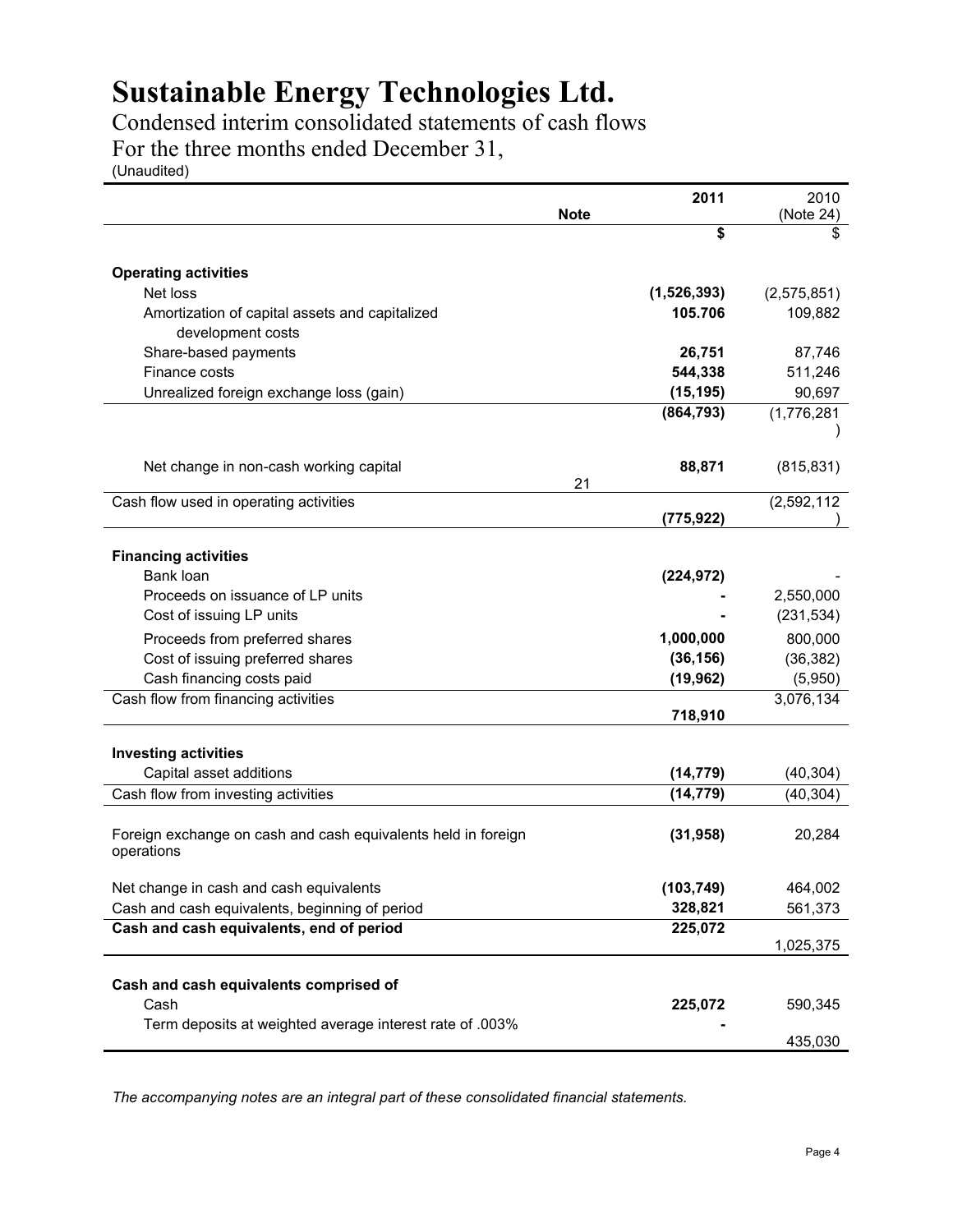Notes to the condensed interim consolidated financial statements December 31, 2011 (Unaudited)

### **1. Description of the business**

Sustainable Energy Technologies Ltd ("Sustainable Energy", "Sustainable" or the "Company") develops and manufactures advanced power inverters for the emerging alternative and renewable energy industry - solar photovoltaic ("PV") systems, small wind turbines, fuel cells and all forms of energy storage. The Company is a publicly traded company headquartered at 609-14th St NW, Calgary, Alberta, Canada and its shares trade on the Toronto Stock Exchange Venture Exchange "TSX-V" under the symbol "STG".

### **2. Basis of preparation**

### **(a) Adoption of new and revised standards**

In conjunction with the Company's annual audited consolidated financial statements to be issued under International Financial Reporting Standards ("IFRS") for the year ending September 30, 2012, these condensed interim consolidated financial statements ("consolidated financial statements") present the Company's initial financial statements of loss and comprehensive loss and financial position under IFRS as at and for the three months ended December 31, 2011, including 2010 comparative periods. As a result, they have been prepared in accordance with IFRS 1, "First-time Adoption of International Financial Reporting Standards" and with International Accounting Standard ("IAS") 34, "Interim Financial Reporting", as issued by the International Accounting Standards Board ("IASB"). These consolidated financial statements do not include all the necessary annual disclosures in accordance with IFRS. Previously, the Company prepared its interim and annual consolidated financial statements in accordance with Canadian generally accepted accounting principles ("Canadian GAAP").

The preparation of these consolidated financial statements resulted in selected changes to the Company's accounting policies as compared to those disclosed in the Company's annual audited consolidated financial statements for the year ended September 30, 2011, issued under Canadian GAAP. Consequently, these consolidated interim financial statements should be read in conjunction with the Canadian GAAP annual audited consolidated financial statements for the year ended September 30, 2011.

A summary of the Company's significant accounting policies under IFRS, which have been retrospectively and consistently applied except where specific exemptions permitted an alternative treatment upon transition to IFRS in accordance with IFRS 1, is presented in note 3 and are based on IFRS issued and effective as of December 31, 2011. Any subsequent changes to IFRS that come in effect as at September 30, 2012 could result in restatement to these consolidated financial statements, including the transition adjustments recognized on the transition to IFRS.

An explanation of how the transition to IFRS has affected the reported financial position, financial performance and cash flows of the Company is provided in note 24.

### **(b) Basis of consolidation**

The consolidated financial statements of Sustainable Energy Technologies Ltd. include the accounts of the Company and its subsidiaries: Sustainable Energy Systems Inc. ("SES"), Sustainable Energy Europa S.L. ("SEE"), STG Markets Limited Partnership ("STGLP"), Sustainable Energy Laboratories Ltd. ("SEL"), International Power Systems, Inc. ("IPS"), Mainpower Hellas (MPH) and Sustainable Energy France (SEF).

All intra-Company transactions, balances, revenue and expenses are eliminated in full on consolidation.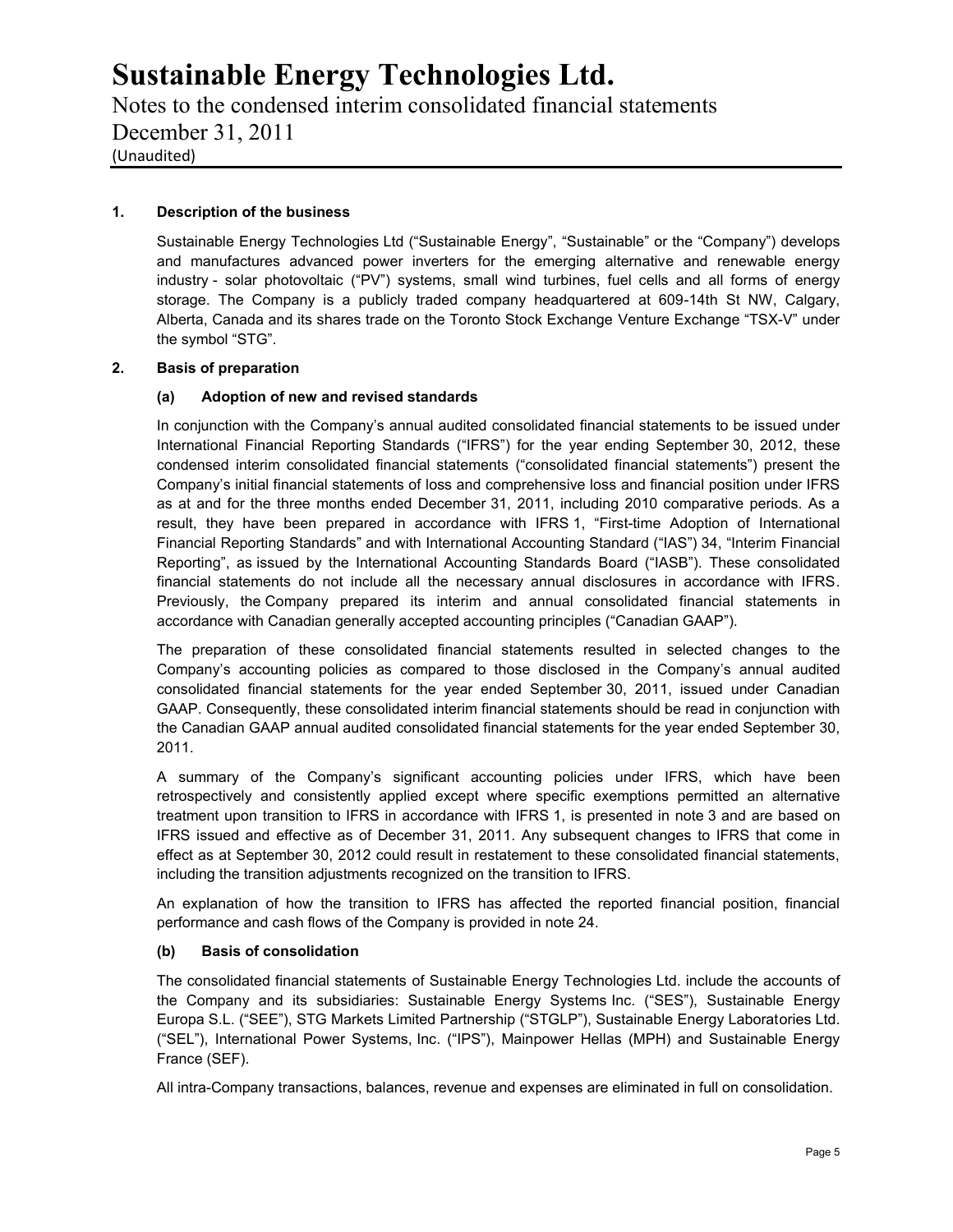Notes to the condensed interim consolidated financial statements December 31, 2011 (Unaudited)

### **2. Basis of preparation (continued)**

### **(b) Basis of consolidation (continued)**

Subsidiaries that are directly controlled by the parent company or indirectly controlled by other consolidated subsidiaries are fully consolidated. All intercompany balances, transactions and income are eliminated. The Company currently has no special purpose entities of which it retains control and accordingly the consolidated financial statements do not include the accounts of any such entities.

### **(c) Statement of compliance**

The consolidated financial statements have been prepared in accordance with IAS 34 and were approved and authorized for issuance by the Board of Directors ("the Board") on March 29, 2012.

### **(d) Critical accounting estimates**

The preparation of these consolidated financial statements requires management to make estimates, judgments and assumptions that affect the reported amounts of assets, liabilities, sales and expenses, and related disclosure of contingent assets and liabilities. On an ongoing basis, management bases its estimates on historical experience and other assumptions that it believes are reasonable in the circumstances. Actual results may differ from the estimates. There have been no changes made to the methodology to determine critical accounting estimates during the past two fiscal years. The following reflect the most significant estimates and assumptions used in the preparation of the Company's consolidated financial statements.

### *i. Capital assets and development costs*

Capital assets and development costs are reviewed for impairment at least annually or when events or changes in circumstances indicate that the carrying amount of such assets may not be fully recoverable. To determine recoverability, management estimates the fair value less costs to sell of the asset or the asset's value in use using estimates. The value in use is determined by estimating the future cash flows projected to be generated by these assets. These cash flows are discounted using an estimated rate of return and compared to their respective carrying value. In performing this analysis, estimates and assumptions are made about factors such as current and future contracts with clients, margins, market conditions and the useful lives of assets. If estimates or assumptions change from those used in the current analysis, the Company may be required to recognize an impairment loss in future periods, which would decrease capital assets or development costs and increase reported expenses.

### *ii. Valuation adjustments for inventory*

Valuation adjustments for inventory related assets are comprised of the impairments or recoveries recorded against inventories. The Company records valuation adjustments for inventory related assets by comparing the inventory cost to its net realizable value. This process requires the use of estimates and assumptions related to future market demand, costs and prices. Such assumptions are reviewed quarterly and have a significant impact on the valuation adjustments for inventory.

### *iii. Share-based payment transactions*

Share-based payments comprise compensation expense related to the granting of stock options and warrants. The Company values stock option expense and warrants using a fair value-based method of accounting. The fair value of stock options and warrants is estimated at the grant or issue date using the Black- Scholes option pricing model (the "model") or the fair value of services received in the case of warrants. The model requires the input of a number of assumptions, including expected dividend yield, expected stock price volatility, expected time until exercise, forfeiture rate, and risk-free interest rates.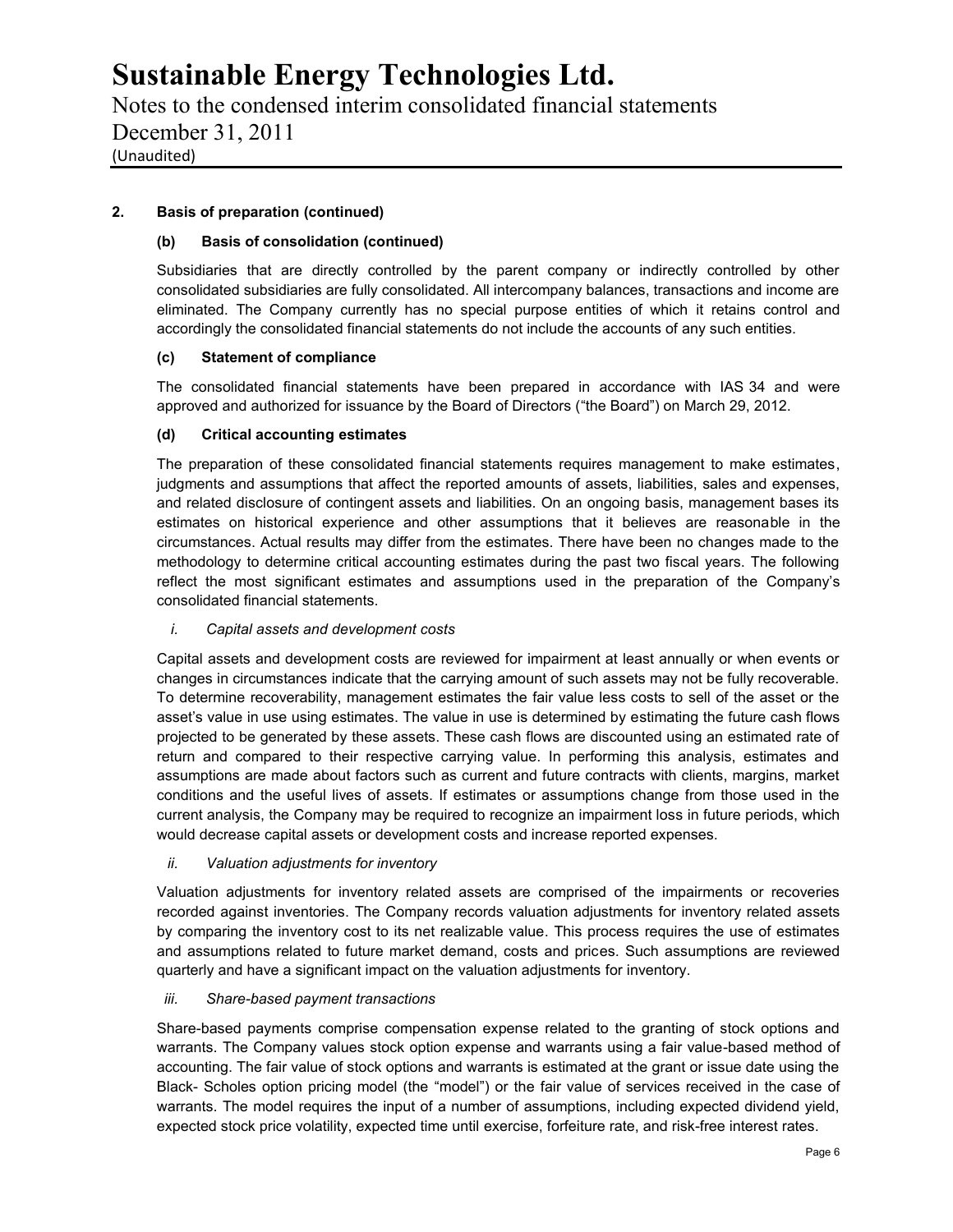Notes to the condensed interim consolidated financial statements December 31, 2011 (Unaudited)

### **2. Basis of preparation (continued)**

### **(d) Critical accounting estimates (continued)**

### *iii. Share-based payment transactions (continued)*

Certain assumptions such as expected stock price volatility, forfeiture rate and expected time until exercise are determined using management's best estimates and involve inherent uncertainties relating to market conditions, forfeitures and exercise which are outside of the control of the Company. Such assumptions are reviewed quarterly and have a significant impact on the estimates of fair value produced by the Black-Scholes option pricing model.

### *iv. Recoverability of accounts receivable*

Accounts receivable includes amounts due from customers invoiced for the shipment of products or achievement of invoicing milestones. The Company, in the normal course of business, submits credit applications to the Export Development Corporation (EDC) for accounts receivable insurance approval. Clients who do not qualify for EDC credit are treated on a cash only basis.

### *v. Preferred shares*

Preferred shares are comprised of a debt and equity component. The Company determines the fair values of the debt component at inception by using discounting the cash flows at the estimated market interest rate at that time. This method requires the input of a number of assumptions, including the estimated market rate of interest and the timing of any payment of dividends. These assumptions are determined using management's best estimates and involve inherent uncertainties are reviewed quarterly and have a significant impact on the estimates of fair value of the debt component of the preferred shares.

### *vi. Fair value of financial instruments*

The Company is required to determine the fair value of its bank debt, Energy Northwest obligation and preferred shares. In determining the fair value of the Company's outstanding preferred shares, management uses internally developed models, which incorporate estimated market rates. In determining market rates, management adds a credit spread to quoted rates on Canadian government bonds with similar maturity dates to the Company's preferred shares. Estimates of market rates and the credit spread applicable could vary and result in a different disclosed fair value.

### *vii. Income taxes*

The Company carries on business in several countries and as a result, is subject to income taxes in numerous jurisdictions. The determination of income tax is inherently complex and the Company is required to interpret continually changing regulations and make certain estimates and assumptions about future events. While income tax filings are subject to audits and reassessments, the Company believes it has adequately provided for all income tax obligations. However, changes in facts and circumstances as a result of income tax audits, reassessments, jurisprudence and any new legislation may result in an increase or decrease in the provision for income taxes.

### *viii. Commitments, Contingencies and Guarantees*

By their nature, contingencies will only be resolved when one or more future events transpire. The assessment of contingencies inherently involves estimating the outcome of future events.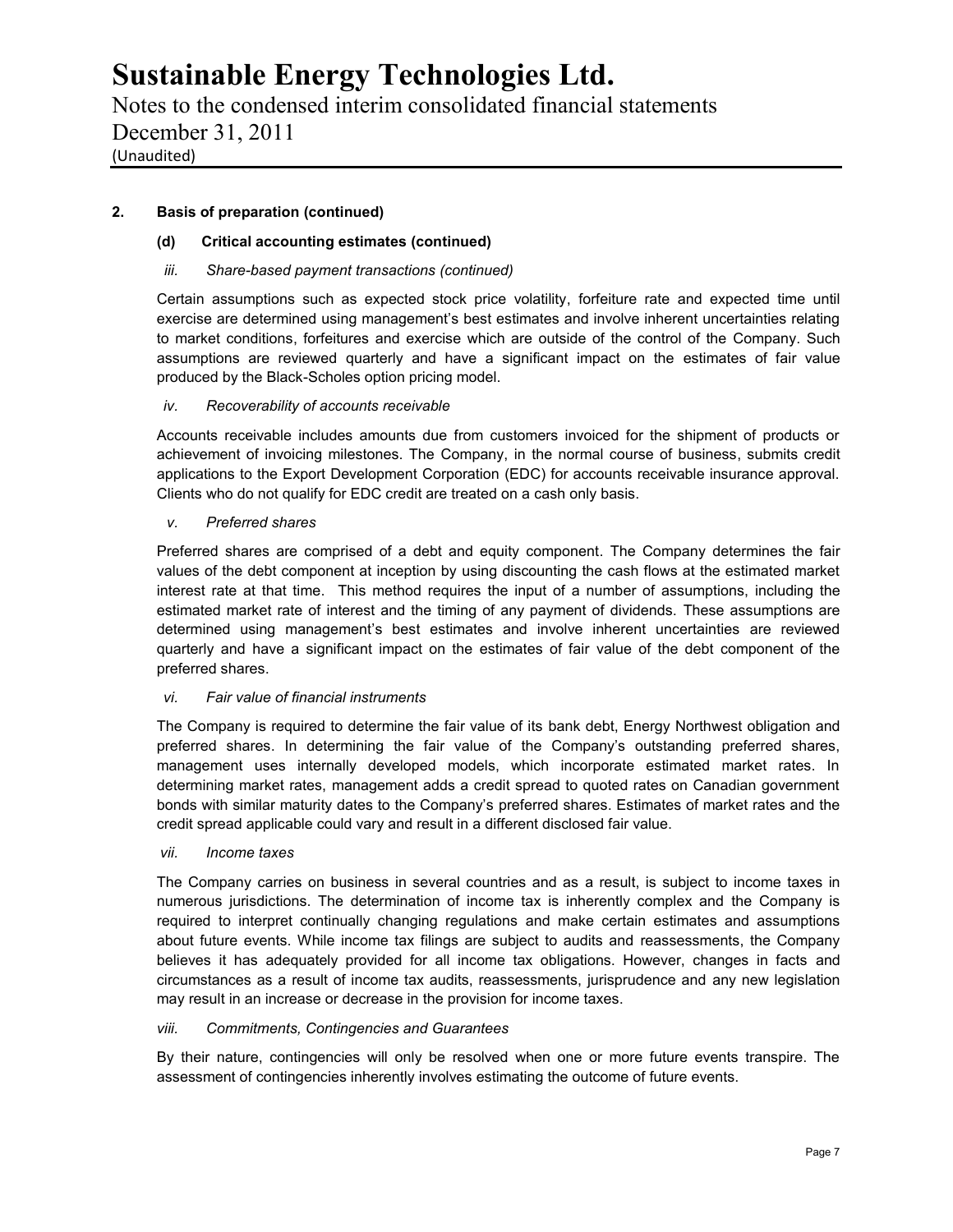Notes to the condensed interim consolidated financial statements December 31, 2011 (Unaudited)

### **2. Basis of preparation (continued)**

### **(e) Critical accounting judgments**

In applying the Company's accounting policies, management has made certain judgments that may have a significant effect on the amounts recognized in the financial statements. Such judgments include the determination of the functional currency.

### **3. Going concern**

The consolidated financial statements were prepared on a going concern basis. The going concern basis assumes that the Company will continue in operation for the foreseeable future and will be able to realize its assets and discharge its liabilities and commitments in the normal course of business.

At December 31, 2011, the Company had not yet achieved profitable operations since its inception and accumulated a deficit of \$48,872,761 (2010 - \$43,167,028) and recognized a cash flow deficiency from operations at December 31, 2011 of \$775,922 (2010 - \$2,592,112). Whether and when the Company can attain profitability and positive cash flows is uncertain. Although the lack of profitable operations and cash flow deficiency may cast significant doubt on the Company's ability to continue as a going concern, the Company had a working capital surplus of \$2,072,353 at December 31, 2011 (2010 - \$3,752,724).

The ability to continue as a going concern is dependent on completing equity or debt financings or generating profitable operations in the future in order to meet liabilities as they come due and enable the Company to continue operations. The ability to continue as a going concern may be adversely impacted by any accelerating loss of customers and any falling sales per customer. To address its financing requirements, the Company will seek financing through the issuance of common shares, First Preferred Shares and Units of STG Markets Limited Partnership. The outcome of these matters cannot be predicted at this time.

These consolidated financial statements do not include any adjustments which could be significant to the amounts and classification of assets and liabilities that may be necessary should the Company be unable to obtain equity or debt financings or generating profitable operations in the future. Failure to continue as a going concern would require the restatement of assets, liabilities and shareholders' deficiency on a liquidation basis, which could differ materially from the going concern basis.

Management has also made significant estimates under the going concern assumption (see "critical accounting estimates"). These consolidated financial statements do not give effect to adjustments, if any, that may be necessary should the Company be unable to continue as a going concern.

#### **4. Significant accounting policies**

The significant accounting policies are set out below. All dollar amounts are expressed in Canadian dollars unless otherwise noted.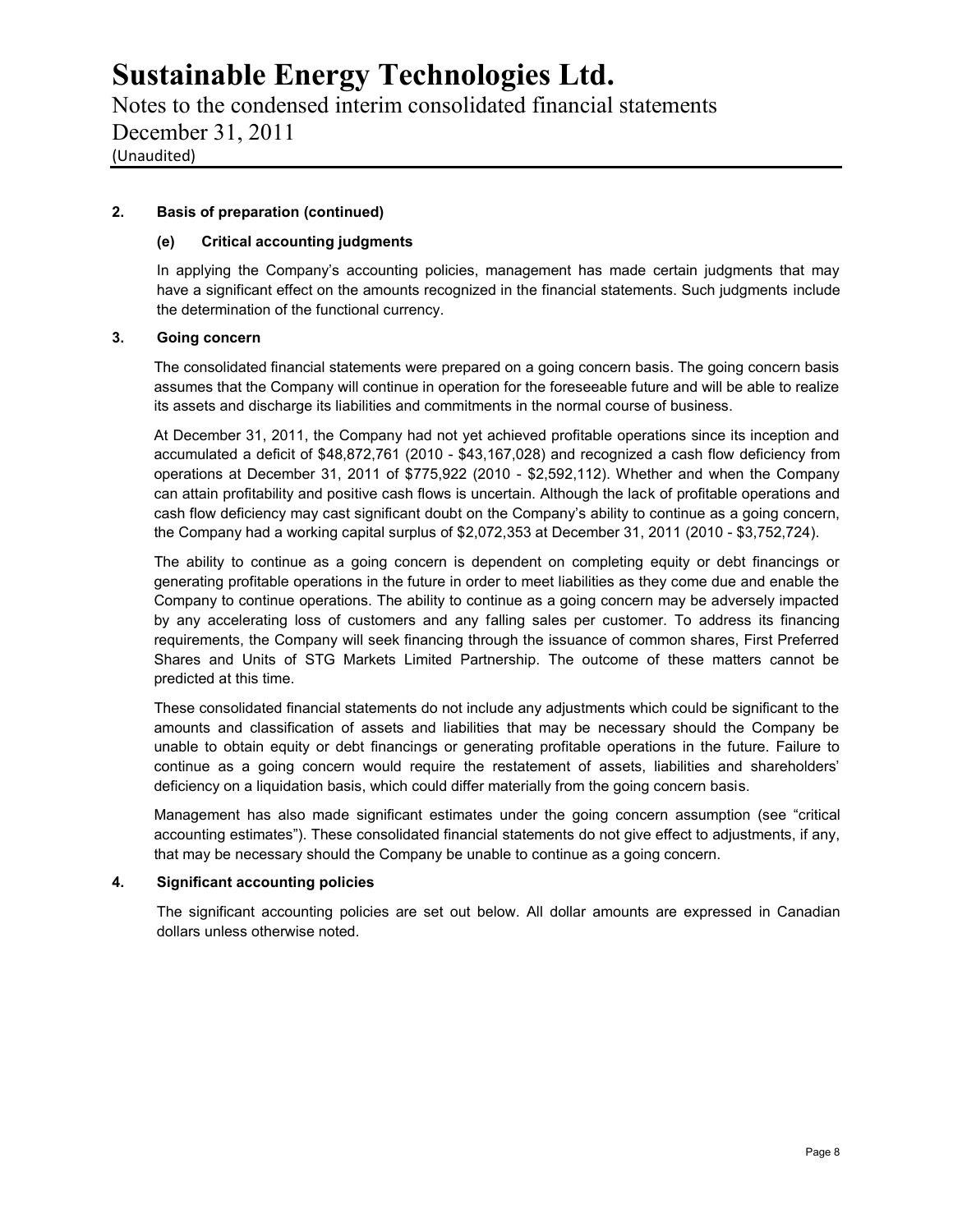Notes to the condensed interim consolidated financial statements December 31, 2011 (Unaudited)

### **4. Significant accounting policies**

### **(a) Financial instruments**

A financial instrument is any contract that gives rises rise to a financial asset of one entity and a financial liability or equity instrument to another. Upon initial recognition all financial instruments, including derivatives, are recognized on the statement of financial position at fair value. Subsequent measurement is then based on financial instruments being classified into one of the following five categories: 1) loans and receivables, 2) assets held-to-maturity, 3) assets available-for-sale, 4) other financial liabilities, and 5) fair value through profit or loss. Financial instruments classified as fair value through profit or loss or available-for-sale items as a result of initially adopting this section are measured at fair value. Gains or losses on subsequent measurement of fair value through profit or loss are recognized in net income (loss), while gains and losses on subsequent measurement of available-for-sale items are recognized as an adjustment to other comprehensive income (loss).

At December 31, 2011, the Company's financial instruments include cash and cash equivalents, accounts receivable and advances, accounts payable and accrued liabilities, bank debt, Energy Northwest obligation and preferred shares. Cash and cash equivalents are measured at fair value consistent with the "fair value through profit or loss" classification. Net gains and losses arising from changes in fair value are recognized in net income upon derecognition or impairment. Accounts receivable and advances and other long term assets are measured at amortized cost consistent with the "loans and receivables" classification. Loans and receivables are subsequently measured at their amortized cost, using the effective interest method. Under this method, estimated future cash receipts are discounted over the asset's expected life, or other appropriate period, to its net carrying value. Accounts payable and accrued liabilities, bank loan, Energy Northwest obligation and preferred shares are measured at amortized cost using the effective interest method, consistent with the "other financial liabilities" classification. Equity instruments are recorded at the proceeds received with direct issue costs deducted.

Embedded derivatives are separated from the host contract and accounted for separately when all three of the following conditions are met: i) the economic characteristics and risks of the host contract and the embedded derivative are not closely related; ii) a separate instrument with the same terms as the embedded derivative would meet the definition of a derivative; and iii) the hybrid instrument is not measured at fair value with changes in fair value recognized in profit or loss. Changes in the fair value of the separated embedded derivative are recognized immediately in the statement of comprehensive income (loss).

The Company has an embedded derivative related to the Company's ability to redeem each series of preferred shares if certain conditions exist. The estimated value of this embedded derivative at December 31, 2011 is nil.

On initial recognition, the preferred shares were classified into debt and equity components at fair value. Subsequent to the initial recognition, the liability component is remeasured at amortized cost using the effective interest rate method. The equity component is not remeasured subsequent to initial recognition.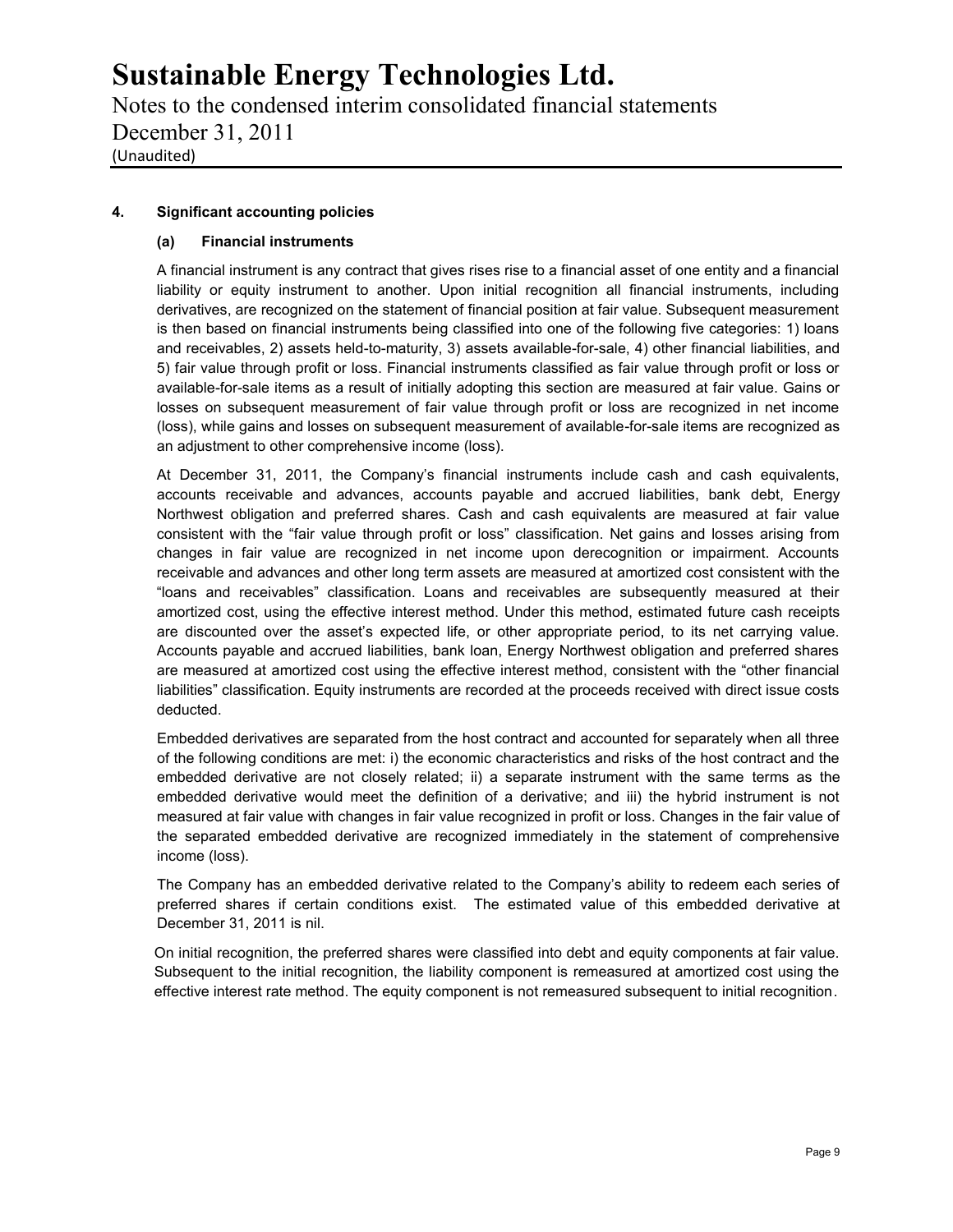Notes to the condensed interim consolidated financial statements December 31, 2011 (Unaudited)

### **4. Significant accounting policies (continued)**

### **(a) Financial instruments (continued)**

The effective interest method is a method of calculating the amortized cost of a financial asset/liability and of allocating interest income/expense over the relevant period. The effective interest rate is the rate that exactly discounts estimated future cash flows (including all fees on points paid or received that form an integral part of the effective interest rate, transaction costs and other premiums or discounts) through the expected life of the financial asset/liability, or, where appropriate, a shorter period. Transactions costs are comprised primarily of legal, accounting, underwriters' fees and other costs directly attributable to the issuance of the financial instruments.

### **(b) Foreign currencies**

### *i. Foreign currency transactions*

The consolidated financial statements are prepared in Canadian dollars, which is the Company's functional currency. Transactions in foreign currencies are initially recorded at the functional currency spot rate at the date of the transaction. Monetary assets and liabilities denominated in foreign currencies are translated at the functional currency prevailing rate of exchange at the reporting date. Non-monetary items that are measured in terms of historical cost in foreign currency are translated using the prevailing exchange rates as at the dates of the initial transactions. Non monetary items measured at fair value in a foreign currency are translated using the exchange rates at the date when the fair value was determined.

### *ii. Foreign operations*

The assets and liabilities of foreign operations are translated to Canadian dollars at exchange rates at the reporting date. Foreign currency differences are recognized and presented in other comprehensive income (loss) and in the foreign currency translation reserve in equity.

When the settlement of a monetary item receivable from or payable to a foreign operation is neither planned nor likely in the foreseeable future, foreign exchange gain and losses net of tax arising from those items are considered to form part of a net investment in a foreign operation and are recognized in other comprehensive income (loss) and presented in the translation reserve in equity.

On disposal of a foreign operation, any cumulative exchange differences held in equity and arising after the date of transition to IFRS are transferred to the consolidated statement of comprehensive income (loss) as part of the profit or loss on sale.

### **(c) Inventory**

Inventories are stated at the lower of cost or net realizable value. Inventory is valued on a weighted average cost basis. Net realizable value represents the estimated selling price for inventories less all estimated costs necessary to make the sale. The reversal of previous net realizable value write-downs is recorded when there is a subsequent increase in the value of inventory.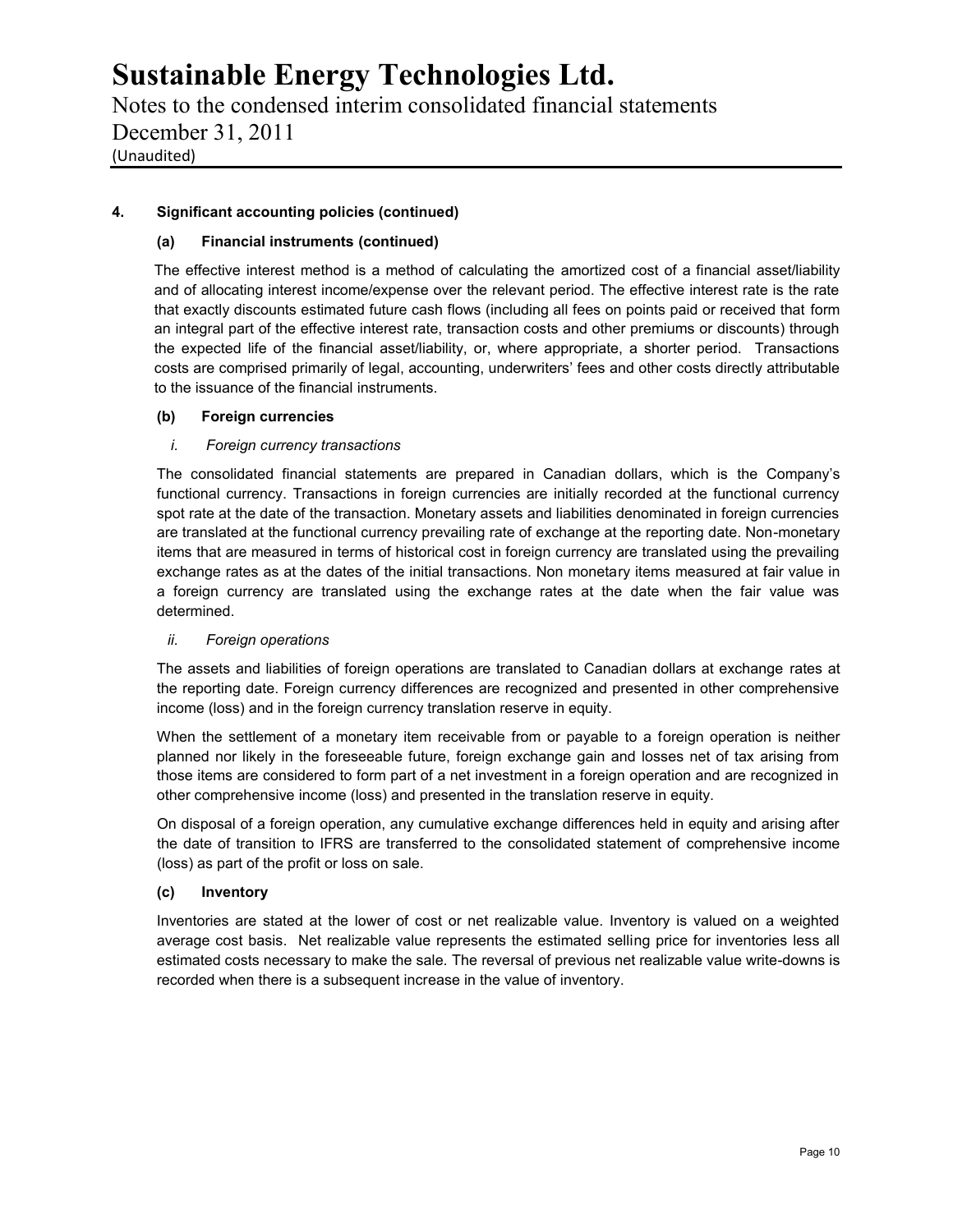Notes to the condensed interim consolidated financial statements December 31, 2011 (Unaudited)

### **4. Significant accounting policies (continued)**

### **(d) Capital assets**

Capital assets other than capitalized product development costs are stated in the consolidated statement of financial position at cost less accumulated amortization, impairment losses and government grants. Amortization is charged so as to write off the cost of assets, other than land, over their estimated useful lives, using the straight-line method. Amortization is charged once an asset is determined to be available for use. The estimated useful lives, residual values and amortization method are reviewed at each year end, with the effect of any changes in estimates accounted for on a prospective basis.

Assets held under finance leases are amortized over their expected useful lives on the same basis as owned assets or, where shorter, the term of the relevant lease.

Amortization is charged over the estimated useful life of the asset at the following rates:

| Furniture and equipment | 5 years straight-line      |
|-------------------------|----------------------------|
| Computer equipment      | 3 years straight-line      |
| Computer software       | 1 year straight-line       |
| Lab equipment           | 3 to 5 years straight-line |
| Dies and molds          | 1 year straight-line       |

The gain or loss arising on the disposal of capital assets is determined as the difference between the sales proceeds and the carrying amount of the asset, and is recognized in profit or loss.

### **(e) Research and development costs**

Expenditures on research activities are recognized as an expense in the period in which they are incurred.

Internally-generated intangible assets arising from development (or from the development phase of an internal project) are recognized if, and only if, all of the following have been demonstrated:

- The technical feasibility of completing the intangible asset so that it will be available for use or sale;
- The intention to complete the intangible asset and use or sell it;
- The ability to use or sell the intangible asset;
- How the intangible asset will generate probable future economic benefits;
- The availability of adequate technical, financial and other resources to complete the development and to use or sell the intangible asset; and
- The ability to measure reliably the expenditures attributable to the intangible asset during its development.

The amount initially recognized for internally-generated intangible assets is the sum of the expenditures incurred from the date when the intangible asset first meets the recognition criteria listed above. Where no internally-generated intangible asset can be recognized, development expenditures are charged to statement of comprehensive income (loss) in the period in which they are incurred.

Subsequent to initial recognition, internally-generated intangible assets are reported at cost less accumulated amortization and impairment losses.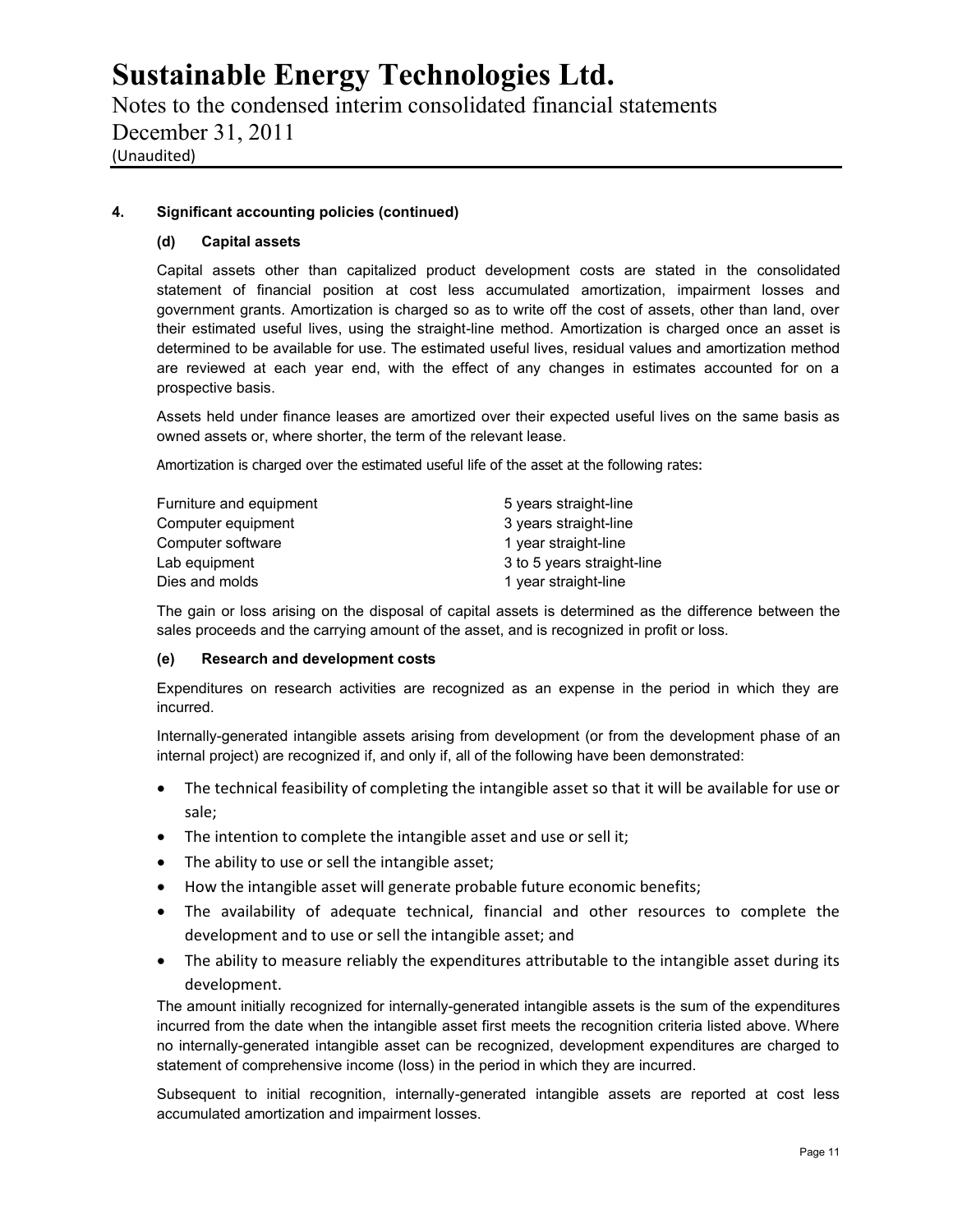Notes to the condensed interim consolidated financial statements December 31, 2011 (Unaudited)

### **4. Significant accounting policies (continued)**

### **(f) Impairment of capital assets and development costs**

At each balance sheet date, the Company reviews the carrying amounts of its capital assets and development costs to determine whether there is any indication that those assets have suffered an impairment loss. If any such indication exists, the recoverable amount of the asset is estimated in order to determine the extent of the impairment loss (if any). Where it is not possible to estimate the recoverable amount of an individual asset, the Company estimates the recoverable amount of the cash-generating unit ("CGU") to which the asset belongs. The recoverable amount is the higher of the fair value less costs to sell of the asset or the asset's value in use using estimates. The value in use is determined by estimating the future cash flows projected to be generated by these assets on a pre-tax basis. These cash flows are discounted at a rate reflecting the estimated time value of money and risk associated with the asset or CGU.

If the recoverable amount of an asset or CGU is estimated to be less than its carrying amount, the carrying amount of the asset or CGU is reduced to its recoverable amount. An impairment loss is recognized immediately in profit or loss, unless the relevant asset is carried at a revalued amount, in which case the impairment loss is treated as a revaluation decrease.

Where an impairment loss subsequently reverses, the carrying amount of the asset or CGU is increased to the revised estimate of its recoverable amount, but so that the increased carrying amount does not exceed the carrying amount that would have been determined had no impairment loss been recognized for the asset or CGU in prior years. A reversal of an impairment loss is recognized immediately in profit or loss, unless the relevant asset is carried at a revalued amount, in which case the reversal of the impairment loss is treated as a revaluation increase.

### **(g) Borrowing costs**

Borrowing costs directly attributable to the acquisition, construction or production of qualifying assets, which are assets that necessarily take a substantial period of time to get ready for their intended use or sale, are added to the cost of those assets, until such time as the assets are substantially ready for their intended use or sale. All other borrowing costs are recognized in profit or loss in the period in which they are incurred.

### **(h) Government grants**

Government grants are utilized to fund the various research and development technologies of the Company. Government grants are not recognized until there is reasonable assurance that the Company will comply with the conditions of the grant and that the grant will be received.

Government grants, including contingently repayable government grants, whose primary condition is that the Company should purchase, construct or otherwise acquire non-current assets are recorded as a deduction of the cost of the asset and transferred to profit or loss on a systematic and rational basis over the useful lives of the related assets. Other government grants, including contingently repayable government grants, are recognized as a reduction of the expense over the periods necessary to match them with the costs for which they are intended to compensate, on a systematic basis. Contingent government grant repayments will be shown as a government contribution repayment expense when incurred.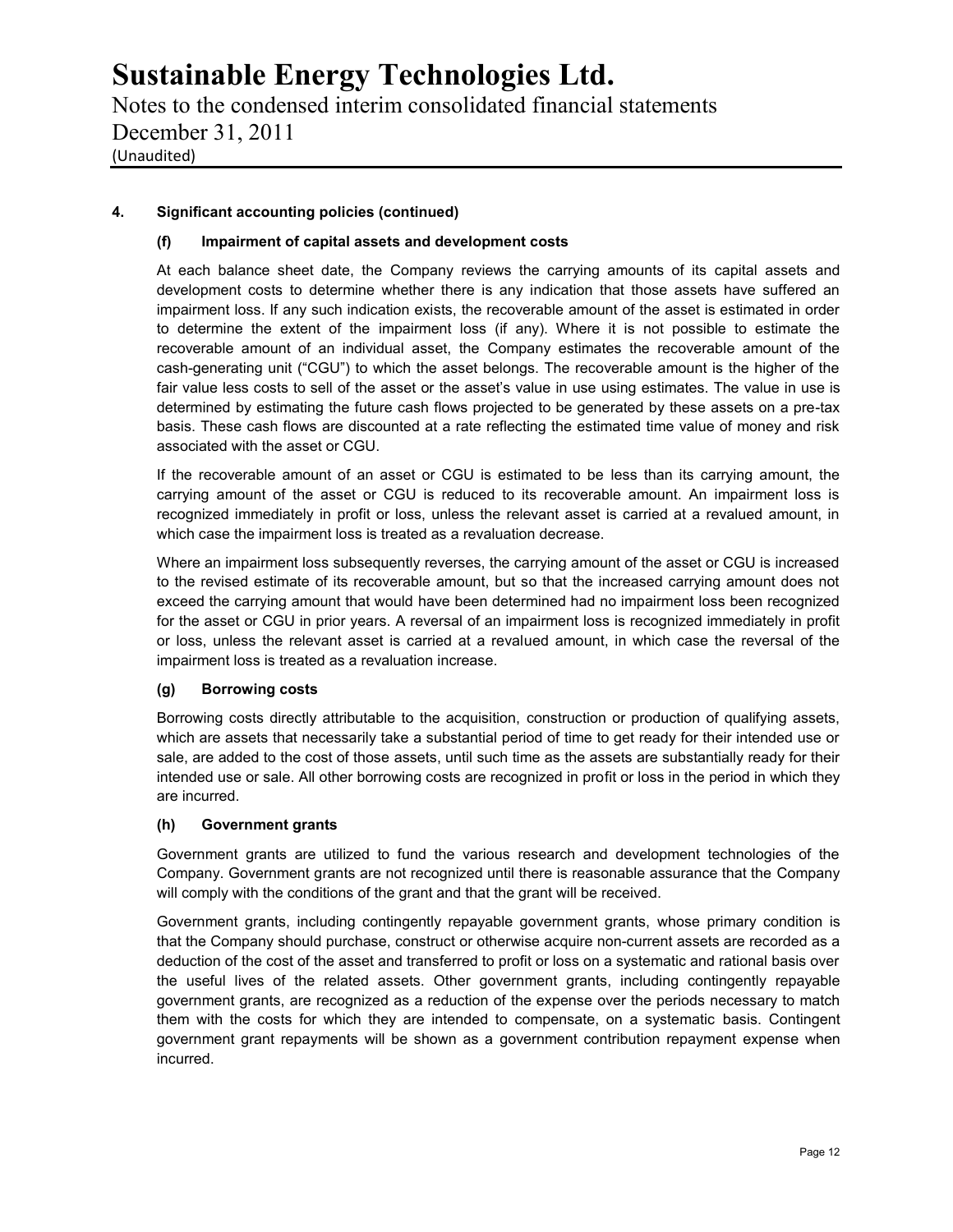Notes to the condensed interim consolidated financial statements December 31, 2011 (Unaudited)

### **4. Significant accounting policies (continued)**

### **(i) Provisions and contingencies**

### *i. Provisions*

Provisions are recognized when the Company has a present obligation (legal or constructive) as a result of a past event, it is probable that the Company will be required to settle the obligation, and a reliable estimate can be made of the amount of the obligation.

The amount recognized as a provision is the best estimate of the consideration required to settle the present obligation at the balance sheet date, taking into account the risks and uncertainties surrounding the obligation. Where a provision is measured using the cash flows estimated to settle the present obligation, its carrying amount is the present value of those cash flows.

When some or all of the economic benefits required to settle a provision are expected to be recovered from a third party, the receivable is recognized as an asset if it is virtually certain that reimbursement will be received and the amount of the receivable can be measured reliably.

### *ii. Contingencies*

When a contingency is substantiated by confirming events, can be reliably measured and will likely result in an economic outflow, a liability is recognized in the financial statements as the best estimate required to settle the obligation. A contingent liability is disclosed where the existence of an obligation will only be confirmed by a future event, or where the amount of a present obligation cannot be measured reliably or will likely not result in an economic outflow. Contingent assets are only disclosed when the inflow of economic benefits is probable. When the economic benefit becomes virtually certain, the asset is no longer contingent and is recognized in the financial statements.

### **(j) Leases**

Leases are classified as finance leases whenever the terms of the lease transfer substantially all the risks and rewards of ownership to the lessee. Finance leases are capitalized at commencement of the lease term at the lower of the fair value of the leased asset or the present value of the minimum lease payments. Capitalized leased assets are amortized over the shorter of the estimated useful life of the assets and the lease term. Lease payments are apportioned between finance expenses and reduction of the lease obligation so as to achieve a constant rate of interest on the remaining balance of the liability. Finance expenses are recognized immediately in profit or loss, unless they are directly attributable to qualifying assets, in which case they are capitalized in accordance with the Company's general policy on borrowing costs. All other leases are classified as operating leases.

Operating lease payments are recognized as an expense on a straight-line basis over the lease term, except when another systematic basis is more representative of the time pattern in which economic benefits from the leased asset are consumed. The aggregate benefit of incentives is recognized as a reduction of rental expense on a straight-line basis, except where another systematic basis is more representative of the time pattern in which economic benefits from the leased asset are consumed.

### **(k) Share-based payments**

Share-based payments are comprised of stock option awards granted to employees, directors and others which are equity-settled share-based payments.

These equity-settled share-based payments are measured at the fair value of the equity instruments and are recognized as an employee expense with the offsetting credit as an increase to the share-based payment reserve.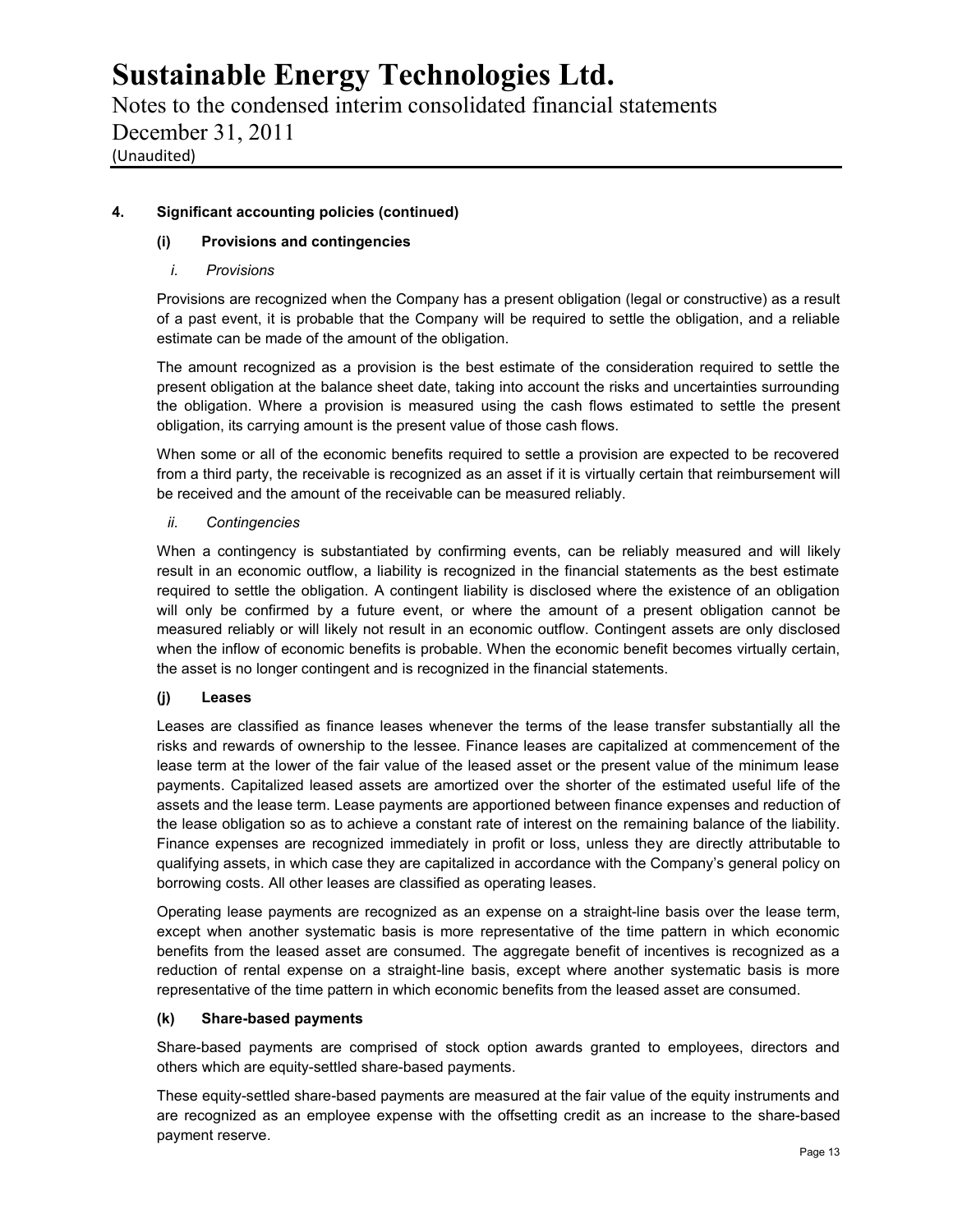Notes to the condensed interim consolidated financial statements December 31, 2011 (Unaudited)

### **4. Significant accounting policies (continued)**

### **(k) Share-based payments (continued)**

The fair value is measured at the grant date using the Black-Scholes options pricing model based on terms and conditions upon which the options were granted. Each tranche is recognized on a graded vesting basis over the period during which the options vest. At each balance sheet date, the Company revises its estimate of the number of equity instruments expected to vest as a result of the effect of non market based vesting conditions. The impact of the revision of the original estimates, if any, is recognized in profit or loss such that the cumulative expense reflects the revised estimate, with a corresponding adjustment to the share-based payment reserve.

Upon exercise of the share purchase option, the Company issues new shares. The associated fair value amount is reclassified from the share-based payment reserve to share capital. The proceeds received net of any directly attributable transaction costs are credited to share capital when the options are exercised.

### **(l) Revenue recognition**

Revenue from product sales is generally recognized on shipment to the customer and when reasonable assurance exists regarding the measurement and collection of the consideration received. There may be instances where customers will request that the Company "bill and hold" their shipments until such time as the customers are prepared to receive the shipment. In these cases, revenue is recognized when the customer is invoiced for the goods which have been packaged and made ready for shipment, the risk of ownership is with the customer, and the terms and when reasonable assurance exists regarding the measurement and collection of the consideration received.

Engineering fee revenue is recognized when the service is performed. Licensing fee revenue is recognized when the Company has fulfilled all its obligations under the terms of the operative licensing agreement. In all cases no revenue would be recognized in circumstances where collection is not reasonably assured.

### **(m) Income taxes**

Income taxes are recognized in the statement of comprehensive income (loss), except where they relate to items recognized in other comprehensive income (loss) or directly in equity, in which case the related taxes are recognized in other comprehensive income (loss) or equity. Taxes on income in interim periods are recorded using the tax rate that would be applicable to expected annual income. Annual taxes are recorded using the tax rate that has been enacted or substantively enacted by the balance sheet date.

Deferred tax assets and liabilities are recognized based on unused tax losses and tax credits and the difference between the tax and accounting values of assets and liabilities and are calculated using enacted or substantively enacted tax rates for the periods in which the unused tax losses and tax credits and differences are expected to reverse. The effect of tax rate changes is recognized in earnings or equity, as the case may be, in the period of substantive enactment.

Deferred tax assets are recognized only to the extent that it is probable that future taxable profits will be available against which the assets can be utilized.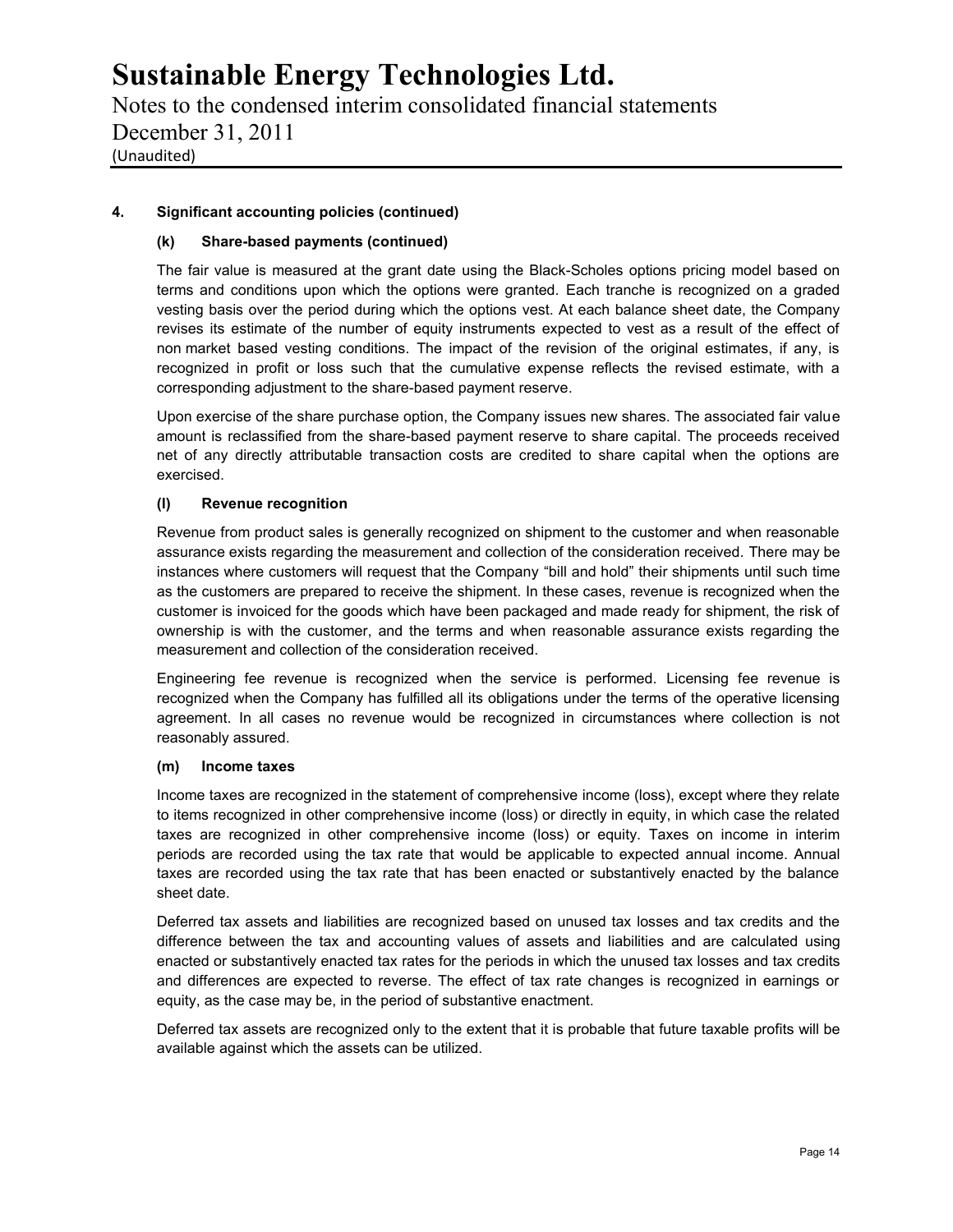Notes to the condensed interim consolidated financial statements December 31, 2011 (Unaudited)

### **4. Significant accounting policies (continued)**

### **(m) Income taxes**

Deferred tax liabilities are recognized for taxable temporary differences arising on investments in subsidiaries, joint ventures and associates. However, the Company does not recognize such deferred tax liabilities where the timing of the reversal of the temporary differences can be controlled and it is probable that the temporary differences will not reverse in the foreseeable future.

The Company is subject to assessments by various taxation authorities that may interpret tax legislation differently. The final amount of taxes to be paid depends on a number of factors including the outcomes of audits, appeals, or negotiated settlements. The Company accounts for such differences based on its best estimate of the probable outcome of these matters.

### **(n) Loss per share**

The Company computes basic loss per share using net income attributable to Sustainable shareholders divided by the weighted-average number of common shares outstanding. The company does not compute diluted earnings per share as this calculation would be anti-dilutive.

#### **5. Future accounting pronouncements**

The Company has reviewed new and revised accounting pronouncements that have been issued but are not yet effective and determined that the following may have an impact on the Company:

### *IFRS 9"Financial Instruments - Classification and Measurement"*

As of January 1, 2013, the Company will be required to adopt IFRS 9, "Financial Instruments", which is the result of the first phase of the IASB's project to replace IAS 39, "Financial Instruments: Recognition and Measurement". The new standard replaces the current multiple classification and measurement models for financial assets and liabilities with a single model that has only two classification categories: amortized cost and fair value. The adoption of this standard is not expected to have a material impact on Sustainable's consolidated financial statements.

### *IFRS 10 "Consolidated Financial Statements"*

On May 12, 2011, IFRS 10 - "Consolidated Financial Statements" was released and will be effective January 1, 2013 for the Company. The Company is currently evaluating the impact the adoption of this pronouncement will have on the consolidated financial statements.

#### *IFRS 13 "Fair Value Measurement"*

On May 12, 2011, IFRS 13 - "Fair Value Measurement" was released and will be effective January 1, 2013 for the Company. The Company is currently evaluating the impact the adoption of this pronouncement will have on the consolidated financial statements.

The following existing standards have been amended:

### *IAS 1 "Presentation of Financial Statements"*

This amendment provides guidance on the presentation of items contained in other comprehensive income (OCI) and their classification within OCI. This is required to be applied beginning on or after July 1, 2012 with earlier adoption permitted.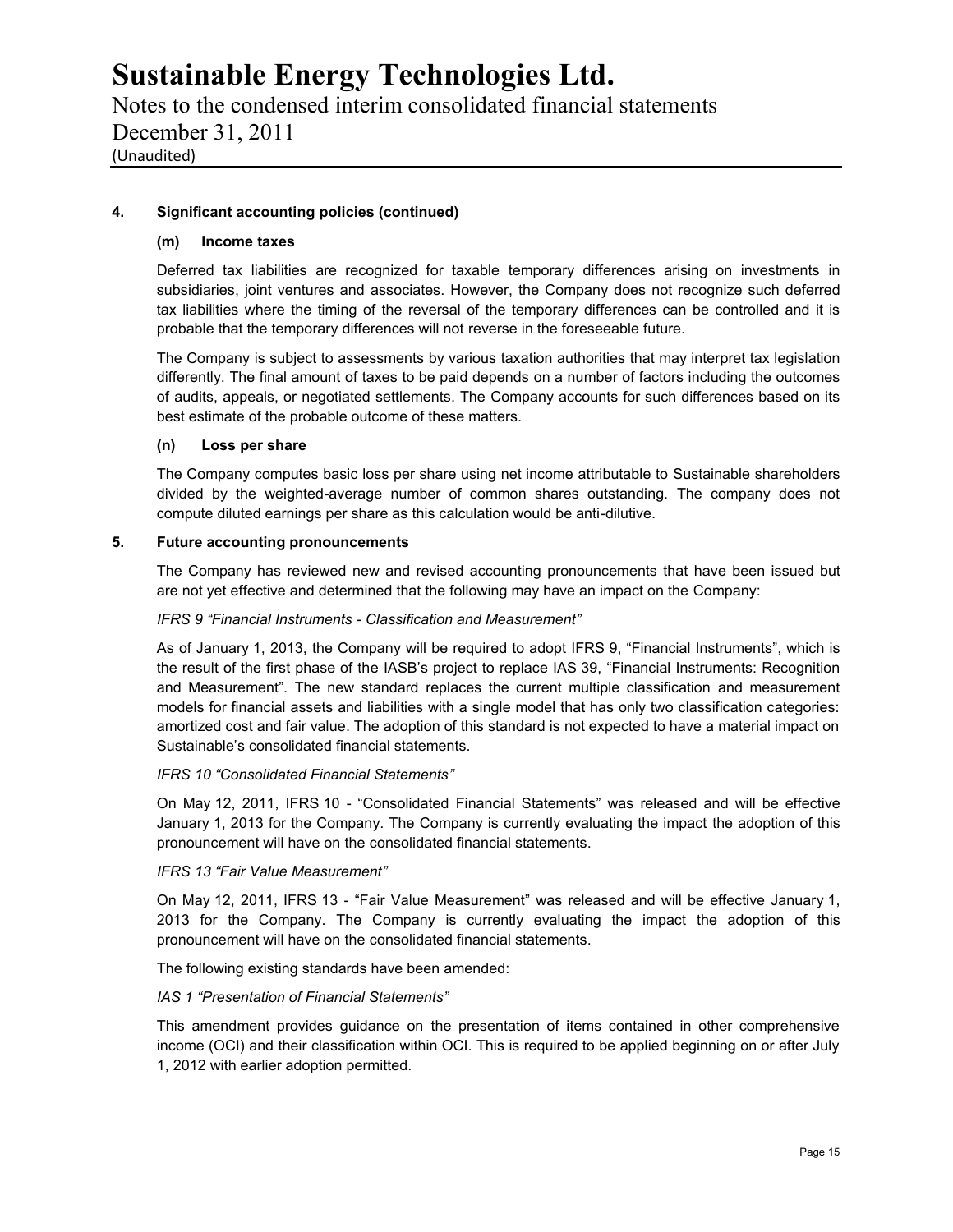Notes to the condensed interim consolidated financial statements December 31, 2011 (Unaudited)

### **5. Future accounting pronouncements (continued)**

### *IAS 12 "Income taxes"*

This amendment removes subjectivity in determining on which basis an entity measures the deferred tax relating to an asset. The amendment introduces a presumption that an entity will assess whether the carrying value of an asset will be recovered through the sale of the asset. The amendment to IAS 12 is effective for reporting periods beginning on or after January 1, 2012.

Management is assessing the impact of these new standards and amendments but they are not expected to have a material impact on the Company's consolidated financial statements.

#### **6. Inventory**

The total carrying amount and classification of inventory was as follows:

|                | December 31, | September 30, | October 1,       |
|----------------|--------------|---------------|------------------|
|                | 2011         | 2011          | 2010             |
|                | \$           | \$            | \$               |
| Finished goods | 716,443      | 736,784       | 1,688,067        |
| Component      | 2,514,771    | 2,744,528     | 927,162          |
| Other          | 108,763      | 108,763       | 126,345          |
|                | 3,339,977    | 3,590,075     | <u>2.741.574</u> |

As at December 31, 2011, \$3,339,977(2010 - \$3,590,375) of inventory was carried at cost and \$Nil was carried at net realizable value. The valuation write-down of inventory related assets recorded in the period ended December 31, 2011 totals \$Nil (2010 - \$Nil).

### **7. Development costs**

|                                                           | December 31, | September 30, | October 1, |
|-----------------------------------------------------------|--------------|---------------|------------|
| <b>Carrying value</b>                                     | 2011         | 2011          | 2010       |
|                                                           | \$           | \$            | \$         |
| Development of wind turbine<br>technology                 | 1            |               |            |
| Development of power electronics<br>intellectual property | 1,291,279    | 1,393,174     | 1,567,426  |
| Development of power electronics<br>platform              |              |               |            |
| <b>Total</b>                                              | 1.291.281    | 1,393,176     | 1.567.428  |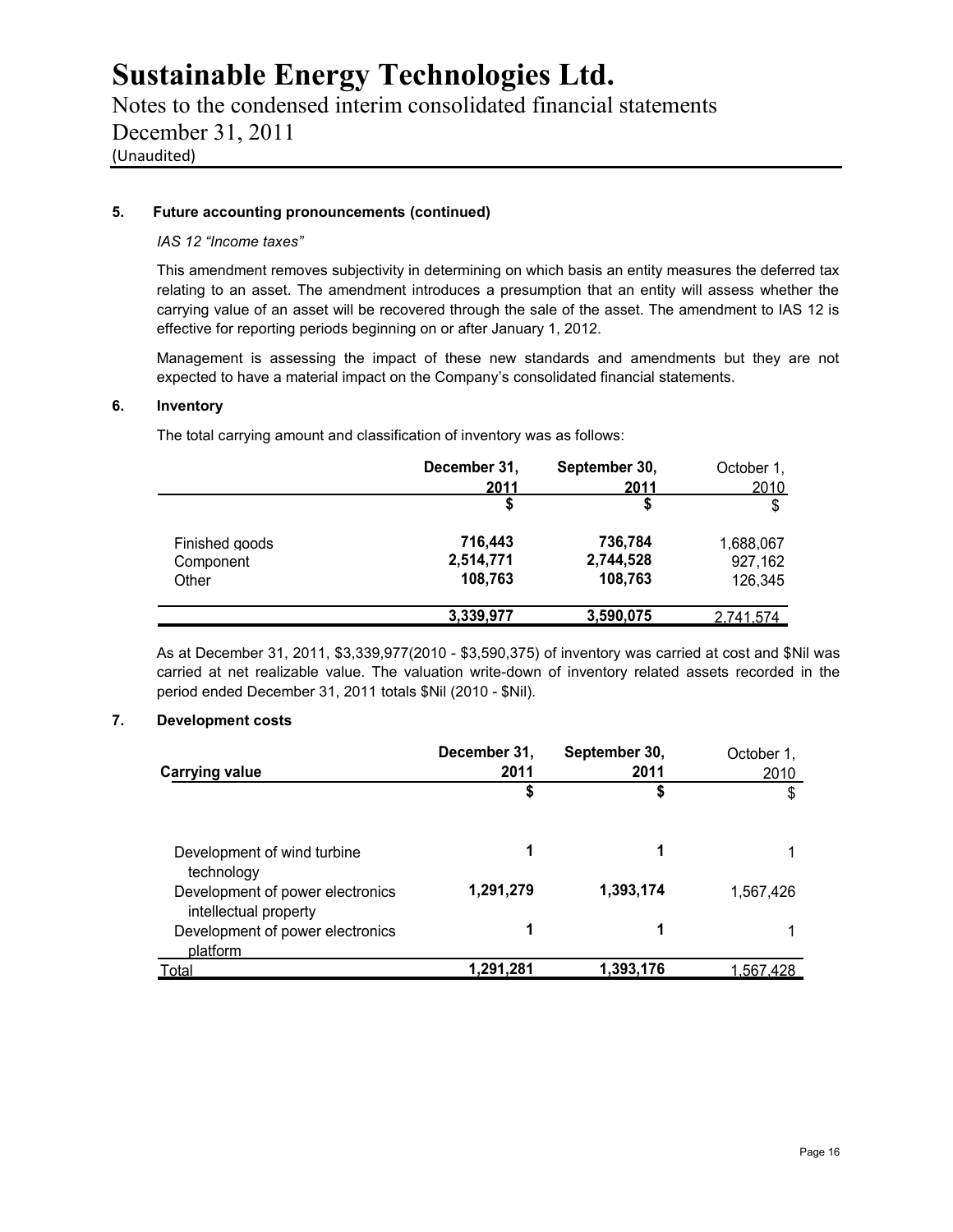Notes to the condensed interim consolidated financial statements December 31, 2011 (Unaudited)

### **7. Development costs (continued)**

| Cost                                 | <b>Development</b><br>of wind<br>turbine<br>technology | <b>Development</b><br>of power<br>electronics<br>intellectual<br>property | <b>Development</b><br>of power<br>electronics<br>platform | <b>Total</b>   |
|--------------------------------------|--------------------------------------------------------|---------------------------------------------------------------------------|-----------------------------------------------------------|----------------|
|                                      | \$                                                     | \$                                                                        | S                                                         | \$             |
| <b>Balance September 30,</b><br>2011 | 1,885,875                                              | 3,700,089                                                                 | 1,523,750                                                 | 7,109,714<br>- |
| Additions                            |                                                        |                                                                           |                                                           |                |
| <b>Disposals</b>                     |                                                        |                                                                           |                                                           |                |
| Foreign currency<br>translation      |                                                        | (32, 693)                                                                 |                                                           | (32, 693)      |
| <b>Balance December 31,</b>          |                                                        |                                                                           |                                                           |                |
| 2011                                 | 1,885,875                                              | 3,667,396                                                                 | 1,523,750                                                 | 7,077,021      |

| Accumulated<br>amortization and<br>impairment   | <b>Development</b><br>of wind<br>turbine<br>technology | <b>Development</b><br>of power<br>electronics<br>intellectual<br>property | <b>Development</b><br>of power<br>electronics<br>platform | <b>Total</b> |
|-------------------------------------------------|--------------------------------------------------------|---------------------------------------------------------------------------|-----------------------------------------------------------|--------------|
|                                                 | \$                                                     | \$                                                                        |                                                           | \$           |
| Balance September 30,<br>2011                   | 1,885,874                                              | 2,306,915                                                                 | 1,523,749                                                 | 5,716,538    |
| Amortization<br>Foreign currency<br>translation |                                                        | 69,200                                                                    |                                                           | 69,200       |
| Balance December 31.<br>2011                    | 1,885,874                                              | 2,376,115                                                                 | 1,523,749                                                 | 5,785,738    |

The cost of the development of the Company's power electronics intellectual property is being amortized straight line over the life of the relevant patents, which is estimated to be 16 years. At December 31, 2011, the patents had a remaining useful life of 6.75 years. Depreciation of the intangible asset is included in the statement of loss under the line item product research and development.

### **8. Capital assets**

|                                 | December 31,<br>2011 | September 30,<br>2011 | October 1,<br>2010 |
|---------------------------------|----------------------|-----------------------|--------------------|
|                                 |                      |                       | \$                 |
| Carrying value                  |                      |                       |                    |
| Computer equipment and software | 24.163               | 30,866                | 99,121             |
| Lab equipment                   | 61,151               | 74,005                | 80,173             |
| Furniture and equipment         | 35,240               | 40,568                | 66.014             |
| Dies and molds                  | 9,380                | 7,097                 | 14,130             |
| Total                           | 129,934              | 152,536               | 259.438            |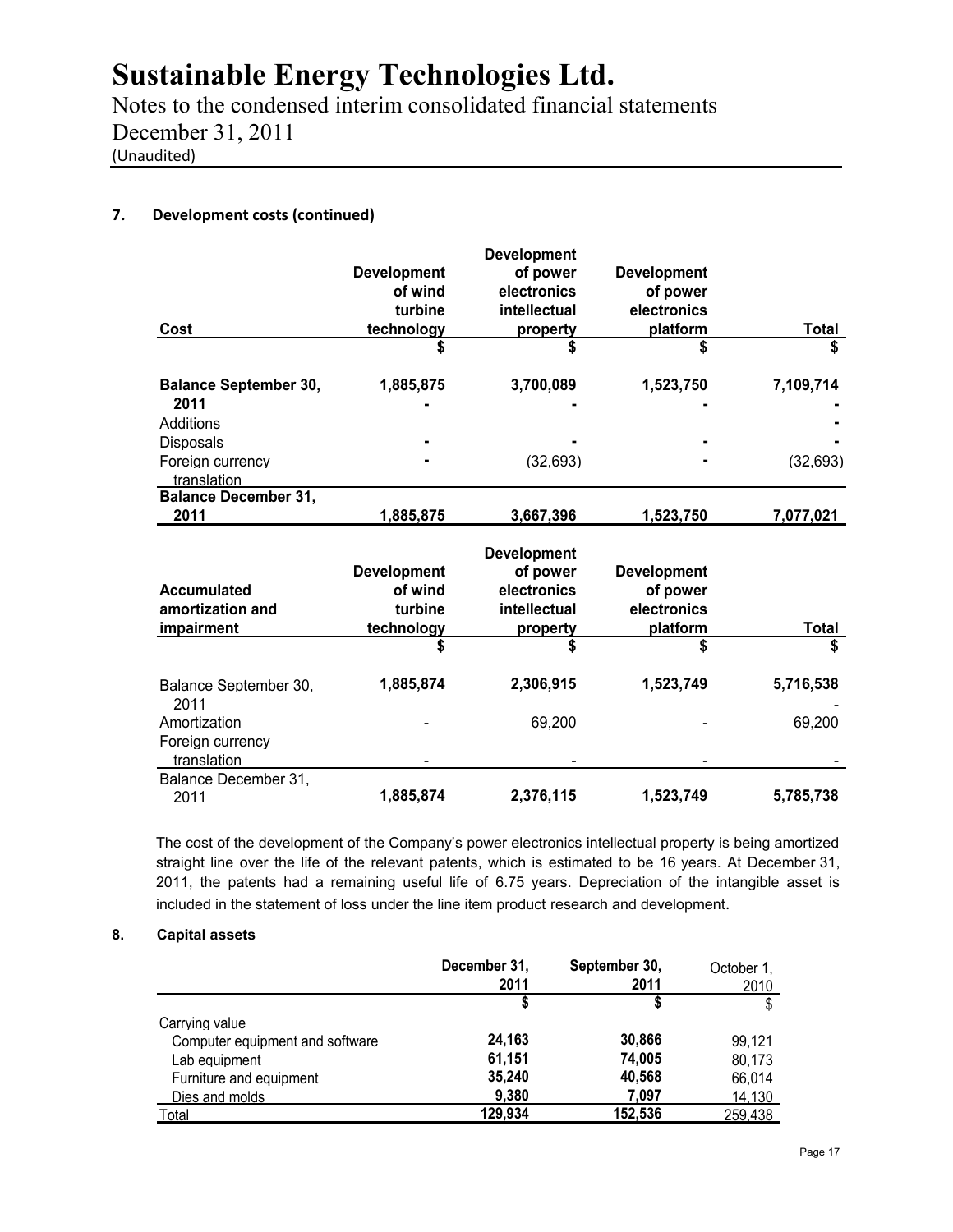Notes to the condensed interim consolidated financial statements December 31, 2011 (Unaudited)

### **8. Capital assets (continued)**

| Cost                                 | Computer<br>equipment<br>and<br>software | Lab<br>equipment | <b>Furniture</b><br>and<br>equipment | Dies and<br>models | Total     |
|--------------------------------------|------------------------------------------|------------------|--------------------------------------|--------------------|-----------|
|                                      |                                          |                  |                                      |                    |           |
| <b>Balance September 30,</b><br>2011 | 483,306                                  | 578.871          | 160.914                              | 43.156             | 1,266,247 |
| Additions                            | 7.590                                    | 2.112            |                                      | 5.077              | 14.779    |
| <b>Disposals</b>                     |                                          |                  |                                      |                    |           |
| Foreign currency translation         |                                          |                  | (875)                                |                    | (875)     |
| <b>Balance December 31,</b><br>2011  | 490,896                                  | 580,983          | 160,039                              | 48,233             | 1,280,151 |

| Accumulated                                         | Computer<br>equipment |                  | <b>Furniture</b> |                    |           |
|-----------------------------------------------------|-----------------------|------------------|------------------|--------------------|-----------|
| amortization and<br>impairment                      | and<br>software       | Lab<br>equipment | and<br>equipment | Dies and<br>models | Total     |
|                                                     |                       |                  |                  |                    |           |
| <b>Balance September 30,</b><br>2011                | 452.440               | 504.865          | 120.346          | 36.060             | 1.113.711 |
| Amortization<br><b>Foreign currency translation</b> | 14.293                | 14.967<br>۰      | 4.453            | 2.793              | 36,506    |
| <b>Balance December 31,</b><br>2011                 | 466.733               | 519,832          | 124.799          | 38,853             | 1,150,217 |

|                              | Computer              |           |                  |          |           |
|------------------------------|-----------------------|-----------|------------------|----------|-----------|
|                              | equipment             |           | Furniture        |          |           |
|                              | and                   | Lab       | and              | Dies and |           |
| Cost                         | software              | equipment | equipment        | models   | Total     |
|                              | \$                    | \$        |                  | S        | S         |
| Balance October 1,<br>2010   | 452,472               | 532,476   | 168,798          | 35,368   | 1,189,113 |
| Additions                    | 30,834                | 46,395    | 299              | 7.789    | 85,316    |
| <b>Disposals</b>             |                       |           | (8, 367)         |          | (8, 367)  |
| Foreign currency translation |                       |           | 185              |          | 185       |
| Balance September 30,        |                       |           |                  |          |           |
| 2011                         | 483.306               | 578,871   | <u>160,915</u>   | 43.157   | 1,266,248 |
| Accumulated                  | Computer<br>equipment |           | <b>Furniture</b> |          |           |

|                            | ---------- |           |           |          |           |
|----------------------------|------------|-----------|-----------|----------|-----------|
| amortization and           | and        | Lab       | and       | Dies and |           |
| impairment                 | software   | equipment | equipment | models   | Total     |
|                            |            |           |           |          |           |
| Balance October 1,<br>2010 | 353,351    | 452.303   | 102,784   | 21,238   | 929.676   |
| Amortization               | 99.090     | 52.562    | 17.562    | 14.822   | 184,036   |
| Balance September 30,      |            |           |           |          |           |
| 2011                       | 452.440    | 504.865   | 120.346   | 36,060   | 1,113,712 |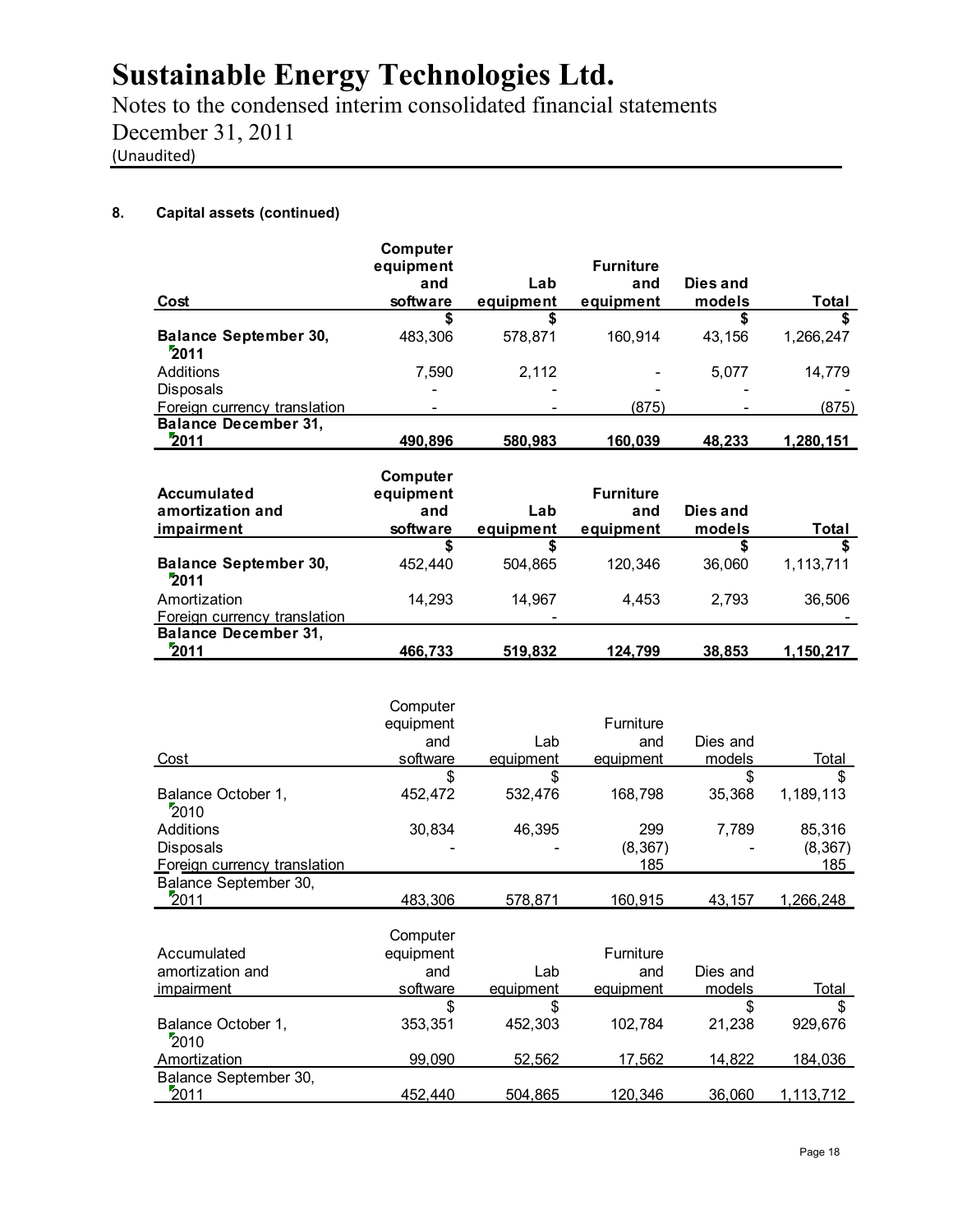Notes to the condensed interim consolidated financial statements December 31, 2011 (Unaudited)

### **9. Energy Northwest obligation**

|                                                                                     | December 31,<br>2011 | September 30,<br>2011 |
|-------------------------------------------------------------------------------------|----------------------|-----------------------|
|                                                                                     |                      | \$                    |
| Obligation to Energy Northwest (\$1,334,150 US<br>$(2010 - $1,111,791 \text{ US}))$ | 1,356,830            | 1.331.341             |
| Less: current portion of Energy Northwest obligation                                | 271,366              | 266,268               |
|                                                                                     | 1,085,464            | 1,065,073             |

During fiscal 2001, Energy Northwest (formerly "Washington Public Power Supply System") made contributions of US\$132,490 to Sustainable Energy Laboratories Ltd. ("SEL") towards the development of SEL's step wave power conversion technology. Under its agreement with SEL, Energy Northwest is entitled to compensation for such contribution in an amount equal to 10% of SEL's gross monthly sales: provided, however, that the compensation payable in any year is not to be less than US\$7,000 and not more than 20% of Energy Northwest's total investment to include applicable interest. Under the agreement, interest is to be applied to Energy Northwest's contribution at an annual (APR) rate of 20% of the remaining balance due. Compensation payments are to be completed by January 1, 2016. The obligation is unsecured.

The current portion of the long term obligation to Energy Northwest is dependent on forecast product sales, subject to the above noted annual minimum and maximum payments. Due to the emerging nature of the Company's business, it is not possible to accurately forecast future product sales, and the Company has elected to treat the maximum amount payable to Energy Northwest (\$271,366) as current.

The obligation represents the Company's estimate of a fixed obligation payable in respect of contributions made by Energy Northwest for the early development of the Company's technology. The obligation is non-recourse to the Company and represents the best estimate of the amount that could be repayable by SEL. The Company is in negotiations with Energy Northwest to restructure the terms and conditions of the obligation and therefore any gains/losses arising from the restructuring will be accounted for in the condensed consolidated statement of loss and comprehensive loss at the time the negotiations are finalized.

Because of the complex nature and the history of the Energy Northwest obligation, the Company believes that it is not possible to reliably measure the fair value of the Energy Northwest obligation. In particular, (i) payments under the obligation are dependent on the sales revenues of the Company over the remaining term of the instrument; and (ii) it is not clear that any balance of the compensation payable to Energy Northwest and unpaid interest remaining unpaid at January 1, 2016 can be pre determined.

Under a scenario where the maximum amount payable per year is made and the unpaid balance including interest at the end of the term is paid, the fair value of the Energy Northwest obligation based on interest rates that would be available for the Company for similar obligations is estimated at \$890,000. The impact of reducing (increasing) the interest rate by 1% would increase (decrease) the fair value of the Energy Northwest obligation under this scenario by approximately \$10,000 \$(20,000), assuming all other variables are constant.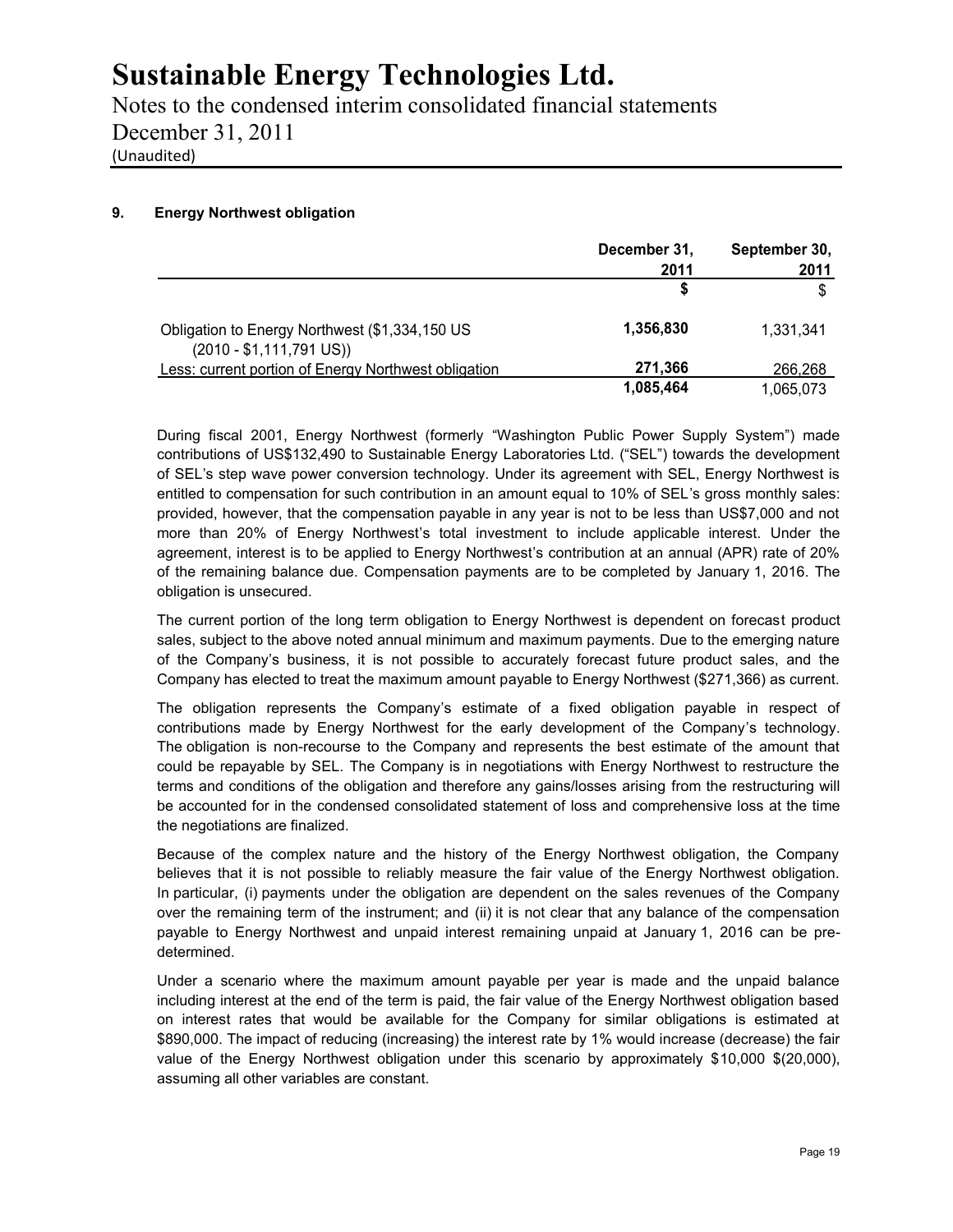Notes to the condensed interim consolidated financial statements December 31, 2011 (Unaudited)

### **9. Energy Northwest obligation (continued)**

Under a scenario where the minimum amount payable per year is made and the unpaid balance including interest at the end of the term is paid, the fair value of the Energy Northwest obligation based on interest rates that would be available for the Company for similar obligations is estimated at \$500,000. The impact of reducing (increasing) the interest rate by 1% would increase (decrease) the fair value of the Energy Northwest obligation under this scenario by approximately \$20,000 \$(20,000), assuming all other variables are constant.

### **10. Share capital**

The equity account balances at December 31, 2011, September 30, 2011 and October 1, 2010 include only those of the Sustainable parent entity. Sustainable Energy Systems Inc. ("SES"), Sustainable Energy Europa S.L. ("SEE"), STG Markets Limited Partnership ("STGLP"), Sustainable Energy Laboratories Ltd. ("SEL"), CWT Power Inc. (Washington) ("CWT US") and International Power Systems, Inc. ("IPS") account balances eliminate upon consolidation of these financial statements.

#### *Authorized,* unlimited number

The authorized capital of Sustainable consists of an unlimited number of common shares without nominal or par value, and an unlimited number of preferred shares, issuable in series, without nominal or par value.

Unlimited number of common shares without par value

Unlimited number of First Preferred Shares Series 7 Unlimited number of First Preferred Shares Series 8 Unlimited number of First Preferred Shares Series 9 Unlimited number of First Preferred Shares Series 10 Unlimited number of First Preferred Shares Series 11 Unlimited number of First Preferred Shares Series 12

#### Issued

| Common shares                  | Number of   | Amount     |
|--------------------------------|-------------|------------|
|                                | shares      | \$         |
| Balance, October 1, 2010       | 165,938,924 | 30,393,463 |
| Issuance of common shares      | 16,192,857  | 2,267,000  |
| Cost of issuance               |             | (813, 883) |
| Issuance of LP units           | 16,999,830  | 2,550,000  |
| Cost of issuance               |             | (265, 177) |
| Conversion of preferred shares | 1,102,337   | 126,665    |
| <b>Exercised warrants</b>      |             |            |
| Balance, September 30, 2011    | 200,233,948 | 34,258,068 |
| Conversion of preferred shares | 137,986     | 13,999     |
| Balance, December 31, 2011     | 200,371,934 | 34,272,067 |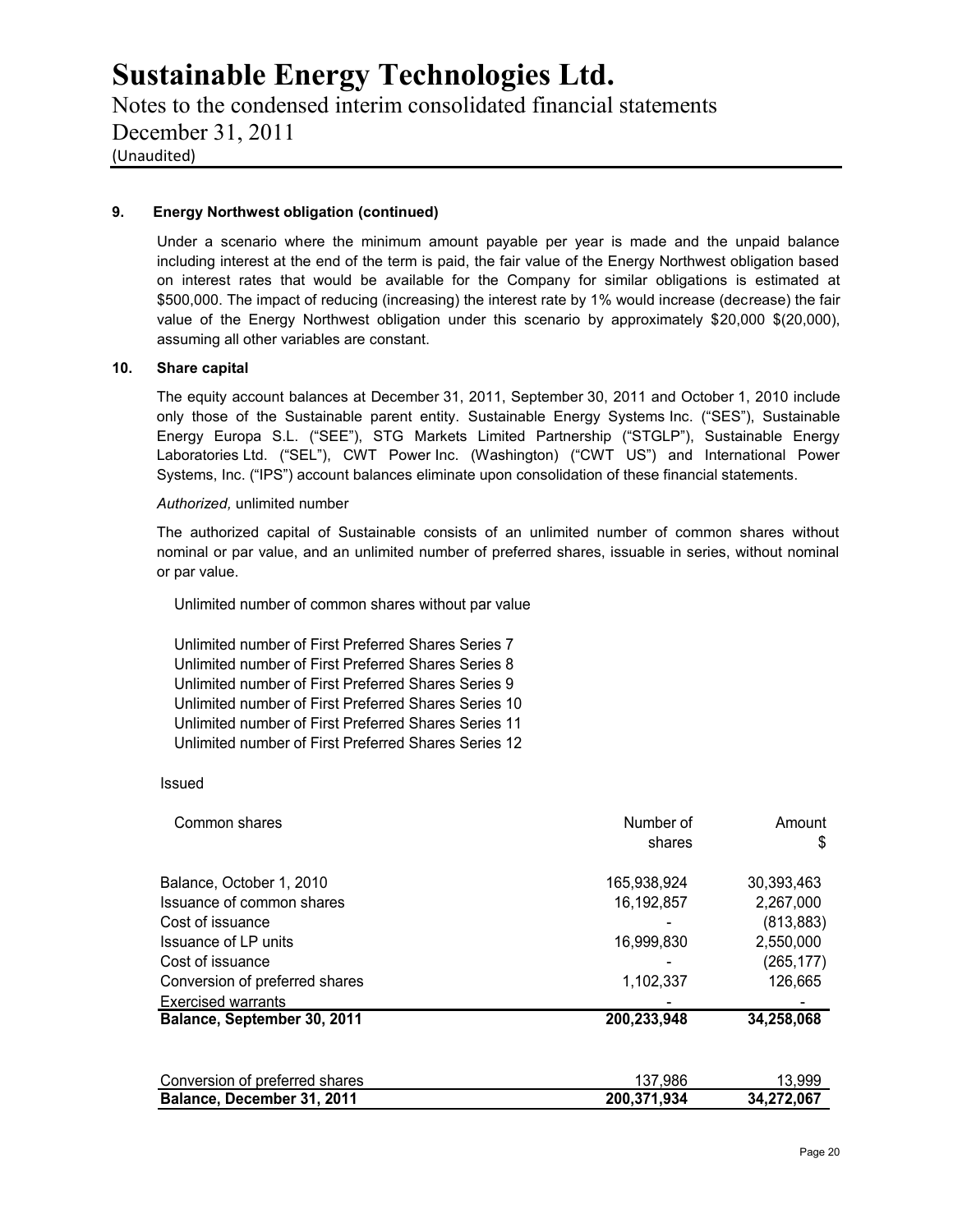Notes to the condensed interim consolidated financial statements December 31, 2011 (Unaudited)

### **11. Share-based payments**

The Company has established an option plan (the "Plan") whereby the Company may grant options to purchase common shares to directors, officers, employees, and consultants. Options generally vest over a 3-year period with 1/6 vesting every 6 months. The Company's plan allows for a maximum term on any options to be ten years. The Company, at the discretion of the Board of Directors, may issue options to a maximum of 32,894,324 which was approved by the shareholders on September 2, 2010 has a fixed option plan The minimum price being the closing price on the TSX Venture Exchange on the date of issue.

|                             |             | Weighted  |               |                  |
|-----------------------------|-------------|-----------|---------------|------------------|
|                             | Number of   | average   | Number of     | Weighted         |
|                             | options to  | price to  | options to    | average price to |
|                             | employees   | employees | non-employees | non-employees    |
|                             |             | \$        |               | \$               |
| Balance, October 1, 2010    | 14,644,672  | 0.20      | 1,292,300     | 0.23             |
| Forfeited                   | (1,491,667) | 0.30      |               |                  |
| Balance, September 30, 2011 | 13,153,005  | 0.18      | 1,292,300     | 0.23             |
| Forfeited                   | (1,000,000) | 0.21      |               |                  |
| Balance, December 31, 2011  | 12,153,005  | 0.18      | 1,292,300     | 0.23             |

The following summarizes information about stock options outstanding as at December 31, 2011:

|                                  |            | Outstanding options |          |            | Exercisable options |
|----------------------------------|------------|---------------------|----------|------------|---------------------|
|                                  |            |                     | Weighted |            |                     |
|                                  |            | Weighted            | average  |            | Weighted            |
|                                  |            | average             | vears to |            | average             |
|                                  | Options    | price               | expiry   | Options    | price               |
|                                  |            | \$                  |          |            | \$                  |
|                                  | 5,225,000  | 0.15                | 8.00     | 3,758,335  | 0.15                |
|                                  | 3,370,305  | 0.18                | 4.41     | 3,236,973  | 0.18                |
|                                  | 4,250,000  | 0.21                | 6.63     | 3,729,168  | 0.22                |
|                                  | 400,000    | 0.35                | 6.70     | 400,000    | 0.35                |
|                                  | 200,000    | 0.40                | 8.28     | 100,000    | 0.40                |
| <b>Balance December 31, 2011</b> | 13,445,305 | 0.18                |          | 11,224,476 | 0.19                |

The total share-based compensation calculated for the three months ended December 31, 2011 was \$26,751 (2010 - \$87,746).

There have been no modifications to the above stock option plan for the three months ended December 31, 2011 or the year ended September 30, 2011.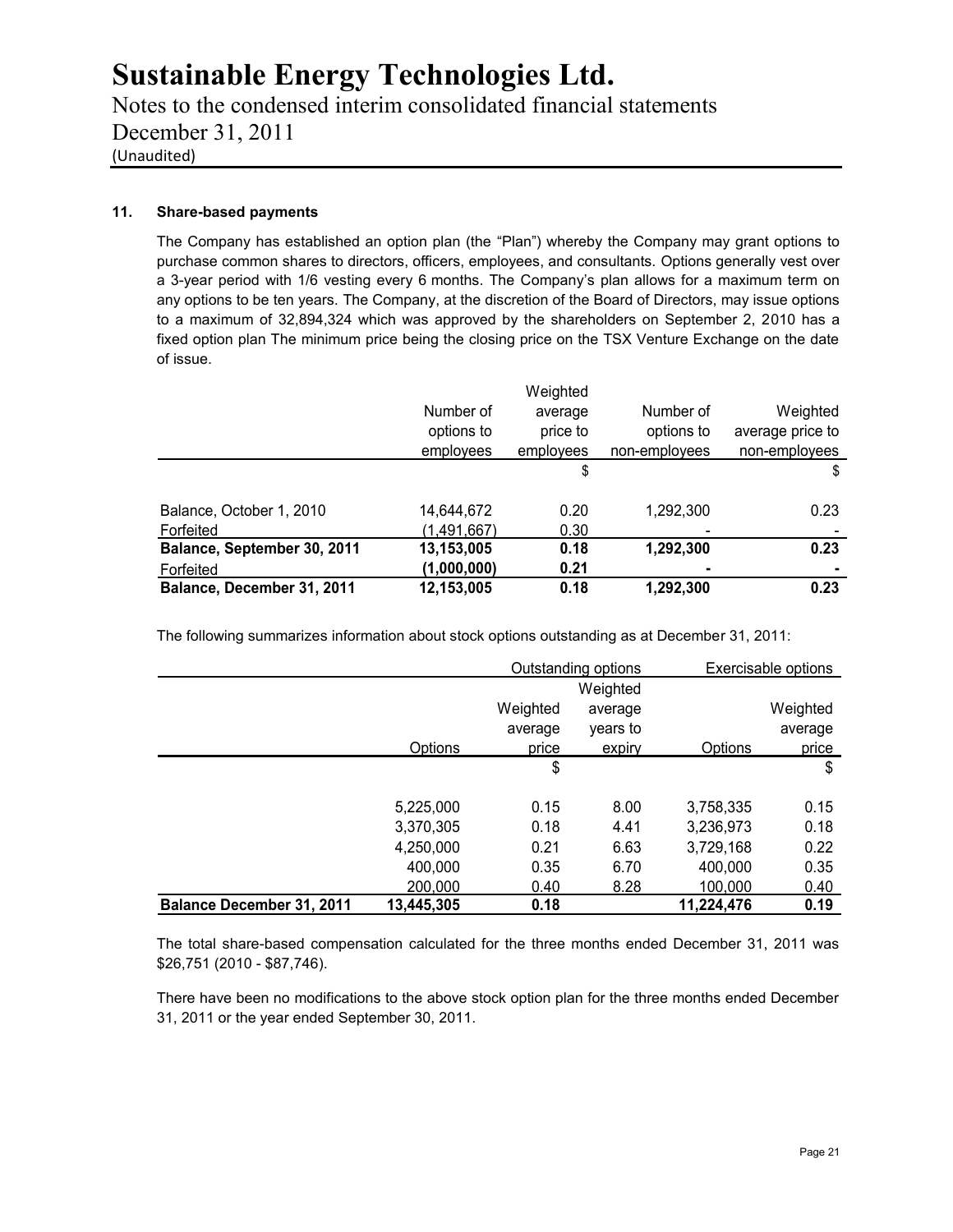Notes to the condensed interim consolidated financial statements December 31, 2011 (Unaudited)

### **12. Preferred shares**

|                                      |             | Equity       |           |           |             |
|--------------------------------------|-------------|--------------|-----------|-----------|-------------|
|                                      |             | component    |           |           |             |
|                                      | Debt        | of preferred | Warrant   | Option    |             |
| Series 7                             | component   | shares       | component | component | Total       |
|                                      | \$          | \$           | \$        | \$        | \$          |
| Balance at October 1, 2010           | 4,869,083   | 2,704,631    | 1,278,482 |           | 8,852,196   |
| Accretion                            | 1,760,363   |              |           |           | 1,760,363   |
| Gain on preferred shares             | (1,787,830) |              |           |           | (1,787,830) |
| Conversion of preferred shares       | (42,241)    | (33,536)     |           |           | (75.777)    |
| <b>Balance at September 30, 2011</b> | 4,799,375   | 2,671,095    | 1,278,482 |           | 8,748,952   |
| Accretion                            | 396,208     |              |           |           | 396,208     |
| Conversion of preferred shares       | (6.321)     | (5.019)      |           |           | (11.340)    |
| Balance at December 31, 2011         | 5,189,262   | 2.666.076    | 1,278,482 |           | 9,133,820   |

|                                     |           | Equity<br>component |           |           |           |
|-------------------------------------|-----------|---------------------|-----------|-----------|-----------|
|                                     | Debt      | of preferred        | Warrant   | Option    |           |
| Series 9                            | component | shares              | component | component | Total     |
|                                     | \$        | \$                  | \$        | \$        | \$        |
| Balance at October 1, 2010          | 373.594   | 107.824             | 77,053    |           | 558,471   |
| Accretion                           | 94.108    |                     |           |           | 94.108    |
| Gain on preferred shares            | (99, 244) |                     |           |           | (99, 244) |
| Conversion of preferred shares      | (26,121)  | (7,843)             |           |           | (33,964)  |
| Balance at September 30, 2010       | 342,337   | 99,981              | 77,053    |           | 519,371   |
| Accretion                           | 20.478    |                     |           |           | 20,478    |
| <b>Balance at December 31, 2011</b> | 362,815   | 99,981              | 77,053    |           | 539,849   |

|                                     |           | Equity       |           |           |         |
|-------------------------------------|-----------|--------------|-----------|-----------|---------|
|                                     |           | component    |           |           |         |
|                                     | Debt      | of preferred | Warrant   | Option    |         |
| Series 10                           | component | shares       | component | component | Total   |
|                                     | \$        | \$           | \$        | \$        | \$      |
| Balance at October 1, 2010          |           |              |           |           |         |
| Preferred shares                    | 350,311   | 413,307      |           |           | 763,618 |
| Accretion                           | 90,584    |              |           |           | 90,584  |
| Balance at September 30, 2011       | 440,895   | 413,307      |           | ۰         | 854,202 |
| Accretion                           | 26,456    |              |           |           | 26,456  |
| <b>Balance at December 31, 2011</b> | 467,351   | 413,307      |           |           | 880,658 |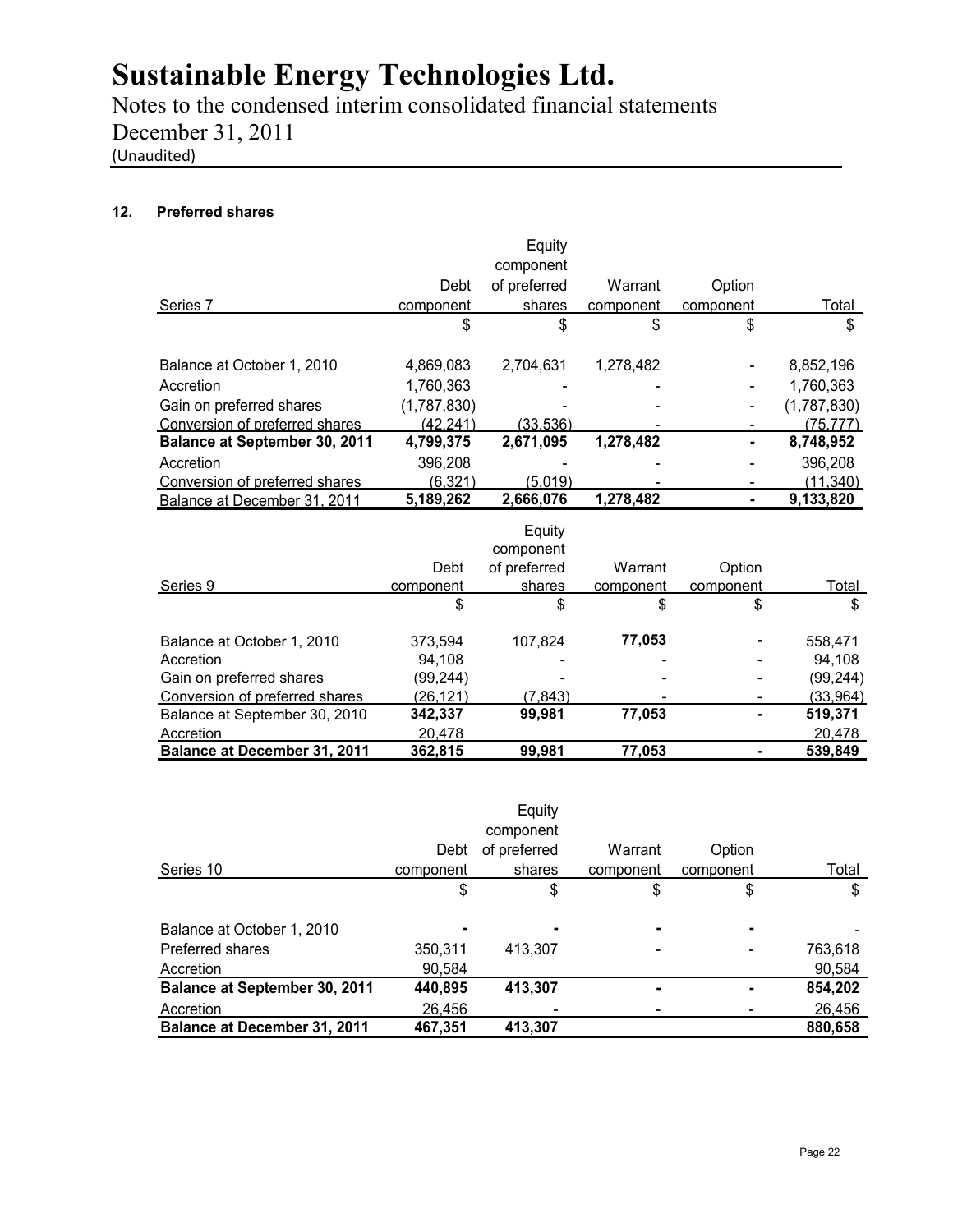Notes to the condensed interim consolidated financial statements December 31, 2011 (Unaudited)

| Series 11                                                      | Debt<br>component        | Equity<br>component<br>of preferred<br>shares | Warrant<br>component        | Option<br>component | <u>Total</u>     |
|----------------------------------------------------------------|--------------------------|-----------------------------------------------|-----------------------------|---------------------|------------------|
|                                                                | \$                       | \$                                            |                             | \$                  | \$<br>\$         |
| Balance at September 30, 2011                                  |                          |                                               |                             |                     |                  |
| Preferred shares                                               | 208,626                  | 156,807                                       | 98,411                      |                     | 463,844          |
| Accretion                                                      | 12,058                   |                                               |                             |                     | 12,058           |
| <b>Balance at December 31, 2011</b>                            | 220,684                  | 156,807                                       | 98,411                      |                     | 475,902<br>۰     |
| Series 12                                                      | Debt<br><u>component</u> | Equity<br>component<br>of preferred<br>shares | Warrant<br><u>component</u> | Option<br>component | <b>Total</b>     |
|                                                                | \$                       | \$                                            | \$                          | \$                  | \$               |
| Balance at September 30, 2010<br>Preferred shares<br>Accretion | 224,888<br>3,337         | 275,112                                       |                             |                     | 500,000<br>3,337 |
| Balance at December 31, 2011                                   | 228,225                  | 275,112                                       |                             |                     | 503,337          |
| Total preferred shares                                         | 6,468,607                | 3,611,283                                     | 1,453,946                   | ٠                   | 11,533,836       |
| Total preferred shares 2010                                    | 6,190,627                | 3,063,725                                     | 1,355,535                   |                     | 10,608,392       |

On May 8, 2009, the Company issued 450,000 Class A Units and 313,500 Class B Units at a price of \$10.00 per unit. Each Class A Unit consisted of one (1) redeemable 8%, voting, First Preferred Share, Series 7 ("Series 7 Preferred Shares") and 28 detachable warrants ("Warrants") to acquire one (1) non-voting common share at an exercise price of \$0.30 per share until May 7, 2013. Each Class B Unit consisted of one (1) Series 7 Preferred Share and 22 warrants to acquire one (1) voting common share at \$0.30 per share until May 7, 2013. On May 22, 2009 the Company issued an additional 126,500 Class B Units.

Holders of Series 7 Preferred Shares are entitled to receive as and when declared by the Board of Directors out of moneys of the Company applicable to the payment of annual dividends an amount equal to 8% of the then applicable Series 7 Redemption Price payable semi-annually, the first of such dividends to become payable October 15, 2009. In the event the annual 8% dividend is not declared and paid, such dividend shall be accretive to the Series 7 Redemption Price.

The Series 7 Preferred Shares may not be redeemed by the Company prior to October 15, 2011. After October 14, 2011, if within the 90 day period preceding the date of notice of redemption, the weighted average trading price has exceeded \$0.60 per share for at least 30 consecutive trading days and the average trading volume for such 30 consecutive trading days is at least \$200,000, the Company may redeem all but not less than all the Series 7 Preferred Shares at the then applicable Series 7 Redemption Price subject to the prior right of holders to exercise their right to convert the Series 7 Preferred Shares into common shares of the Company.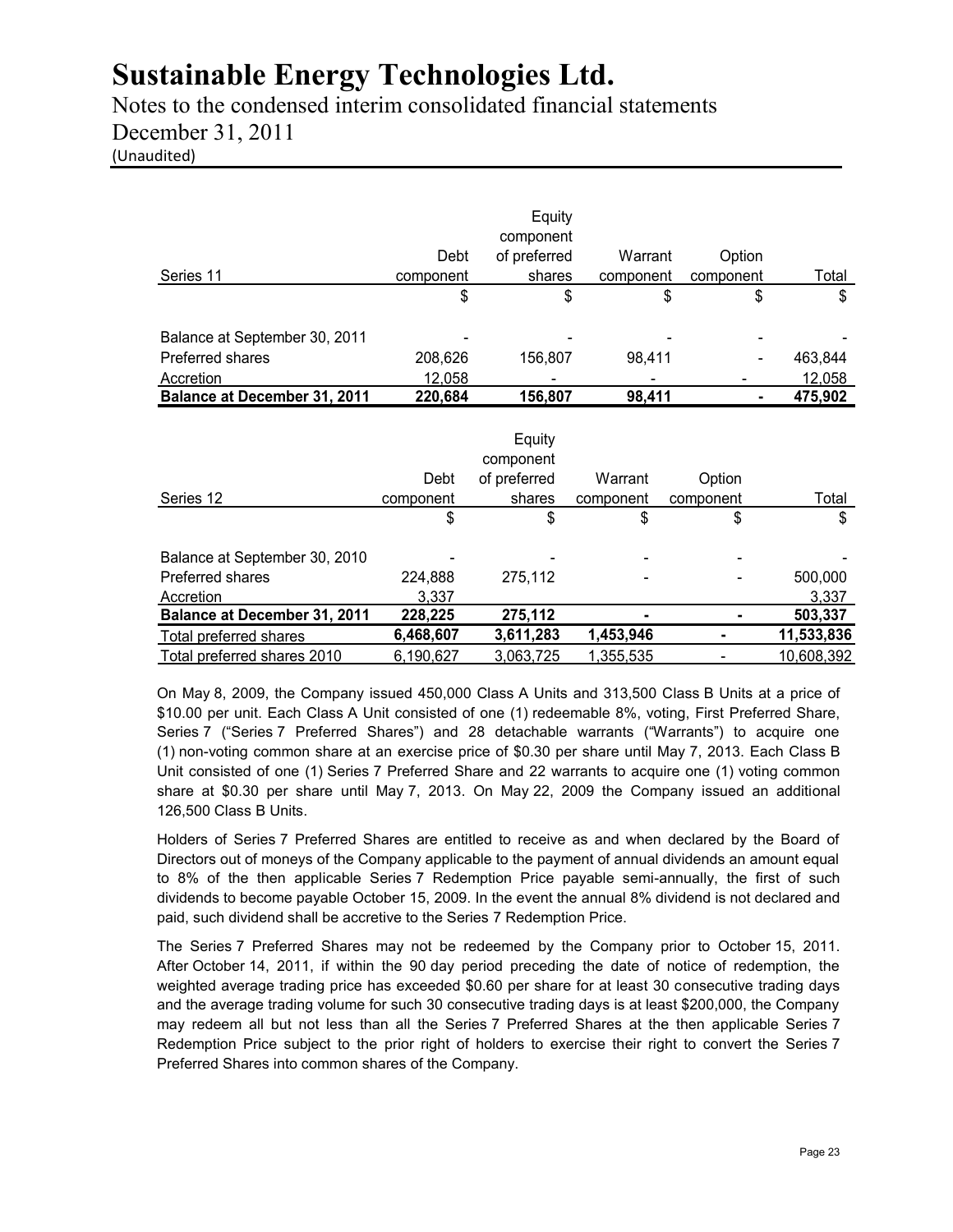Notes to the condensed interim consolidated financial statements December 31, 2011 (Unaudited)

### **12. Preferred shares (continued)**

Holders of the Series 7 Preferred Shares may convert, at any time, the Series 7 Preferred Shares into that number of fully paid and non-assessable common shares equal to the then applicable Series 7 Redemption Price divided by the conversion price of \$0.15 per share. Series 7 Preferred Shares are automatically converted into common shares if (i) approved by a majority of the Series 7 Preferred Shares or (ii) the Company undertakes an underwritten public offering pursuant to a receipted prospectus or similar document for aggregate proceeds of \$20 million at a price per share of at least \$0.45.

On May 8, 2009, the subscriber for the Class A Units was also issued one (1) First Preferred Shares Series 8, and an option (the "Option") to acquire up to 10,000,000 common shares at \$0.15 per share, exercisable until November 7, 2009, at a price of \$1.00. The 1 First Preferred Share Series 8, entitles the holder to designate a representative to the board of directors of the Company for so long as the holder owns in the aggregate more than 10% of the issued and outstanding common shares of the Company on a fully diluted basis. The share is redeemable at a price of \$1.00, at the option of the holder.

The Class A and Class B Units were accounted for on the basis of their substance and are presented in their component parts of debt, warrants and equity. The debt component was measured at the issue date at the present value of the cash payment of dividends and principal under the terms of the preferred shares using a discount rate of 35%. The difference between the debt component, the warrants and the face value of preferred shares is classified as equity. The debt component is accreted to its face value through a charge to earnings using the effective interest method. Issue costs have been allocated between the debt and the equity components of the preferred shares. Cash transaction costs of approximately \$962,310 were allocated on a pro rata basis to the carrying values.

On August 23, 2010, the Company issued 68,736 First Preferred Shares Series 9 for gross proceeds of \$687,360. The Series 9 preferred shares are similar and rank pari passu to the Series 7 preferred shares, with the exception of the detachable warrants which were not issued as part of the Series 9 preferred shares. The Series 9 shares are convertible at a price of \$0.155. The Series 9 preferred shares (50,000) issued to Doughty Hanson have a 4 month hold expiring December 23, 2010. Doughty Hanson was also given 5,161,290 warrants exercisable for 1 year at \$0.155 and with a 4 month hold as partial compensation for underwriting the equity commitment of \$3,000,000.

The debt component was measured at the issue date at the present value of the cash payment of dividends and principal under the terms of the preferred shares using a discount rate of 20% and a five year term. The difference between the debt and warrant components and the face value of preferred shares is classified as equity. Transaction costs of \$143,388 were allocated on a pro rata basis to the carrying values,

On October 5, 2010, the Company issued 80,000 First Preferred Shares Series 10 to Doughty Hanson, pursuant to a commitment agreement dated August 23, 2010, which are similar to and rank pari passu with the Series 7 and Series 9 preferred shares, with the exception of the detachable warrants which were not issued as part of the Series 10 preferred shares. The Series 10 preferred shares resulted in a cash inflow of \$800,000 and they are convertible at a price of \$0.14 and mature 5 years and 1 day from the date of issuance. The debt component was measured at the issue date at the present value of the cash payment of dividends and principal under the terms of the preferred shares using a discount rate of 25% and a five year term. The difference between the debt component and the face value of preferred shares is classified as equity. The debt component is accreted to its face value through a charge to earnings using the effective interest method. Transaction costs were \$36,382.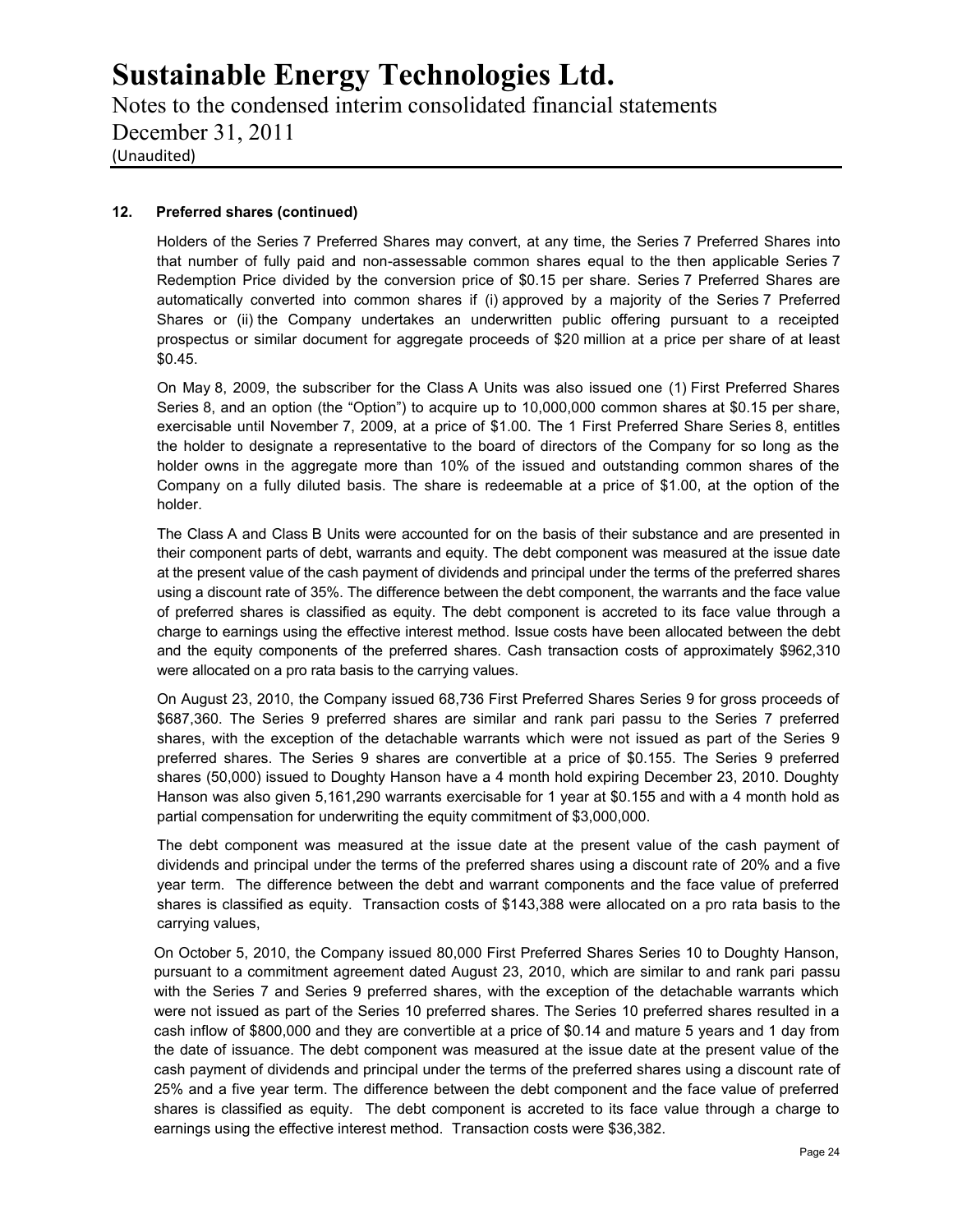Notes to the condensed interim consolidated financial statements December 31, 2011 (Unaudited)

### **12. Preferred shares (continued)**

On October 25, 2011, the Company issued 50,000 First Preferred Shares Series 11 to Doughty Hanson, pursuant to a commitment agreement dated October 19, 2011, which are similar to and rank pari passu with the Series 7 and Series 9 preferred shares, The Series 11 preferred shares resulted in a cash inflow of \$500,000 and they are convertible at a price of \$0.115 and mature 5 years and 1 day from the date of issuance. The debt component was measured at the issue date at the present value of the cash payment of dividends and principal under the terms of the preferred shares using a discount rate of 23% and a five year term. The difference between the debt component and the face value of preferred shares is classified as equity. The debt component is accreted to its face value through a charge to earnings using the effective interest method. The transaction costs were \$36,156.

On December 19, 2011, the Company issued 50,000 First Preferred Shares Series 12 to Doughty Hanson, pursuant to a commitment agreement dated October 19, 2011, which are similar to and rank pari passu with the Series 7, Series 9 and Series 11 preferred shares with the exception of the detachable warrants which were not issued as part of the Series 12 preferred shares.. The Series 12 preferred shares resulted in a cash inflow of \$500,000 and they are convertible at a price of \$0.08 and mature 5 years and 1 day from the date of issuance. The debt component was measured at the issue date at the present value of the cash payment of dividends and principal under the terms of the preferred shares using a discount rate of 23% and a five year term. The difference between the debt component and the face value of preferred shares is classified as equity. The debt component is accreted to its face value through a charge to earnings using the effective interest method.

### **13. Warrants**

Changes in the Company's purchase warrants are as follows:

|                            |                  |               |               | Allocated |
|----------------------------|------------------|---------------|---------------|-----------|
|                            | Issued with      |               | Total         | fair      |
|                            | common or        | <b>Broker</b> | purchase      | market    |
|                            | preferred shares | warrants      | warrants      | value     |
|                            | \$               | \$            | \$            | \$        |
| Balance, October 1, 2010   | 27,353,290       |               | 27,353,290    | 1,355,535 |
| Warrants issued            | 12,944,913       | 2,190,501     | 15,135,414    | 996,936   |
| Warrants expired           | (5.161.290)      |               | (5.161, 290)  | (77,053)  |
| Balance September 30, 2011 | 35,136,913       | 2,190,501     | 37,327,414    | 2,275,418 |
| Warrants expired           |                  | (1, 127, 001) | (1, 127, 001) | (66,572)  |
| Warrants issued            | 6,347,826        |               | 6,347,826     | 98,411    |
| Balance, December 31, 2011 | 41,484,739       | 1.063.500     | 42.548.239    | 2.307.257 |

 An additional 1,710,000 purchase warrants were issued March 18, 2011 representing the right to purchase common shares on a one to one basis with a price of \$0.20 per share for a two year term. The fair value of warrants outstanding was estimated as at the date of issuance of the warrant using the Black-Scholes option-pricing model and using a 1.6% risk free rate for the two year term of the warrants, and expected volatility of approximately 87% and expected dividend yield of nil. The fair market value of the warrants was \$116,280.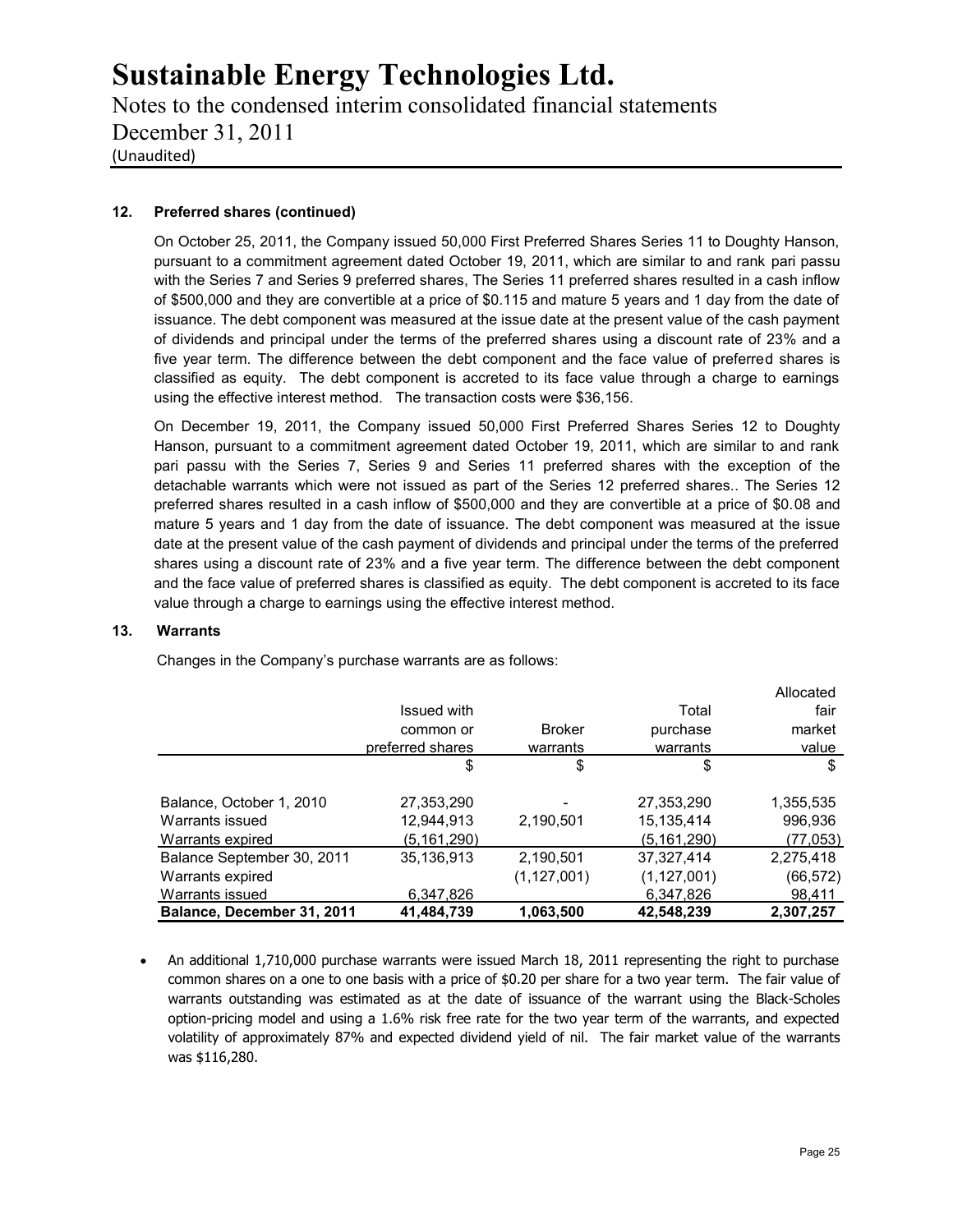Notes to the condensed interim consolidated financial statements December 31, 2011 (Unaudited)

### **13. Warrants (continued)**

- An additional 1,661,071 purchase warrants were issued March 29, 2011 representing the right to purchase common shares on a one to one basis with a price of \$0.20 per share for a two year term. The fair value of warrants outstanding was estimated as at the date of issuance of the warrant using the Black-Scholes option-pricing model and using a 1.6% risk free rate for the two year term of the warrants, and expected volatility of approximately 86% and expected dividend yield of nil. The fair market value of the warrants at issuance was \$106,308.
- An additional 632,143 purchase warrants were issued March 22, 2011 representing the right to purchase common shares on a one to one basis with a price of \$0.20 per share for a two year term. The fair value of warrants outstanding was estimated as at the date of issuance of the warrant using the Black-Scholes option-pricing model and using a 1.6% risk free rate for the two year term of the warrants, and expected volatility of approximately 86% and expected dividend yield of nil. The fair market value of the warrants at issuance was \$44,882.
- An additional 3,082,500 purchase warrants were issued March 21, 2011 representing the right to purchase common shares on a one to one basis with a price of \$0.20 per share for a two year term. The fair value of warrants outstanding was estimated as at the date of issuance of the warrant using the Black-Scholes option-pricing model and using a 1.6% risk free rate for the two year term of the warrants, and expected volatility of approximately 86% and expected dividend yield of nil. The fair market value of the warrants at issuance was \$228,105.
- The Company issued 1,063,500 broker warrants exercisable for a period of two years at \$0.14. These warrants were partial compensation for the unit equity offering concluded April 2011. The Black Scholes option model was used to calculate the fair value of the warrants using a nil dividend yield, a 1.68% interest rate and a volatility of 86%. The fair market value at issuance was \$76,572.
- The Company issued 4,848,484 purchase warrants for a one year term at \$0.165 to Doughty Hanson in March 2011 as compensation for placing a guarantee with the bank for the Company's \$1,500,000 line of credit. The Black Scholes option model was used to calculate the fair value of the warrants using a nil dividend yield, a 1.19% interest rate and a volatility of 86%. The fair market value at issuance was \$300,606.
- The Company issued 1,010,715 purchase warrants exercisable for a period of two years at \$0.20. These warrants were partial compensation for the unit equity offering concluded April 2011. The Black Scholes option model was used to calculate the fair value of the warrants using a nil dividend yield, a 1.84% interest rate and a volatility of 86%. The fair market value at issuance was \$57,610.
- The Company issued 6,347,826 additional warrants to Doughty Hanson exercisable for a period of one year at \$0.115. These warrants were partial compensation for underwriting the equity commitment of \$1,500,000 in October 2011. The Black-Scholes option model was used to calculate the fair value of the warrants using a nil dividend yield, a 1.18% interest rate and a volatility of 100%. The fair market value at issuance was \$98,611.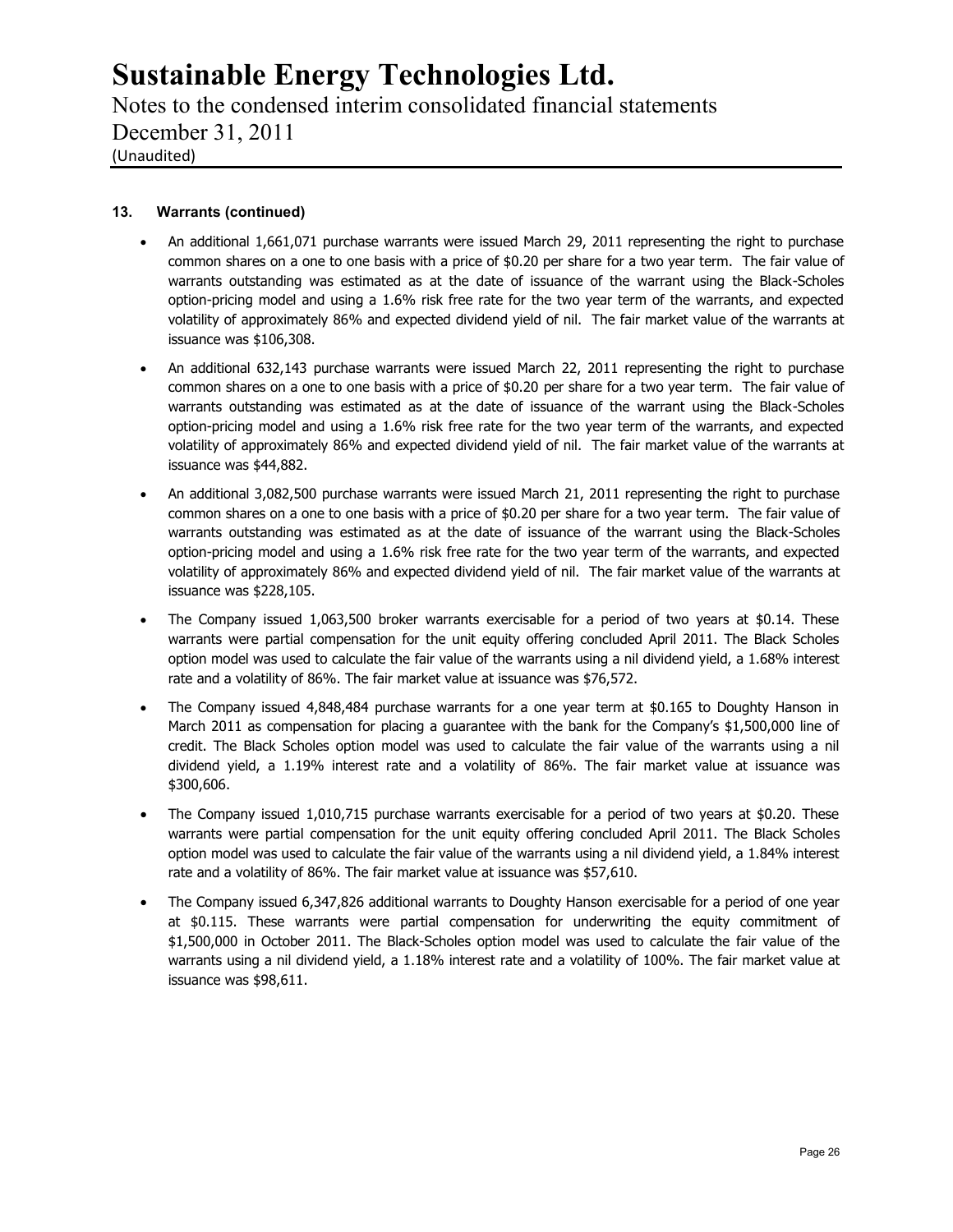Notes to the condensed interim consolidated financial statements December 31, 2011 (Unaudited)

### **14. Share-based payment reserve**

The following schedule shows the continuity of the share-based payment reserve:

|                                      | S         |
|--------------------------------------|-----------|
|                                      |           |
| Balance, October 1, 2010             | 4,445,087 |
| Share based payments                 | 296,926   |
| <b>Exercised additional warrants</b> | 77,054    |
| <b>Balance September 30, 2011</b>    | 4,819,067 |
| Expired broker warrants (note 13)    | 66,672    |
| Share based payments (note 11)       | 26,751    |
| Balance, December 31, 2011           | 4,912,490 |

### **15. Capital management**

The Company's objectives when managing capital is to safeguard the entity's ability to continue as a going concern, so that it can continue to provide returns for shareholders and benefits for other stakeholders. The Company sets the amount of capital in proportion to risk. The Company manages the capital structure and makes adjustments to it in light of changes in economic conditions and the risk characteristics of the underlying assets. The Company's objective is met by retaining adequate equity to provide for the possibility that cash flows from operations will not be sufficient to meet future cash flow requirements. The Board of Directors does not establish quantitative return on capital criteria for management; but rather promotes year over year sustainable profitable growth. The Company is subject to bank imposed covenants regarding the bank debt (note 17).

The Company defines capital as the aggregate of total shareholders' equity and cash and cash equivalents as follows:

|                                         | December 31, 2011 | September 30, 2011 |
|-----------------------------------------|-------------------|--------------------|
| Total shareholders' equity (deficiency) | \$(3,985,351)     | \$ (2,981,339)     |
| Cash and cash equivalents               | 225.072           | 328.821            |
| Bank loan                               | (1, 121, 690)     | (1,346,662)        |
| Total capital                           | \$(4,881,969)     | \$(3,999,180)      |

There have been no changes to the Company's objectives in managing capital or in the management of capital since September 30, 2011. The decrease in equity has no immediate effect on the Company. The decrease in the shareholders' equity (deficiency) is because the Company's comprehensive loss surpasses the equity injections and increased sales at December 31, 2011.

### **16. Financial instruments and financial risk management**

The Company has exposure to the following risks from its use of financial instruments: credit risk, liquidity risk and market risk. This note presents information about the Company's exposure to each of these risks and the Company's objectives, policies and processes for measuring and managing risk. Further quantitative disclosures are included throughout these condensed interim consolidated financial statements.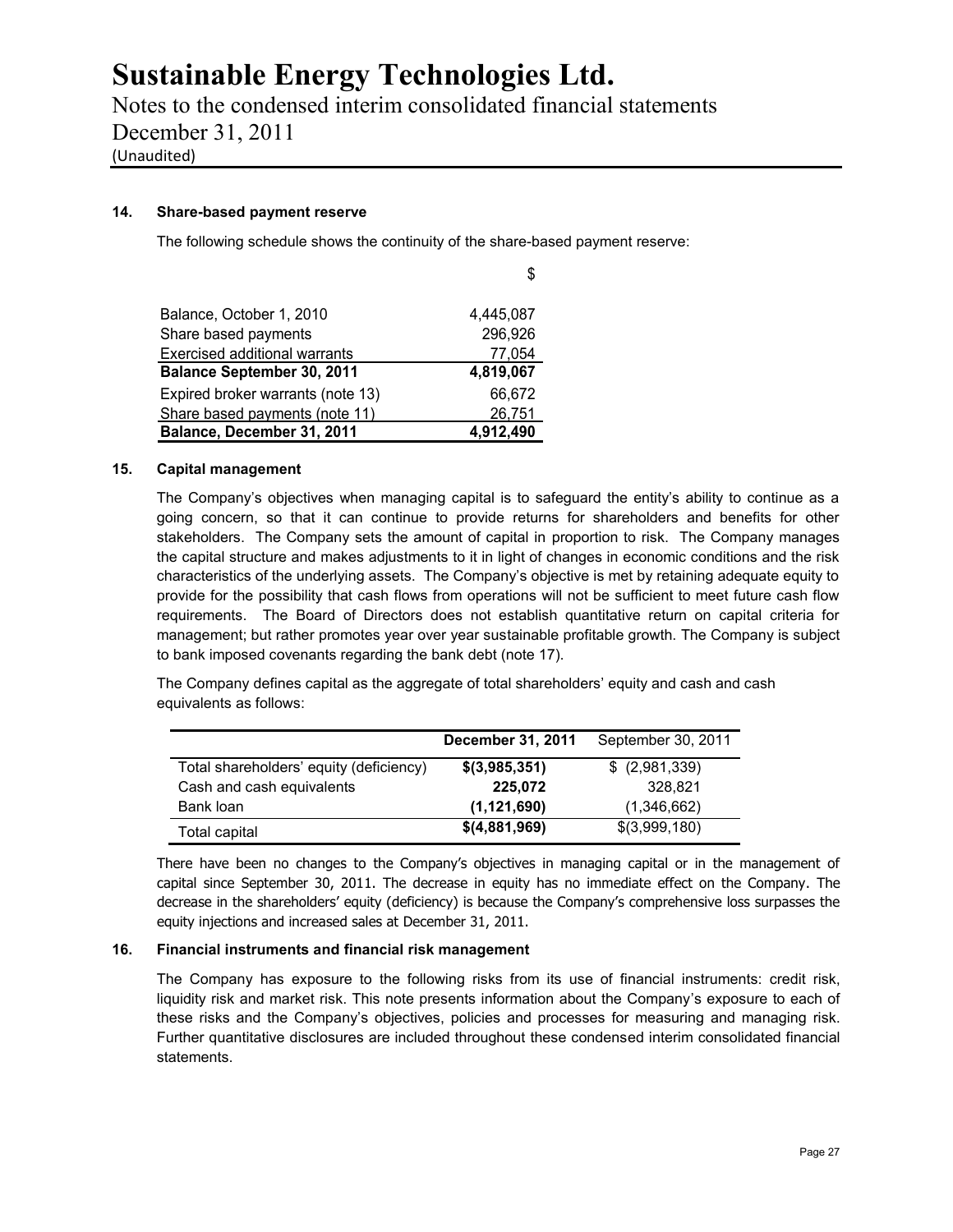Notes to the condensed interim consolidated financial statements December 31, 2011 (Unaudited)

### **16. Financial instruments and financial risk management (continued)**

The Board of Directors has overall responsibility for the establishment and oversight of the Company's financial risk management framework and monitors risk management activities. The Company identifies and analyzes the risks faced by the Company and may utilize financial instruments to mitigate these risks.

### *Credit risk*

Credit risk arises when a failure by counterparties to discharge their obligations could reduce the amount of future cash inflows from financial assets on hand at the balance sheet date. Allowances are considered by management on a case by case basis and the payment terms from customers are carefully reviewed. The Company does not have any significant credit risk exposure to any single counterparty or any group of counterparties having similar characteristics at December 31, 2011. The credit risk on cash and cash equivalents is considered to be limited because the counterparties are financial institutions with high credit ratings assigned by international credit rating agencies. The Company submits all credit applications to the Export Development Corporation (EDC) for accounts receivable insurance and has a cash only policy if credit approval is not granted by EDC.

The following table illustrates the Company's receivables and advances:

|                             | As at             | As at              |  |
|-----------------------------|-------------------|--------------------|--|
|                             | December 31, 2011 | September 31, 2011 |  |
| Trade                       | 666,015           | 757.509            |  |
| <b>Taxation authorities</b> | 315,020           | 34,928             |  |
| Employee advances           | 94                | 944                |  |
|                             | 981.129           | \$1,093,381        |  |

The Company assesses quarterly if there should be any impairment of the financial assets of the Company. During the period ended December 31, 2011, there was no impairment or allowance required on any of the financial assets of the Company.

The maximum exposure to credit risk is represented by the carrying amount on the balance sheet. There are no material financial assets that the Company considers past due, as the \$348,366 over 90 days past due has EDC insurance against it and the accounts have since been collected.

### *Credit risk (continued)*

The following is a schedule of trade receivables:

|                                  |    | As at<br>December 31, 2011 |    | As at<br>September 31, 2011 |  |
|----------------------------------|----|----------------------------|----|-----------------------------|--|
| Neither impaired nor past due    | \$ | 262,753                    | \$ | 613.641                     |  |
| Not impaired but past due in the |    |                            |    |                             |  |
| following periods                |    | ٠                          |    | -                           |  |
| $31 - 60$ days                   |    | 54,896                     |    | 34,857                      |  |
| $61 - 90$ days                   |    | ٠                          |    | 25,466                      |  |
| 90 and over                      |    | 348,366                    |    | 83,545                      |  |
|                                  | S  | 666,015                    | \$ | 757,509                     |  |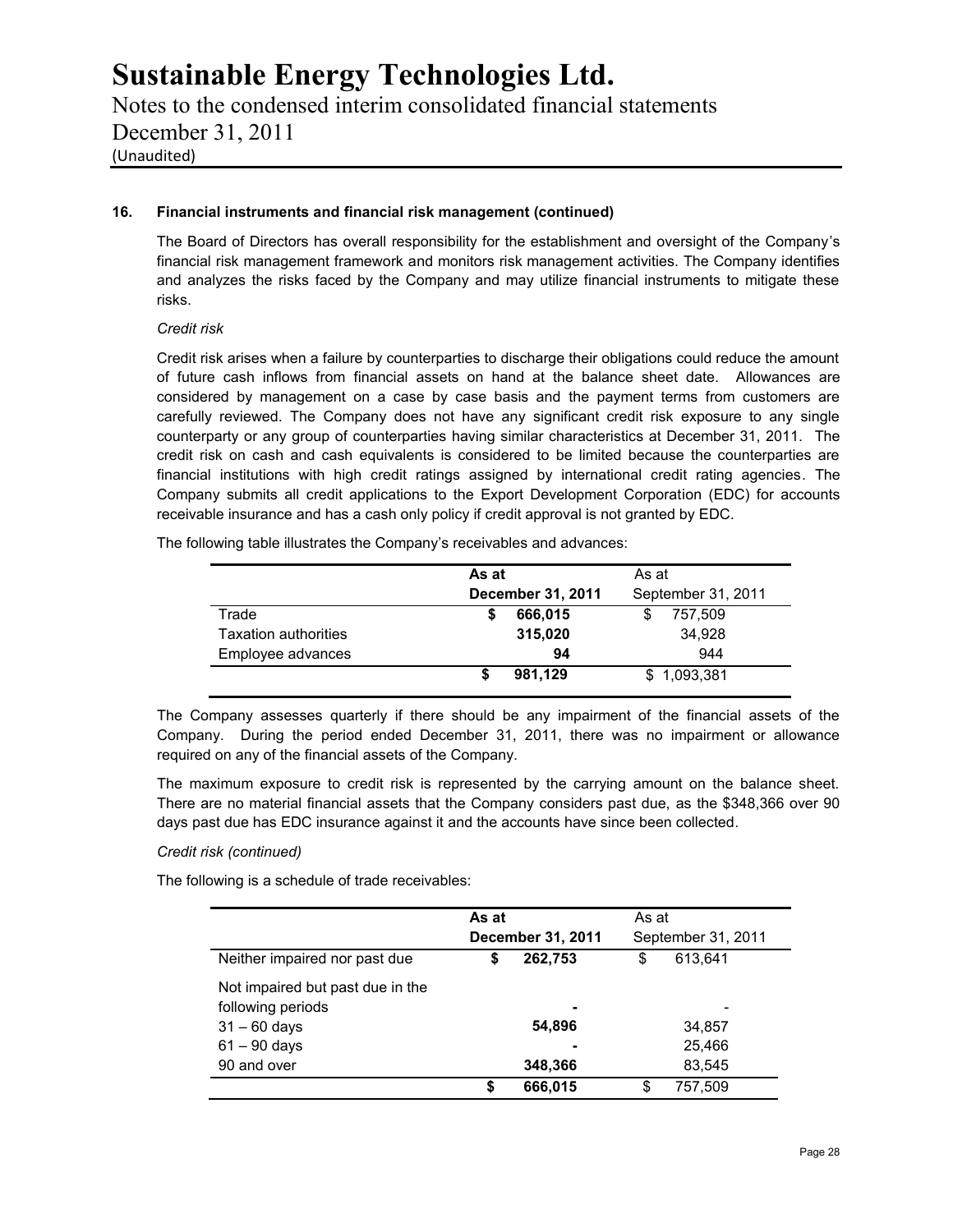Notes to the condensed interim consolidated financial statements December 31, 2011 (Unaudited)

### **16. Financial instruments and financial risk management (continued)**

### *Liquidity risk*

Liquidity risk includes the risk that, as a result of our operational liquidity requirements:

- The Company will not have sufficient funds to settle a transaction on the due date;
- The Company will be forced to sell financial assets at an amount which is less than what they may be worth; or
- The Company may be unable to settle or recover a financial assets at all

The Company's operating cash requirements, including amounts projected to complete the Company's existing capital expenditure program, are continuously monitored and adjusted as input variables change. These variables include but are not limited to available bank lines and government assistance. As these variables change, liquidity risks may necessitate the need for the Company to conduct equity issues or obtain project debt financing. There is no assurance that adequate funds from equity or debt markets will be available to the Company in a timely manner. The company also mitigates liquidity risk by maintaining an insurance program to minimize exposure to insurable losses.

The following are the contractual maturities of financial liabilities at December 31, 2011:

| <b>Financial liability</b>                | < 1 Year       | 1-3 Years                | Thereafter | Total      |
|-------------------------------------------|----------------|--------------------------|------------|------------|
|                                           |                |                          |            |            |
| Accounts payable and accrued liabilities  | 1,156,201      | $\overline{\phantom{0}}$ |            | 1,156,201  |
| Bank loan                                 | 1,121,690      |                          |            | 1,121,690  |
| <b>Energy Northwest obligation</b>        | 271,366        | $\blacksquare$           | 1.085.464  | 1,356,830  |
| Commitments (Note 22)                     | 363,275        | 600.992                  |            | 964,267    |
| Preferred shares Series 7,9,10, 11 and 12 | $\blacksquare$ | 9,133,820                | 2,400,016  | 11,533,836 |
| Total                                     | 2.912.532      | 9,734,812                | 3,485,480  | 16,132,824 |

### *Market risk*

Market risk is the risk that changes in market factors, such as foreign exchange rates and interest rates will affect the Company's cash flows, net income, liquidity or the value of financial instruments. The objective of market risk management is to mitigate market risk exposures where considered appropriate and maximize returns. The Company does not utilize derivative instruments to manage market risk. The Board of Directors periodically reviews the results of all risk management activities and all outstanding positions.

### *Foreign currency risk*

Foreign currency risk is the risk that a variation in the exchange rate between Canadian and foreign currencies will affect the Company's results. The Company is subject to risk associated with its cash and cash equivalents, long term asset, the Energy Northwest obligation and from the sale and purchase of equipment, inventory components and services denominated in foreign currencies.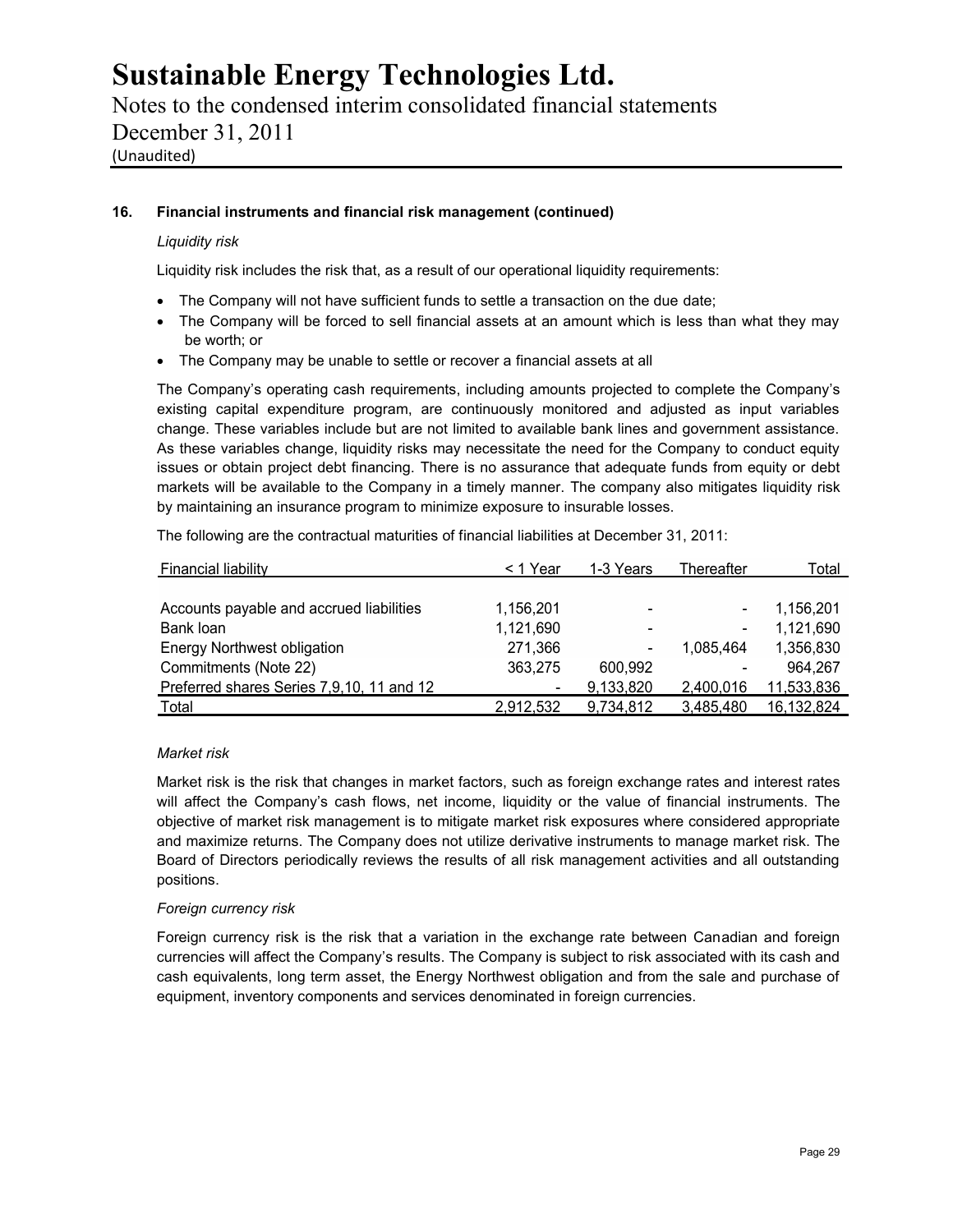Notes to the condensed interim consolidated financial statements December 31, 2011 (Unaudited)

### **16. Financial instruments and financial risk management (continued)**

### *Foreign currency risk (continued)*

Assuming all other variables remain constant, a \$0.05 change in the Canadian/US exchange rate would affect the Company's net loss by approximately \$67,609 for the quarter ended December 31, 2011 (December 31, 2010 - \$55,735). Assuming all other variables remain constant, a \$0.05 change in the Canadian/Euro exchange rate would change the Company's net loss by approximately \$31,719 for the quarter ended December 31, 2011 (December 31, 2010 - \$52,967). An opposite change in the Canadian/Euro exchange rate will result in an opposite impact on net loss. The Company had no forward exchange rate contracts in place as at or during the quarter ended December 31, 2011.

### *Interest rate risk*

Interest rate risk refers to the risk that cash flows associated with the instrument will fluctuate due to changes in market interest rates. The Company currently does not use interest rate hedges, fixed interest rate contracts or variable rate debt to manage the Company's exposure to interest rate fluctuations.

### *Fair value of financial instruments*

The Company's financial instruments include cash and cash equivalents, accounts receivable and advances, accounts payable and accrued liabilities, bank debt, Energy Northwest obligation and preferred shares. The carrying value and fair value of these financial instruments at December 31, 2011 is disclosed below by financial instrument category, as well as any related gain, loss, expense or revenue for the three months ended December 31, 2011:

|                                          | Carrying  |                   |             | <b>Finance</b> |
|------------------------------------------|-----------|-------------------|-------------|----------------|
| <b>Financial instrument</b>              | value     | <b>Fair value</b> | Gain/(loss) | expense        |
|                                          |           |                   |             |                |
| Accounts receivable                      | 981,128   | 981,128           |             |                |
| Accounts payable and accrued liabilities | 1,156,201 | 1,156,201         |             |                |
| Bank loan                                | 1,121,689 | 1,121,689         |             | 16.924         |
| Energy Northwest obligation              | 1,356,830 | 695,000           | 661.830     | 65,569         |
| Preferred shares                         | 6,468,607 | 6,468,607         |             | 461,895        |
|                                          |           |                   |             | 544,388        |

The Company categorizes its financial instruments carried at fair value into one of three different levels depending on the observability of the inputs employed in the measurement. At December 31, 2011, the Company valued cash and cash equivalents using Level 1 input. At December 31, 2011 the Company did not have any assets and liabilities measured at a fair value using level 2 and 3 inputs.

- Level 1 Quoted prices are available in active markets for identical assets or liabilities as of the reporting date. Active markets are those in which transactions occur in sufficient frequency and volume to provide pricing information on an ongoing basis.
- Level 2 Pricing inputs are other than quoted prices in active markets included in Level 1. Prices in Level 2 are either directly or indirectly observable as of the reporting date. Level 2 valuations are based on inputs, including quoted forward prices for commodities, time value and volatility factors, which can be substantially observed or corroborated in the marketplace.
- Level 3 Valuations in this level are those with inputs for the asset or liability that are not based on observable market data.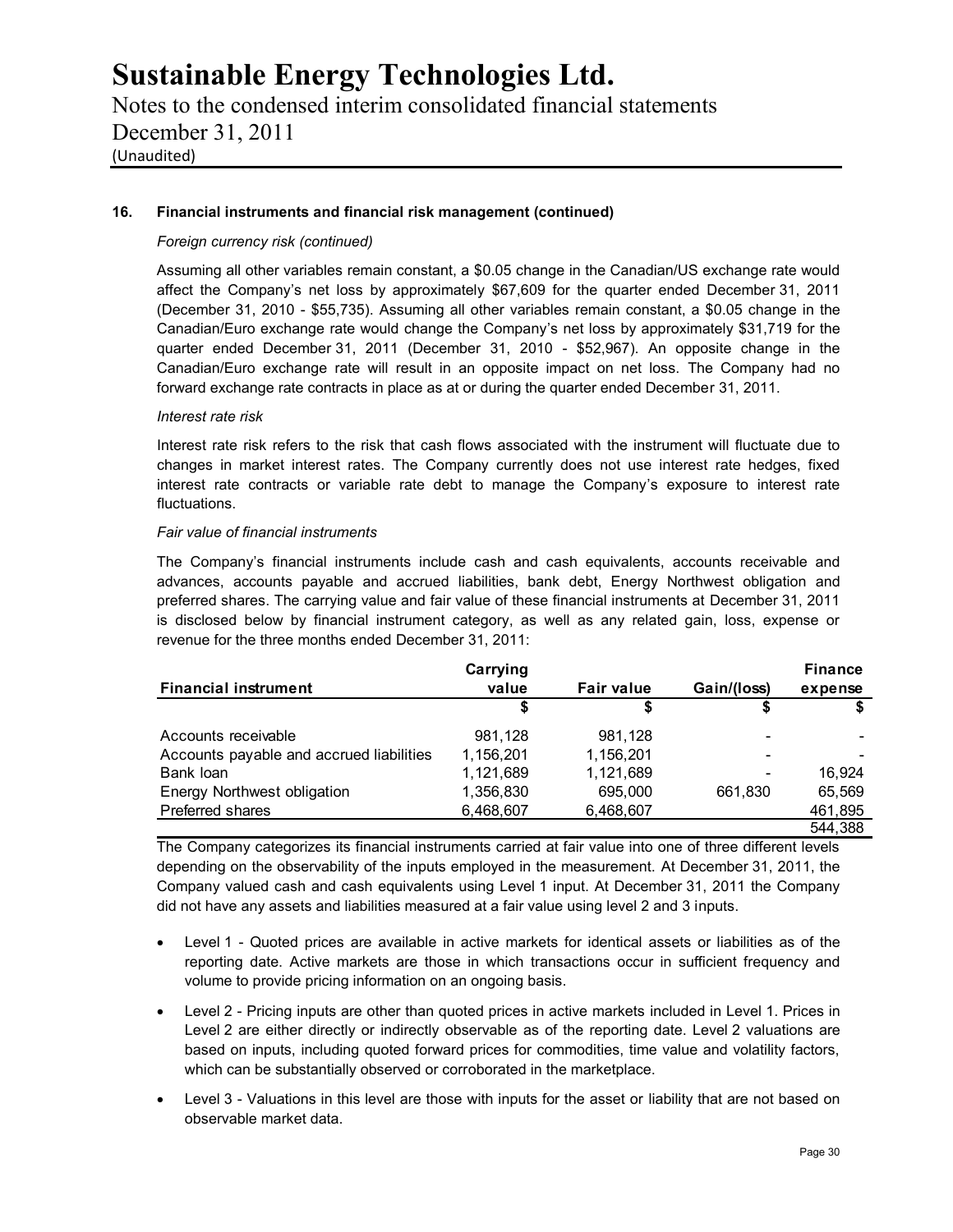Notes to the condensed interim consolidated financial statements December 31, 2011 (Unaudited)

### **17**. **Bank debt**

The Company arranged a \$1,500,000 operating line of credit with the bank in March 2011. The operating line is fully secured by Doughty Hanson through an Equity Commitment Agreement. Interest is payable at the bank's prime rate plus 2.5% and amounts outstanding are repayable upon demand. The loan is subject to two covenants, a Current Asset to Current Liabilities ration of 1.25:1.00 and Tangible Net Worth not to be less than \$2.5 million at any time. The Company was not in compliance with all covenants as of December 31, 2011. The Company is currently negotiating new covenants with the bank.

### **18. STG markets limited partnership**

STG Markets Limited Partnership ("STGLP") (formerly Solar Markets Limited Partnership ("SMLP")) is an Alberta Limited Partnership which carries on the business of commercializing manufacturing and marketing inverters under license from Sustainable Energy and certain of Sustainable Energy's subsidiaries. The General Partner of STGLP is SES which exercises control over STGLP's operations. The Limited Partners of STGLP are Sustainable Energy, and from time to time, private investors who have provided capital to STGLP by purchasing limited partnership units ("LP Units") at a price of \$10,000 per LP Unit.

As Limited Partners of the Partnership on December 31 of each year, the investors are entitled to deduct their share of non capital losses of the Partnership for the year to a maximum of \$10,000 per LP Unit. As a result, 99.99% of non-capital losses are not available to Sustainable Energy to offset future taxable income realized by it.

The financial results of STGLP have been consolidated with the financial results of Sustainable Energy since inception as SES has full control over the operations of STGLP and Sustainable Energy has at all times the right to acquire all the LP Units not held by it directly.

### **19. Related party transactions**

Other than as disclosed elsewhere in the consolidated financial statements, the Company had the following related party transaction:

Included in general and administration expenses is remuneration and fees for key management personnel and directors. For the period ending December 31, 2011, the Company has expensed \$147,042 as salary and \$17,366 as salary based compensation.

Revenue and expense transactions are in the normal course of operations and have been valued in these consolidated financial statements at fair value.

#### **20. Government grants**

Sustainable Energy has received contributions related to the development of its technologies and to marketing from U.S. and Canadian Government agencies. The contributions have been deducted in calculating the Company's investment in technology development or from the expense to which they relate. These amounts, plus, in certain cases, an implied return on the investment, are repayable as a percentage of the Company's revenues. Since the repayments are tied to the amount of revenues that may be earned in future periods, repayment of these contributions will be treated as a royalty expense in the period in which the revenue is earned.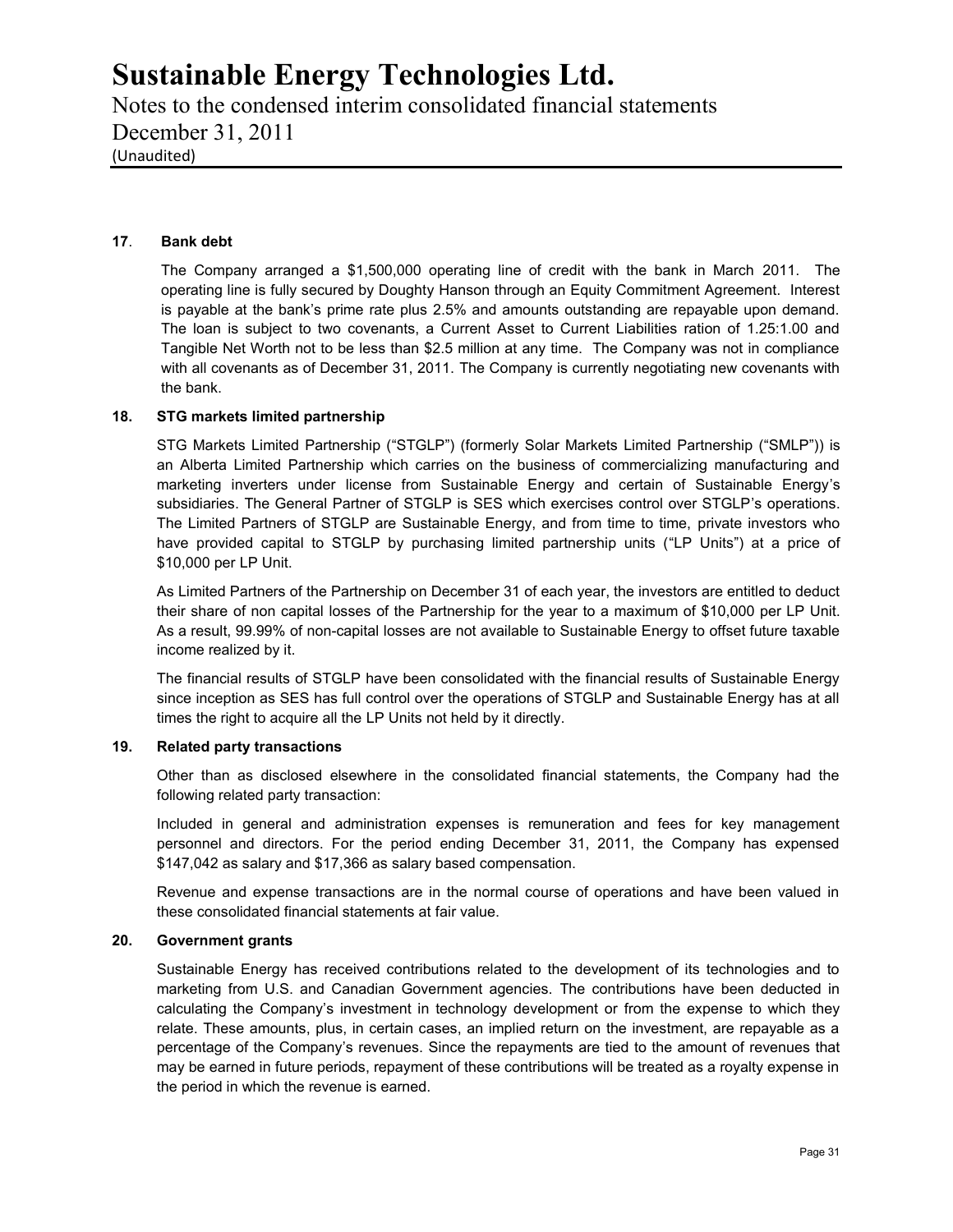Notes to the condensed interim consolidated financial statements December 31, 2011 (Unaudited)

### **20. Government grants (continued)**

### *National Research Council*

The Company has entered into an agreement with the National Research Council to fund 60% of the salaries it incurs to commercialize the universal electronic platform to a maximum of \$245,241 from December 12, 2005 to June 30, 2008. The Company has received \$69,636 (2007 - \$108,814) and has credited this amount to operating expense. A royalty of 1.9% of gross revenue after October 1, 2008 is payable until TPC has recovered one and a half times the amount advanced to the Company or ten years after the beginning of the repayment schedule if the amount repaid is less than the full amount at September 30, 2011. The company has recorded in the books \$Nil during the three months ended December 31, 2011 (2010 - \$18,895). The royalty potentially payable is \$325,443. The Company needs to achieve cumulative gross sales over \$17.1 million to cause the maximum repayment. The National Research Council has agreed to forego the royalty expense for fiscal 2012.

### **21. Supplemental information**

The changes in non-cash working capital for the three months ended December 31, 2011 and 2010 are as follows:

| Operating activities               |           |            |
|------------------------------------|-----------|------------|
| Decrease (increase) in assets      |           |            |
| Accounts receivable and advances   | 112,252   | 215,965    |
| Prepaid expense and deposits       | 136,968   | 12,426     |
| Inventory                          | 250,098   | (447, 600) |
| Other assets                       | 75,152    | 17,529     |
|                                    | 574.470   | (201, 680) |
| Increase (decrease) in liabilities |           |            |
| Accounts payable                   | (485,220) | (614, 151) |
|                                    | 89,250    | (815, 831) |

### **22. Commitments**

(a) At December 31, 2011, Sustainable Energy had commitments for premise, equipment leases, investor relation agreements, and software installation as follows:

|      | \$      |
|------|---------|
| 2012 | 363,275 |
| 2013 | 322,948 |
| 2014 | 230,870 |
| 2015 | 47,174  |
|      |         |

(b) Consulting services were provided in fiscal 1998 to the Company. Repayment including interest at an annual rate of 20% per year is contingent upon SEL achieving sales (\$Nil to date) or capital funding of \$2,000,000 US (\$342,000) US has been received to December 31, 2011). At December 31, 2011, the total contingent amount payable including accrued interest was approximately \$429,768 (\$373,911US) (2010 - \$385,313, \$315,212 US).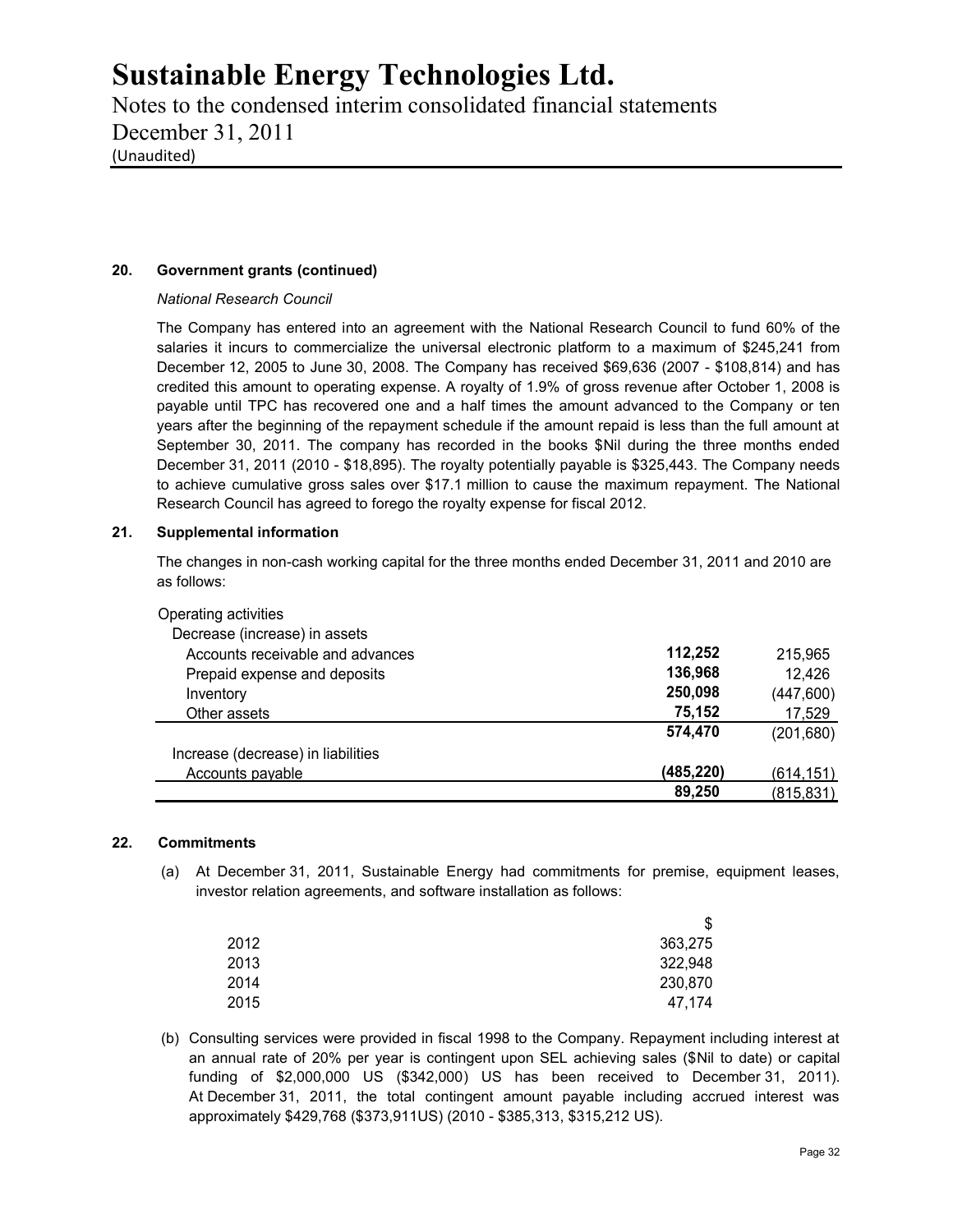Notes to the condensed interim consolidated financial statements December 31, 2011 (Unaudited)

- (c) There is a legal action for which the ultimate result cannot be ascertained at this time. Management does not expect the outcome of these proceedings to have a material effect on the financial position or results of operations.
- (d) The Company is party to an employment agreement with a director of the Company, where payment of a portion of the director's compensation is contingent upon the Company realizing positive earnings for any one fiscal quarter before interest, taxes, depreciation and amortization, a change of control of the Company, liquidation or receivership of the Company or termination of the employment relationship. At December 31, 2011, the total contingent amount payable was approximately \$112,500 (2010 - \$Nil).

### **23. Segmented information**

*Geographic disclosures*

|                      | As at           |                   | As at       |                    |
|----------------------|-----------------|-------------------|-------------|--------------------|
|                      |                 | December 31, 2011 |             | September 30, 2011 |
|                      | <b>Revenues</b> | Assets *          | Revenues    | Assets *           |
| Canada               | 649,732         | 115,069           | 2,2714,536  | 135,098            |
| <b>United States</b> | ٠               | 1,291,281         | ٠           | 1,393,176          |
| Europe               | 371,492         | 14,865            | 1,153,374   | 17,438             |
|                      | 1,021,224       | 1,421,215         | \$3,867,910 | 1,545,712          |

\* Assets refer to the Company's development costs and capital assets.

### *Major customers*

The Company had two customers where product sales were greater than 10% in the period. One customer had attributed sales of \$347,576 and the other had attribute sales of \$230,287 (2010 – three customers, \$391,081, \$170,903 and \$119,482).

### **24. First-time adoption of international financial reporting standards**

As stated in note 2, these are the Company's first condensed interim consolidated financial statements for the period covered by the first annual consolidated financial statements to be prepared in accordance with IFRS.

### *IFRS 1 Exemptions Applied and Mandatory Exceptions*

IFRS 1, First-Time Adoption of International Financial Reporting Standards allows first-time adopters certain exemptions from the general requirement to apply IFRS for September 30, 2012 year ends retrospectively. IFRS 1 also includes mandatory exceptions to the retrospective application of IFRSs. In addition to the exemptions noted above, the Company has applied the following exemptions:

- The Company has elected under IFRS 1 to capitalize borrowing costs prospectively for projects commencing subsequent to October 1, 2010; all borrowing costs prior to October 1, 2010 will remain expensed.
- The Company has applied the transitional provision in IFRIC 4 Determining whether an Arrangement contains a lease and has assessed all arrangements as at the date of transition. Consequently the Company has assessed its arrangements as at October 1, 2010 instead of the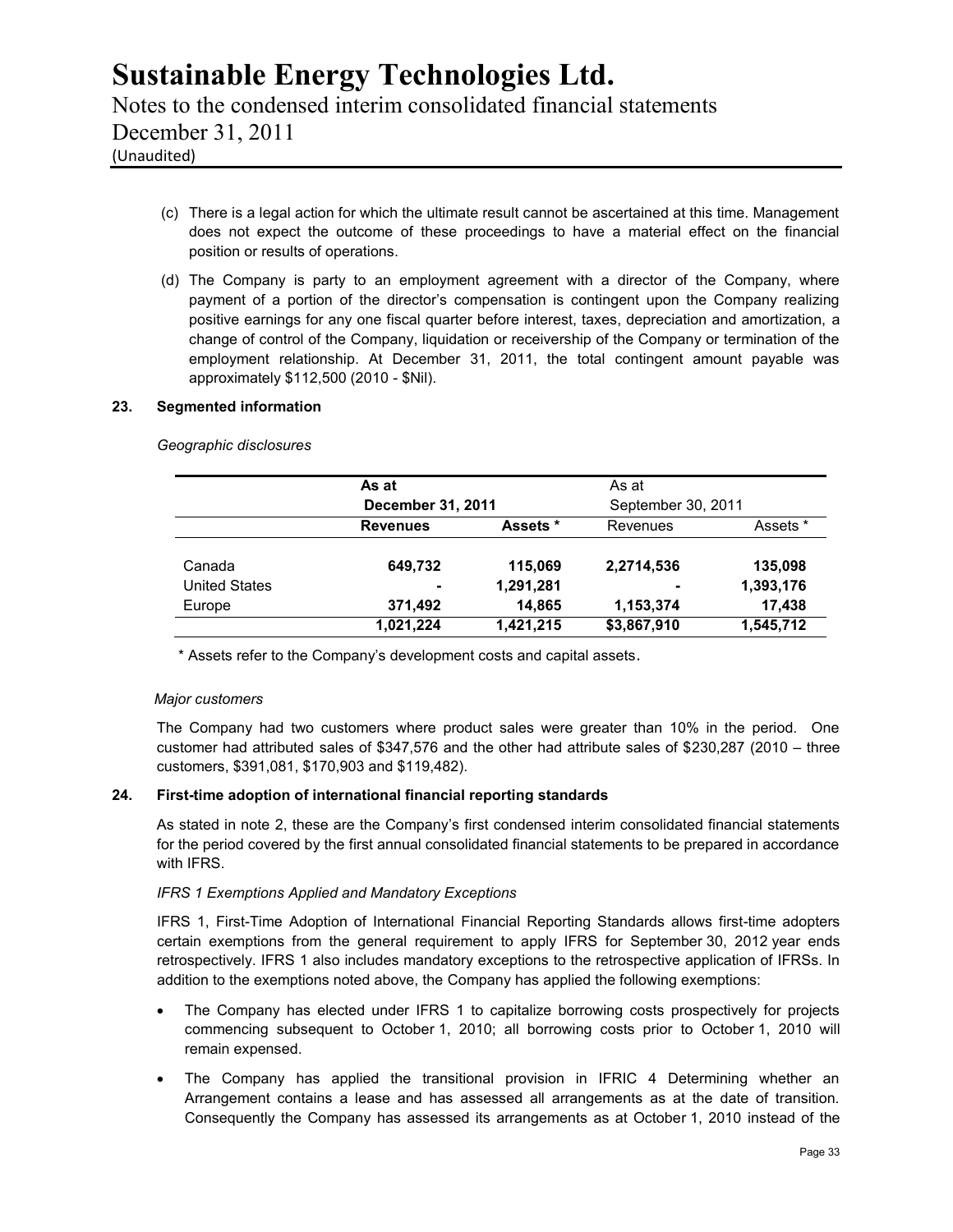Notes to the condensed interim consolidated financial statements December 31, 2011 (Unaudited)

> date of the original arrangement. Since the arrangements have been treated similarly under both Canadian GAAP and IFRS, this has had no effect on the financial statements.

- IFRS 3 Business Combinations has not been applied retrospectively to business combinations that occurred before the date of transition to IFRS (October 1, 2010). Prior business combinations have been accounted for under Canadian GAAP.
- IFRS 1 allows first-time adopters to not comply with the requirement to retrospectively determine cumulative currency translation differences in accordance with IAS 21 from the date a subsidiary was formed and allows the cumulative translation balance to be reset to zero at transition. Accordingly, the Company elected to reset all cumulative translation balances to zero in opening deficit at October 1, 2010.

### *IFRS 1 Exemptions Applied and Mandatory Exceptions*

- IFRS encourages, but does not require, first-time adopters to apply IFRS 2 Share-based Payment to equity instruments that were granted on or before November 7, 2002 or equity instruments that were granted subsequent to November 7, 2002 and vested before the date of transition to IFRS. The Company has elected to apply IFRS 2 to stock options that have not vested prior to October 1, 2010. The effect is to increase the share-based payment reserve and increase the deficit at transition date.
- At the date of transition, in accordance with IFRS 1, the Company elected deemed cost as fair value for its capital assets and development costs as at the transition date.

IFRS 1 contains four mandatory exceptions to the retrospective application of IFRSs which relate to (a) the derecognition of financial assets and liabilities, (b) hedge accounting, (c) estimates and (d) assets classified as held for sale and discontinued operations. These mandatory exceptions have not had a material impact on the consolidated financial statements.

### *Effects on cash flows*

Under Canadian GAAP, financing costs paid were classified as operating cash flows. Under IFRS financing costs paid can be classified as financing cash flows. This reclassification had no effect on operating cash flows or financing cash flows for the three months ended December 31, 2010.

#### *Reconciliation of Canadian GAAP to IFRS*

The Company has prepared the following reconciliations of its previously reported Canadian GAAP balances to IFRS:

- Equity at October 1, 2010, December 31, 2010, and September 30, 2011;
- Consolidated statements of financial position at October 1, 2010, December 31, 2010 and September 30, 2011; and
- Consolidated statements of comprehensive loss for the three month periods ended December 31, 2010 and the year ended September 30, 2011.

Notes describing the details of the adjustments follow the reconciliations.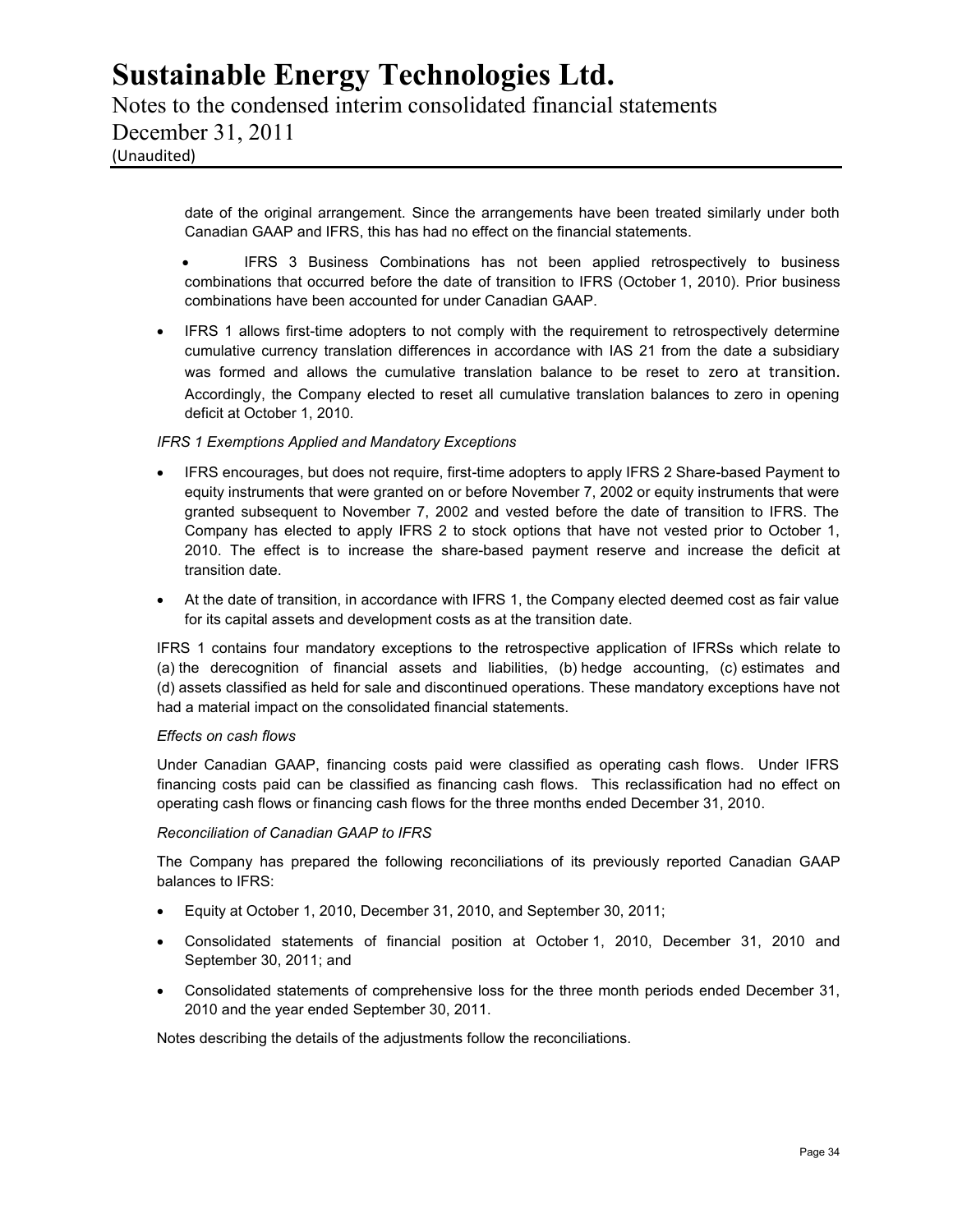Notes to the condensed interim consolidated financial statements December 31, 2011 (Unaudited)

### **24. First-time adoption of international financial reporting standards (continued)**

Consolidated statement of financial position reconciliation as at October 1, 2010:

|                                                                        |                |                | <b>IFRS</b> adjustments |                |
|------------------------------------------------------------------------|----------------|----------------|-------------------------|----------------|
|                                                                        | Canadian       | Foreign        | Share-based             |                |
|                                                                        | <b>GAAP</b>    | exchange       | expense                 | <b>IFRS</b>    |
|                                                                        |                | (Note a)       | (Note b)                |                |
|                                                                        | \$             | \$             | \$                      | \$             |
| Assets                                                                 |                |                |                         |                |
| <b>Current assets</b>                                                  |                |                |                         |                |
| Cash and cash equivalents                                              | 561,373        |                |                         | 561,373        |
| Accounts receivable and advances                                       | 978,192        |                |                         | 978,192        |
| Inventory                                                              | 2,741,574      |                |                         | 2,741,574      |
| Prepaid expenses and deposits                                          | 601,645        |                |                         | 601,645        |
| Non-current assets                                                     |                |                |                         |                |
| Development costs                                                      | 2,137,349      | (569, 921)     |                         | 1,567,428      |
| Capital assets                                                         | 261,507        | (2,069)        |                         | 259,438        |
| Other long term assets                                                 | 243,783        |                |                         | 243,783        |
|                                                                        | 7,525,423      | (571,990)      |                         | 6,953,433      |
| Liabilities                                                            |                |                |                         |                |
| <b>Current liabilities</b>                                             |                |                |                         |                |
| Accounts payable and accrued liabilities                               | 2,206,264      |                |                         | 2,206,264      |
| Provisions                                                             |                |                |                         |                |
| Bank debt                                                              |                |                |                         |                |
|                                                                        | 217,826        |                |                         | 217,826        |
| Energy Northwest obligation, current portion<br>Noncurrent liabilities |                |                |                         |                |
|                                                                        |                |                |                         |                |
| <b>Energy Northwest obligation</b>                                     | 871,303        |                |                         | 871,303        |
| Preferred shares                                                       | 5,242,677      |                |                         | 5,242,677      |
|                                                                        | 8,538,070      | $\overline{a}$ | $\overline{a}$          | 8,538,070      |
| Equity                                                                 |                |                |                         |                |
| Share capital                                                          | 30,393,463     |                |                         | 30,393,463     |
| Warrants                                                               | 1,355,535      |                |                         | 1,355,535      |
| Equity component of preferred shares                                   | 2,812,455      |                |                         | 2,812,455      |
| preferred shares                                                       |                |                |                         |                |
| Share-based payment reserve                                            | 4,158,830      |                | 286,257                 | 4,445,087      |
| Deficit                                                                | (39, 732, 930) | (571, 990)     | (286, 257)              | (40, 591, 177) |
|                                                                        | (1,012,647)    | (571, 990)     |                         | (1,584,637)    |
|                                                                        | 7,525,423      | (571,990)      | $\overline{a}$          | 6,953,433      |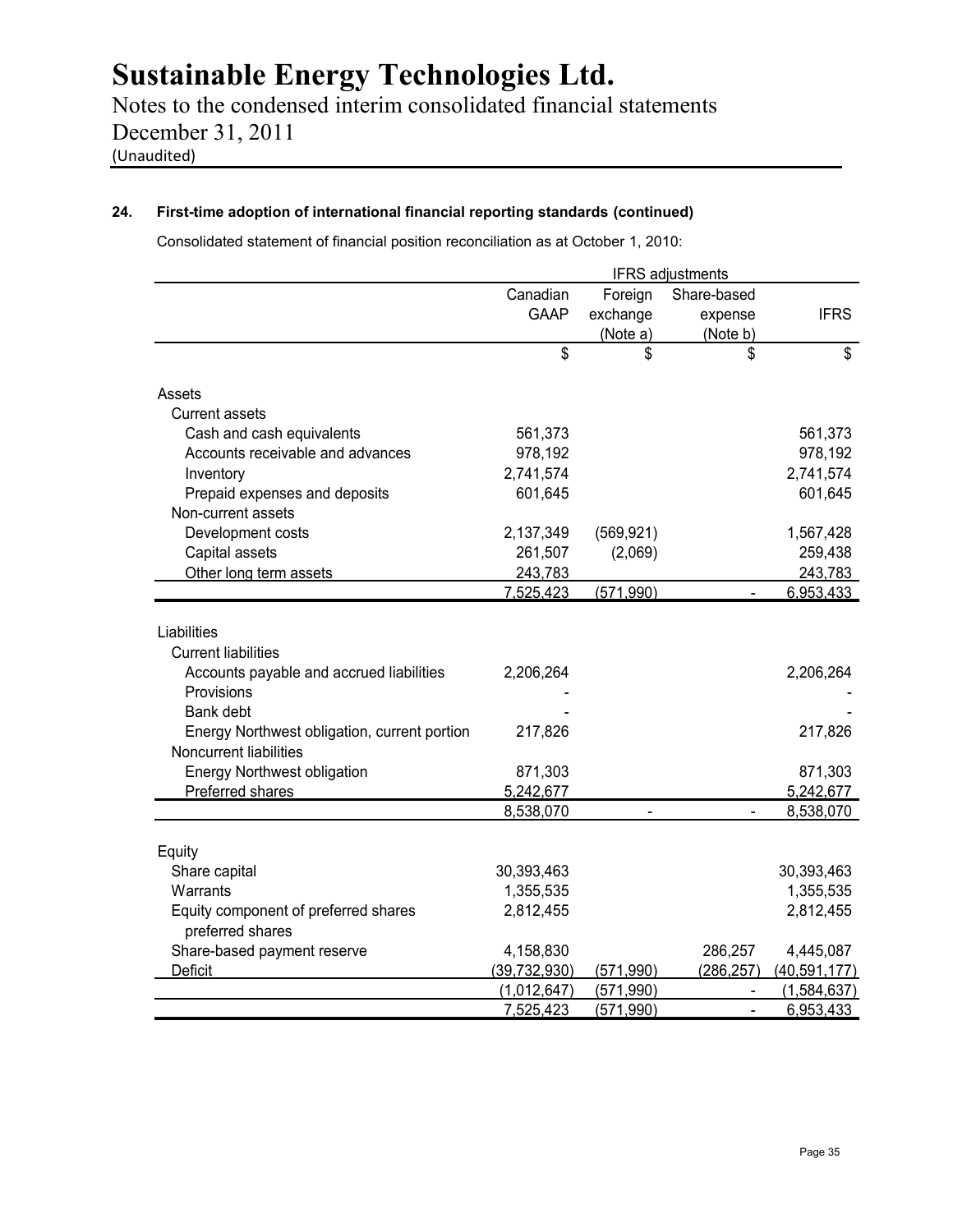Notes to the condensed interim consolidated financial statements December 31, 2011 (Unaudited)

### **24. First-time adoption of international financial reporting standards (continued)**

Consolidated statement of financial position reconciliation as at December 31, 2010:

|                                                                                                    | <b>IFRS</b> adjustments |            |                |                |
|----------------------------------------------------------------------------------------------------|-------------------------|------------|----------------|----------------|
|                                                                                                    | Canadian                | Foreign    | Share-based    |                |
|                                                                                                    | <b>GAAP</b>             | exchange   | expense        | <b>IFRS</b>    |
|                                                                                                    |                         | (Note a)   | (Note b)       |                |
|                                                                                                    | \$                      | \$         | \$             | \$             |
| Assets                                                                                             |                         |            |                |                |
| <b>Current assets</b>                                                                              |                         |            |                |                |
| Cash and cash equivalents                                                                          | 1,025,375               |            |                | 1,025,375      |
| Accounts receivable and advances                                                                   | 762,226                 |            |                | 762,226        |
| Inventory                                                                                          | 3,189,175               |            |                | 3,189,175      |
| Prepaid expenses and deposits                                                                      | 589,219                 |            |                | 589,219        |
| Non-current assets                                                                                 |                         |            |                |                |
| Development costs                                                                                  | 2,070,558               | (591, 748) |                | 1,478,810      |
| Capital assets                                                                                     | 227,828                 | (3,978)    |                | 223,850        |
| Other long term assets                                                                             | 226,254                 |            |                | 226,254        |
|                                                                                                    | 8,090,635               | (595, 726) |                | 7,494,909      |
| Liabilities<br><b>Current liabilities</b><br>Accounts payable and accrued liabilities<br>Provision | 1,592,113               |            |                | 1,592,113      |
| Bank debt                                                                                          |                         |            |                |                |
| Energy Northwest obligation, current portion<br>Noncurrent liabilities                             | 221,158                 |            |                | 221,158        |
| <b>Energy Northwest obligation</b>                                                                 | 884,630                 |            |                | 884,630        |
| Preferred shares                                                                                   | 6,190,627               |            |                | 6,190,627      |
|                                                                                                    | 8,888,528               |            |                | 8,888,528      |
|                                                                                                    |                         |            |                |                |
| Equity                                                                                             |                         |            |                |                |
| Share capital                                                                                      | 32,700,145              |            |                | 32,700,145     |
| Warrants                                                                                           | 1,422,107               |            |                | 1,422,107      |
| Equity component of preferred shares<br>preferred shares                                           | 3,063,725               |            |                | 3,063,725      |
| Share-based payment reserve                                                                        | 4,204,712               |            | 328,121        | 4,532,833      |
| Foreign currency translation reserve                                                               |                         | 54,599     |                | 54,599         |
| Deficit                                                                                            | (42, 188, 582)          | (650, 325) | (328, 121)     | (43, 167, 028) |
|                                                                                                    | (797, 893)              | (595, 726) | $\blacksquare$ | (1,393,619)    |
|                                                                                                    | 8,090,635               | (595, 726) | $\blacksquare$ | 7,494,909      |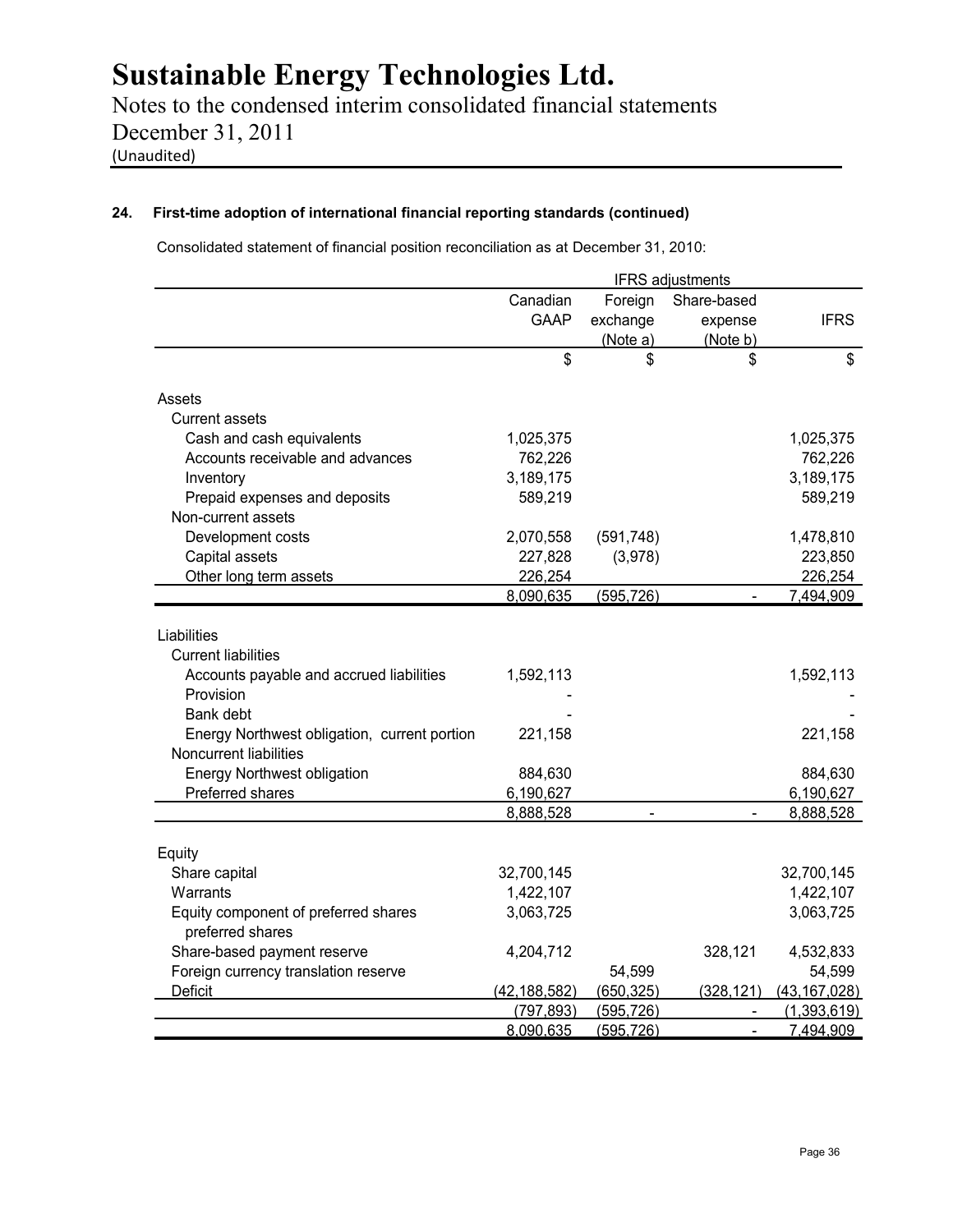Notes to the condensed interim consolidated financial statements December 31, 2011 (Unaudited)

### **24. First-time adoption of international financial reporting standards (continued)**

Consolidated statement of comprehensive loss reconciliation for the three month period ended December 31, 2010:

|                                                         |             |           | Share     |                           |               |
|---------------------------------------------------------|-------------|-----------|-----------|---------------------------|---------------|
|                                                         | Canadian    | Foreign   | based     |                           |               |
|                                                         | <b>GAAP</b> | exchange  |           | expenses Reclassification | <b>IFRS</b>   |
|                                                         |             | (Note a)  | (Note b)  | (Note c)                  |               |
|                                                         | \$          | \$        |           | \$                        | \$            |
| Sale                                                    | 994,465     |           |           |                           | 994,465       |
| Cost of sales                                           | 872.512     |           |           |                           | 872.512       |
| Gross margin                                            | 121,953     |           |           |                           | 121,953       |
| <b>Expenses</b>                                         |             |           |           |                           |               |
| Repayment of government contributions                   | 18,895      |           |           | (18, 895)                 |               |
| Product research and development                        | 1,188,208   |           |           | (1,032,863)               | 155,345       |
| Selling and marketing                                   |             |           |           | 630,621                   | 630,621       |
| Operations                                              |             |           |           | 469,319                   | 469,319       |
| General and administrative                              | 822,640     |           | 41,864    | 75,601                    | 940,105       |
| Interest                                                | 56,683      |           |           | (56, 683)                 |               |
| Finance cost                                            | 454,562     |           |           | 56,683                    | 511,245       |
| Amortization of capital assets and<br>development costs | 128,492     | (18, 610) |           | (109, 882)                |               |
| Foreign exchange loss                                   | 64.017      | (50.116)  |           | (13.901)                  |               |
|                                                         | 2,733,497   | (68, 726) | 41,864    | ۰                         | 2,706,635     |
| Loss before undernoted items                            | (2,611,544) | 68,726    | (41, 864) |                           | (2,584,682)   |
| Interest and other                                      | 8,831       |           |           |                           | 8,831         |
|                                                         | (2,602,713) |           |           |                           | (2,575,851)   |
| Foreign currency adjustment to equity                   |             | 76,458    |           |                           | <u>76,458</u> |
| <b>Total comprehensive loss</b>                         | (2.602.713) | 145.184   | (41.864)  |                           | (2.499.393)   |

**24. First-time adoption of international financial reporting standards (continued)**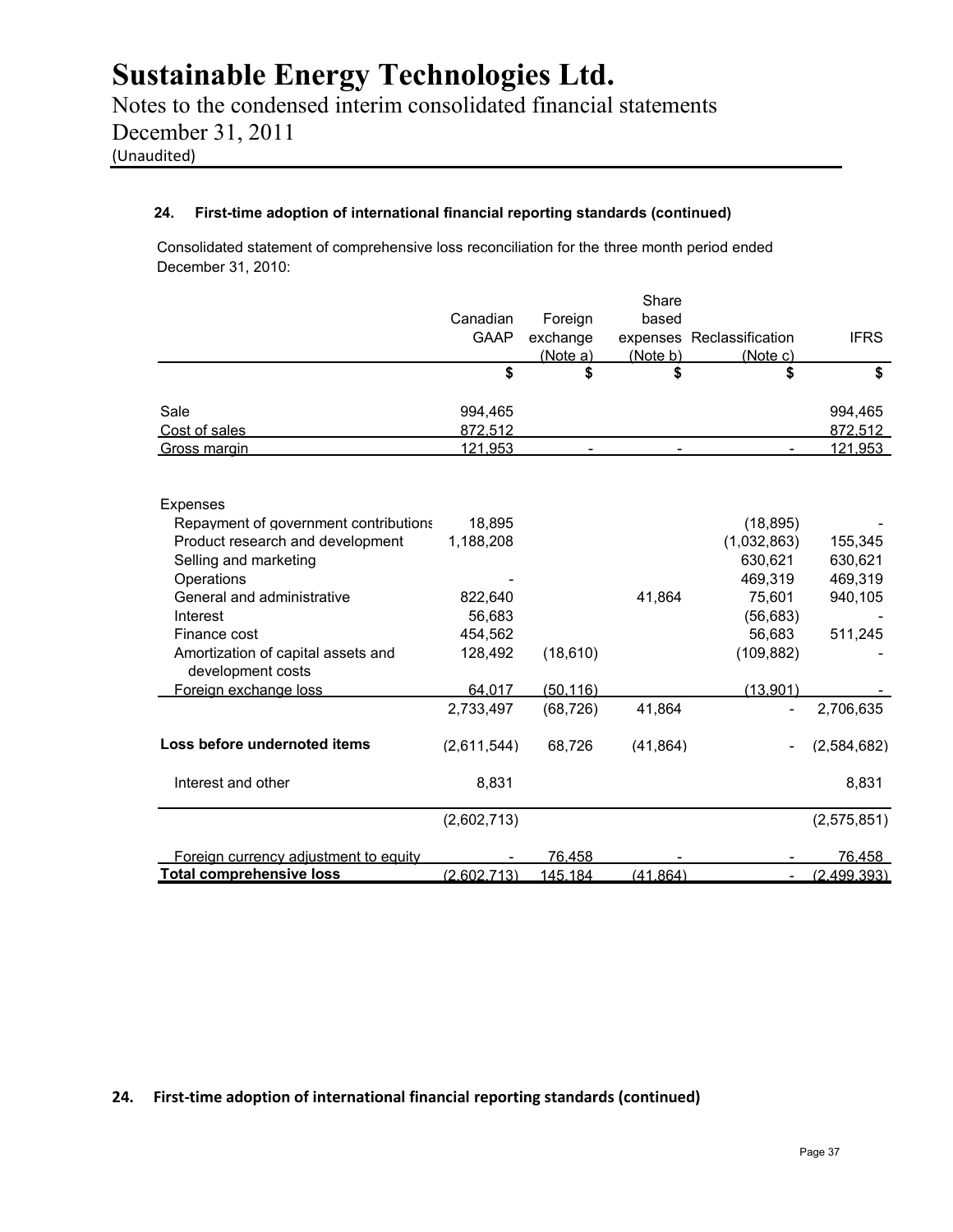Notes to the condensed interim consolidated financial statements December 31, 2011 (Unaudited)

Consolidated statement of financial position reconciliation as at September 30, 2011:

|                                                                                                                                                                                                                  | <b>IFRS</b> adjustments                                     |               |                |                                                             |  |  |
|------------------------------------------------------------------------------------------------------------------------------------------------------------------------------------------------------------------|-------------------------------------------------------------|---------------|----------------|-------------------------------------------------------------|--|--|
|                                                                                                                                                                                                                  | Canadian                                                    | Foreign       | Share-based    |                                                             |  |  |
|                                                                                                                                                                                                                  | <b>GAAP</b>                                                 | exchange      | expense        | <b>IFRS</b>                                                 |  |  |
|                                                                                                                                                                                                                  |                                                             | (Note a)      | (Note b)       |                                                             |  |  |
|                                                                                                                                                                                                                  | \$                                                          | \$            | \$             | \$                                                          |  |  |
| Assets                                                                                                                                                                                                           |                                                             |               |                |                                                             |  |  |
| <b>Current assets</b>                                                                                                                                                                                            | 328,821                                                     |               |                | 328,821                                                     |  |  |
| Cash and cash equivalents                                                                                                                                                                                        |                                                             |               |                |                                                             |  |  |
| Accounts receivable and advances                                                                                                                                                                                 | 1,093,381                                                   |               |                | 1,093,381                                                   |  |  |
| Inventory                                                                                                                                                                                                        | 3,590,075                                                   |               |                | 3,590,075                                                   |  |  |
| Prepaid expenses and deposits                                                                                                                                                                                    | 212,401                                                     |               |                | 212,401                                                     |  |  |
| Non-current assets                                                                                                                                                                                               |                                                             |               |                |                                                             |  |  |
| Development costs                                                                                                                                                                                                | 1,870,186                                                   | (477, 010)    |                | 1,393,176                                                   |  |  |
| Capital assets                                                                                                                                                                                                   | 154,851                                                     | (2, 315)      |                | 152,536                                                     |  |  |
| Other long term assets                                                                                                                                                                                           | 150,303                                                     |               |                | 150,303                                                     |  |  |
|                                                                                                                                                                                                                  | 7,400,018                                                   | (479, 325)    |                | 6,920,693                                                   |  |  |
| <b>Current liabilities</b><br>Accounts payable and accrued liabilities<br>Bank debt<br>Energy Northwest obligation, current portion<br>Noncurrent liabilities<br>Energy Northwest obligation<br>Preferred shares | 1,641,421<br>1,346,662<br>266,268<br>1,065,073<br>5,582,607 |               |                | 1,641,421<br>1,346,662<br>266,268<br>1,065,073<br>5,582,607 |  |  |
|                                                                                                                                                                                                                  | 9,902,031                                                   | $\frac{1}{2}$ | $\blacksquare$ | 9,902,031                                                   |  |  |
| Equity                                                                                                                                                                                                           |                                                             |               |                |                                                             |  |  |
| Share capital                                                                                                                                                                                                    | 34,258,068                                                  |               |                | 34,258,068                                                  |  |  |
| Warrants                                                                                                                                                                                                         | 2,275,418                                                   |               |                | 2,275,418                                                   |  |  |
| Equity component of preferred shares                                                                                                                                                                             | 3,184,383                                                   |               |                | 3,184,383                                                   |  |  |
| Share-based payment reserve                                                                                                                                                                                      | 4,629,367                                                   |               | 189,700        | 4,819,067                                                   |  |  |
| Foreign currency translation reserve                                                                                                                                                                             |                                                             | (171, 906)    |                | (171, 906)                                                  |  |  |
| <b>Deficit</b>                                                                                                                                                                                                   | (46, 849, 249)                                              | (307, 419)    | (189, 700)     | (47, 346, 368)                                              |  |  |
|                                                                                                                                                                                                                  | (2,502,013)                                                 | (479, 325)    |                | (2,981,338)                                                 |  |  |
|                                                                                                                                                                                                                  | 7,400,018                                                   | ä,            | ä,             | 6,920,693                                                   |  |  |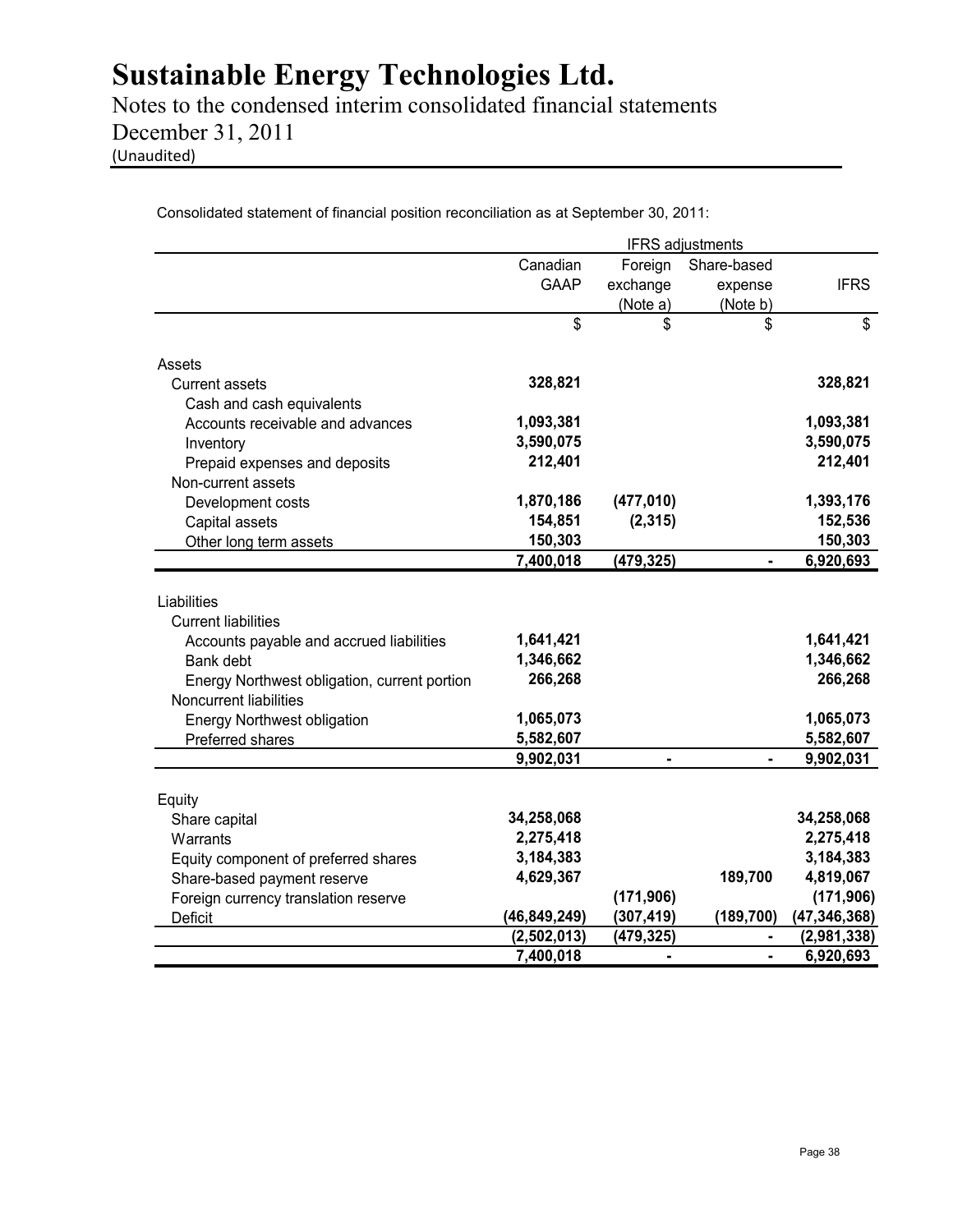Notes to the condensed interim consolidated financial statements December 31, 2011 (Unaudited)

### **24. First-time adoption of international financial reporting standards (continued)**

Consolidated statement of comprehensive loss reconciliation for the year ended September 30, 2011:

| <b>Sales</b>                                            | 3,867,910     |            |           |             | 3,867,910     |
|---------------------------------------------------------|---------------|------------|-----------|-------------|---------------|
| Cost of sales                                           | 2,920,509     |            |           |             | 2,920,509     |
| Gross margin                                            | 947,401       |            |           |             | 947,401       |
|                                                         |               |            |           |             |               |
| Expenses                                                |               |            |           |             |               |
| Repayment of government contributions                   | 119,052       |            |           | (119, 052)  |               |
| Selling and marketing                                   | 4,316,908     |            |           | (2,327,835) | 1,989,073     |
| Product research and development                        |               |            |           | 1,126,131   | 1,126,131     |
| Operations                                              |               |            |           | 1,709,276   | 1,709,276     |
| Inventory write down                                    | 198,987       |            |           | (198, 987)  |               |
| General and administrative                              | 2,066,708     |            | (96, 557) | 596,729     | 2,566,880     |
| Share-based payments                                    | 393,483       |            |           | (393, 483)  |               |
| Finance cost                                            | 2,209,417     |            |           |             | 2,209,417     |
| Amortization of capital assets and<br>development costs | 451,715       | (77, 633)  |           | (374, 082)  |               |
| Foreign exchange loss                                   | 205,633       | (186, 936) |           | (18, 697)   |               |
|                                                         | 9,961,903     | (264, 569) | (96, 557) |             | 9,600,777     |
| Loss before undernoted items                            | (9,014,502)   |            |           |             | (8,653,376)   |
| Gain on preferred shares                                | 1,887,074     |            |           |             | 1,887,074     |
| Interest and other                                      | 11,109        |            |           |             | 11,109        |
|                                                         | 1,898,183     |            |           |             | 1,898,183     |
| Loss before translation                                 |               |            |           |             |               |
| of foreign operations                                   | (7, 116, 319) |            |           |             | (6, 755, 193) |
| Foreign currency adjustment to equity                   |               | (171,906)  |           |             | (171, 906)    |
| <b>Total comprehensive loss</b>                         | (7, 116, 319) | (436, 475) | (96, 557) |             | (6,927,099)   |